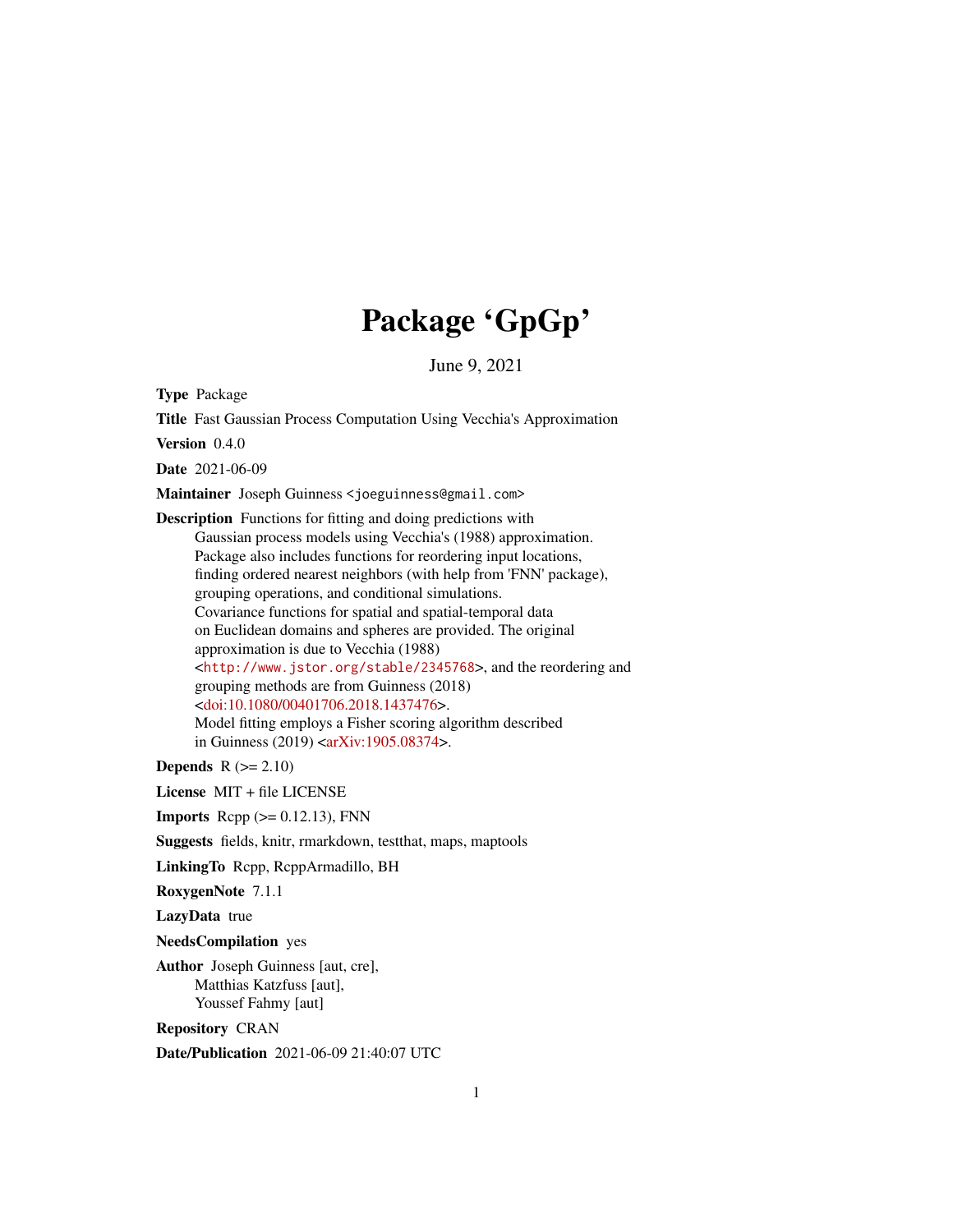# R topics documented:

|                                                                                                                    | 3              |
|--------------------------------------------------------------------------------------------------------------------|----------------|
|                                                                                                                    | $\overline{4}$ |
|                                                                                                                    | $\overline{4}$ |
|                                                                                                                    | 5              |
|                                                                                                                    | 6              |
| $exponential\_anisotropic 3D \ldots \ldots \ldots \ldots \ldots \ldots \ldots \ldots \ldots \ldots$                | 7              |
|                                                                                                                    | 8              |
|                                                                                                                    | 8              |
|                                                                                                                    | 9              |
|                                                                                                                    | 10             |
| exponential_spacetime $\ldots \ldots \ldots \ldots \ldots \ldots \ldots \ldots \ldots \ldots \ldots \ldots \ldots$ | 11             |
|                                                                                                                    | 12             |
|                                                                                                                    | 13             |
|                                                                                                                    | 14             |
|                                                                                                                    | 15             |
|                                                                                                                    | 16             |
|                                                                                                                    | 16             |
|                                                                                                                    | 17             |
|                                                                                                                    | 18             |
|                                                                                                                    | 19             |
|                                                                                                                    | 20             |
|                                                                                                                    | 22             |
|                                                                                                                    | 22             |
|                                                                                                                    | 23             |
|                                                                                                                    | 23             |
|                                                                                                                    | 25             |
|                                                                                                                    | 26             |
|                                                                                                                    | 27             |
|                                                                                                                    | 27             |
|                                                                                                                    | 28             |
|                                                                                                                    | 29             |
|                                                                                                                    | 30             |
|                                                                                                                    | 31             |
|                                                                                                                    | 32             |
|                                                                                                                    | 32             |
|                                                                                                                    |                |
|                                                                                                                    | 34             |
| matern45_isotropic                                                                                                 | 35             |
|                                                                                                                    | 36             |
|                                                                                                                    | 37             |
|                                                                                                                    | 38             |
|                                                                                                                    | 39             |
|                                                                                                                    | 40             |
| matern_isotropic                                                                                                   | 41             |
|                                                                                                                    | 42             |
| matern scaledim                                                                                                    | 43             |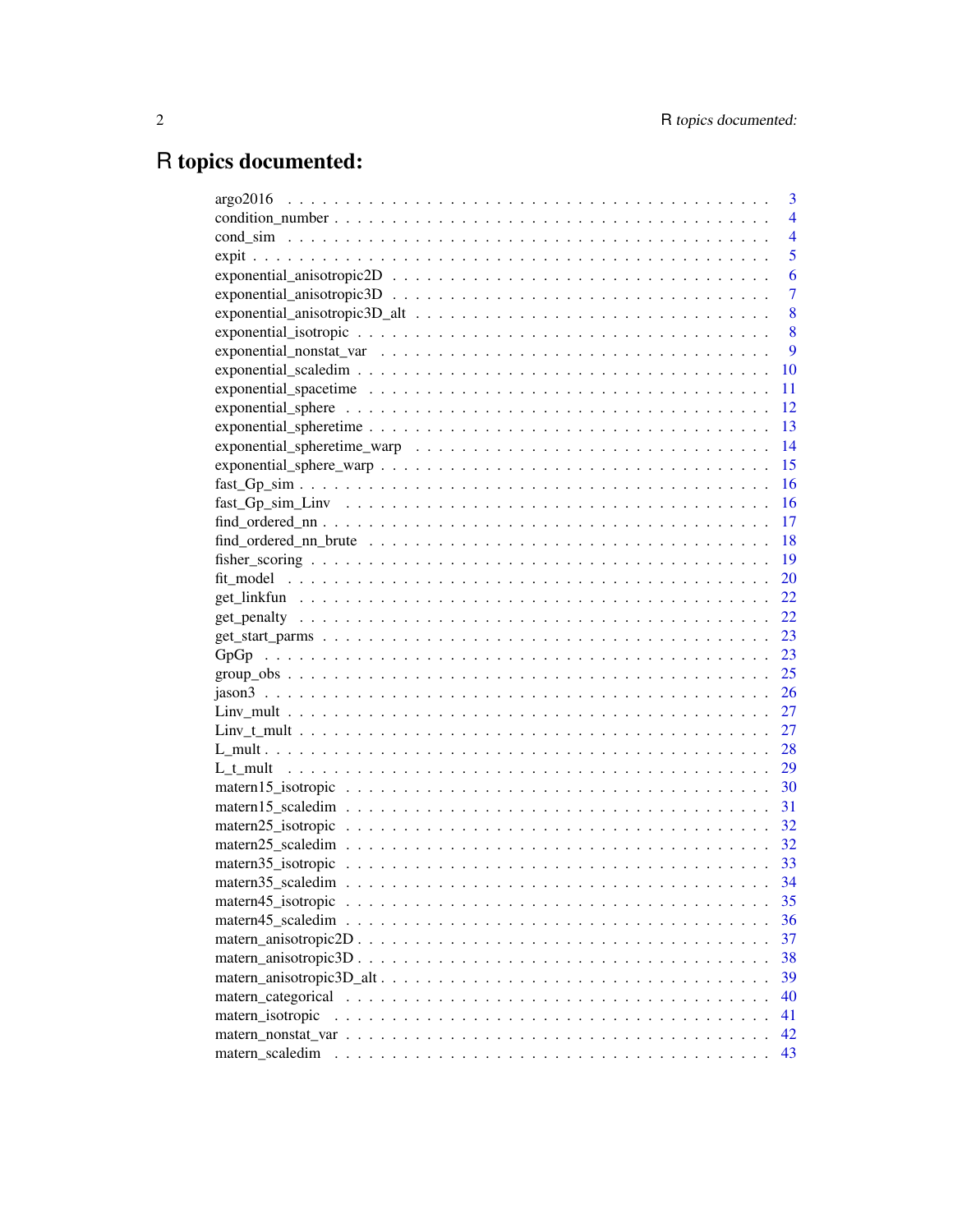<span id="page-2-0"></span>

| Index | 66 |
|-------|----|

argo2016 *Ocean temperatures from Argo profiling floats*

### Description

A dataset containing ocean temperature measurements from three pressure levels (depths), measured by profiling floats from the Argo program. Data collected in Jan, Feb, and March of 2016.

### Usage

argo2016

### Format

A data frame with 32436 rows and 6 columns

lon longitude in degrees between 0 and 360

lat latitude in degrees between -90 and 90

day time in days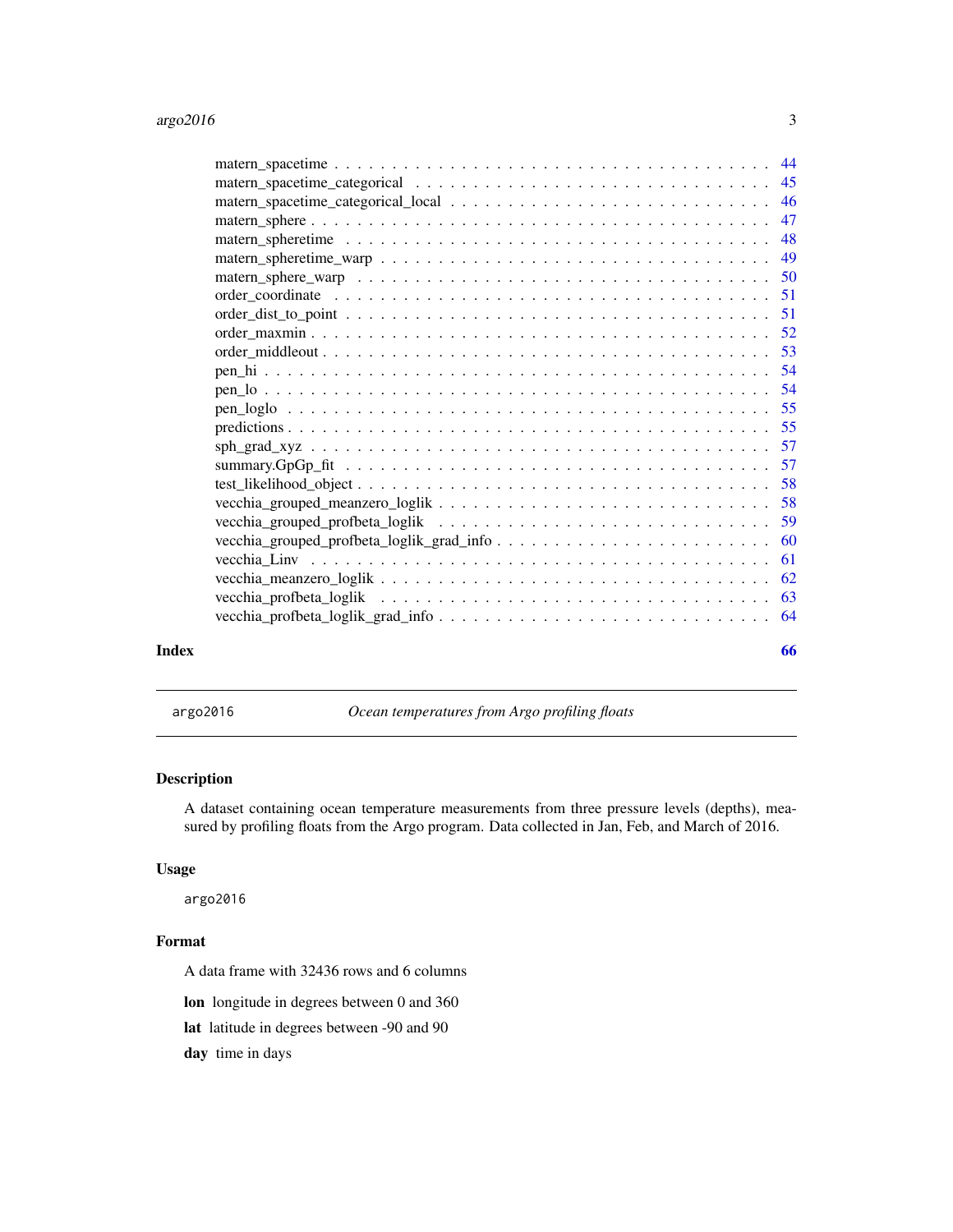<span id="page-3-0"></span>temp100 Temperature at 100 dbars (roughly 100 meters) temp150 Temperature at 150 dbars (roughly 150 meters) temp200 Temperature at 200 dbars (roughly 200 meters)

### Source

Mikael Kuusela. Argo program: <https://argo.ucsd.edu/>

condition\_number *compute condition number of matrix*

#### Description

compute condition number of matrix

#### Usage

condition\_number(info)

### Arguments

info matrix

cond\_sim *Conditional Simulation using Vecchia's approximation*

#### Description

With the prediction locations ordered after the observation locations, an approximation for the inverse Cholesky of the covariance matrix is computed, and standard formulas are applied to obtain a conditional simulation.

#### Usage

```
cond_sim(
  fit = NULL,locs_pred,
 X_pred,
 y_obs = fitsy,locs_obs = fit$locs,
 X_obs = fitsX,beta = fit$betahat,
  covparms = fit$covparms,
  covfun_name = fit$covfun_name,
 m = 60,
```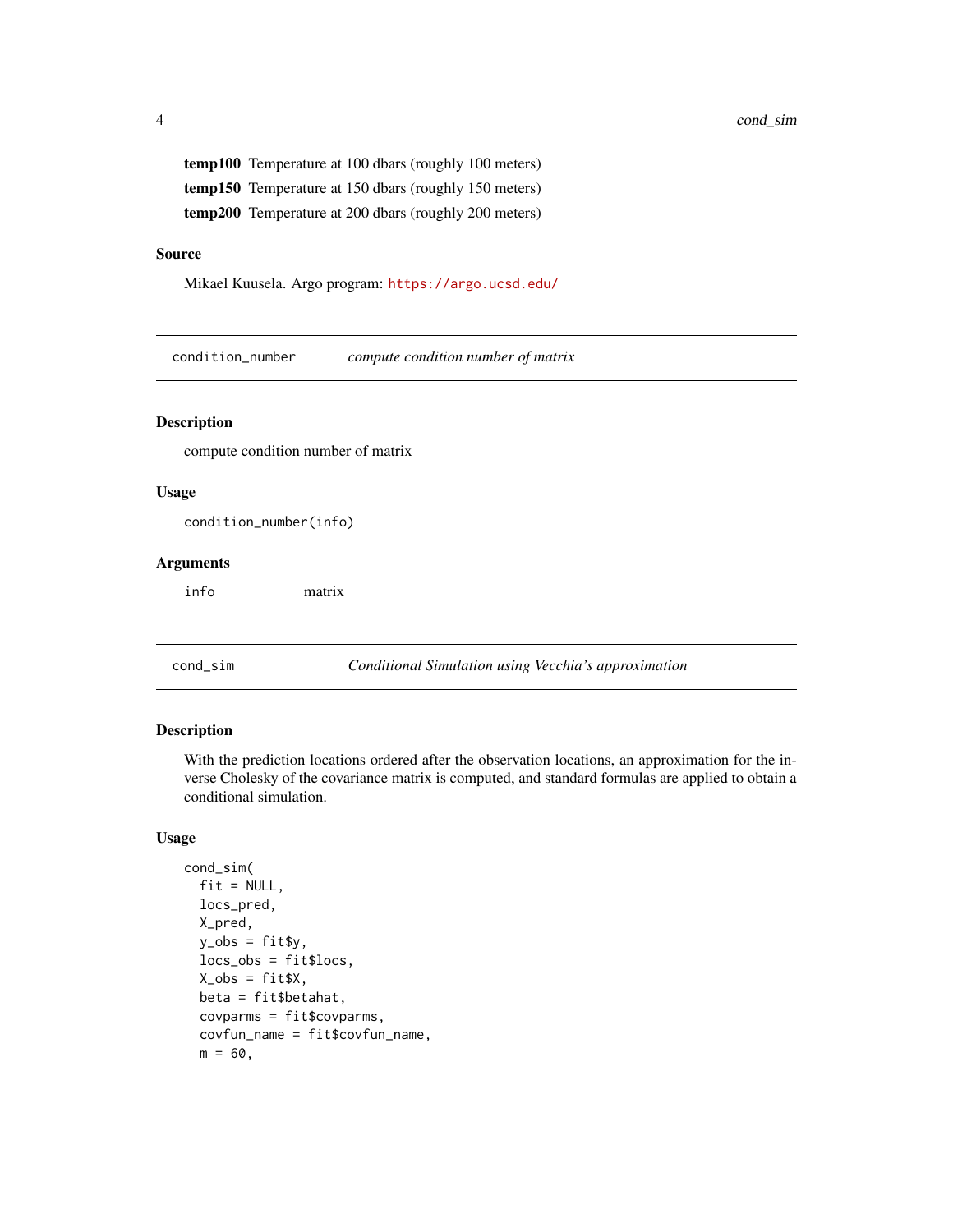#### <span id="page-4-0"></span>expit 5

```
reorder = TRUE,
  st_scale = NULL,
  nsims = 1\mathcal{L}
```
### Arguments

| fit         | GpGp_fit object, the result of fit_model                                                                                                                                                                                                                                   |
|-------------|----------------------------------------------------------------------------------------------------------------------------------------------------------------------------------------------------------------------------------------------------------------------------|
| locs_pred   | prediction locations                                                                                                                                                                                                                                                       |
| X_pred      | Design matrix for predictions                                                                                                                                                                                                                                              |
| y_obs       | Observations associated with locs_obs                                                                                                                                                                                                                                      |
| locs_obs    | observation locations                                                                                                                                                                                                                                                      |
| X_obs       | Design matrix for observations                                                                                                                                                                                                                                             |
| beta        | Linear mean parameters                                                                                                                                                                                                                                                     |
| covparms    | Covariance parameters                                                                                                                                                                                                                                                      |
| covfun_name | Name of covariance function                                                                                                                                                                                                                                                |
| m           | Number of nearest neighbors to use. Larger m gives better approximations.                                                                                                                                                                                                  |
| reorder     | TRUE/FALSE for whether reordering should be done. This should generally be<br>kept at TRUE, unless testing out the effect of reordering.                                                                                                                                   |
| st_scale    | amount by which to scale the spatial and temporal dimensions for the purpose of<br>selecting neighbors. We recommend setting this manually when using a spatial-<br>temporal covariance function. When lonlat = TRUE, spatial scale is in radians<br>$(earth radius = 1).$ |
| nsims       | Number of conditional simulations to return.                                                                                                                                                                                                                               |

### Details

We can specify either a GpGp\_fit object (the result of [fit\\_model](#page-19-1)), OR manually enter the covariance function and parameters, the observations, observation locations, and design matrix. We must specify the prediction locations and the prediction design matrix.

expit *expit function and integral of expit function*

### Description

expit function and integral of expit function

### Usage

expit(x)

intexpit(x)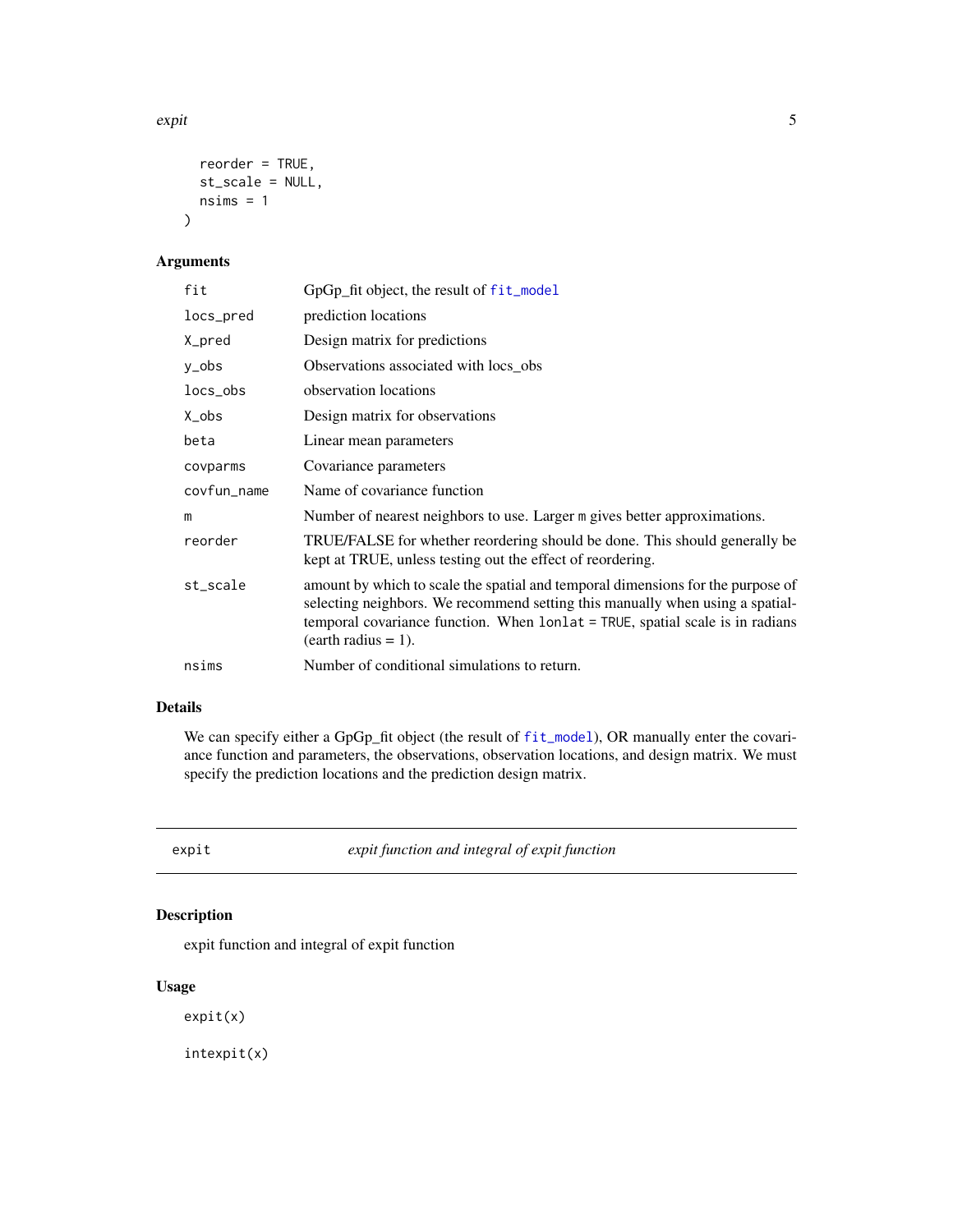#### <span id="page-5-0"></span>Arguments

x argument to expit or intexpit function

```
exponential_anisotropic2D
```
*Geometrically anisotropic exponential covariance function (two dimensions)*

### Description

From a matrix of locations and covariance parameters of the form (variance, L11, L21, L22, nugget), return the square matrix of all pairwise covariances.

#### Usage

exponential\_anisotropic2D(covparms, locs)

d\_exponential\_anisotropic2D(covparms, locs)

### Arguments

| covparms | A vector with covariance parameters in the form (variance, L11, L21, L22,  |
|----------|----------------------------------------------------------------------------|
|          | nugget)                                                                    |
| locs     | A matrix with n rows and 2 columns. Each row of locs is a point in $R^2$ . |

### Value

A matrix with n rows and n columns, with the i,j entry containing the covariance between observations at locs[i,] and locs[j,].

### Functions

• d\_exponential\_anisotropic2D: Derivatives of anisotropic exponential covariance

### Parameterization

The covariance parameter vector is (variance, L11, L21, L22, nugget) where L11, L21, L22, are the three non-zero entries of a lower-triangular matrix L. The covariances are

$$
M(x, y) = \sigma^2 \exp(-||Lx - Ly||)
$$

This means that L11 is interpreted as an inverse range parameter in the first dimension. The nugget value  $\sigma^2 \tau^2$  is added to the diagonal of the covariance matrix. NOTE: the nugget is  $\sigma^2 \tau^2$ , not  $\tau^2$ .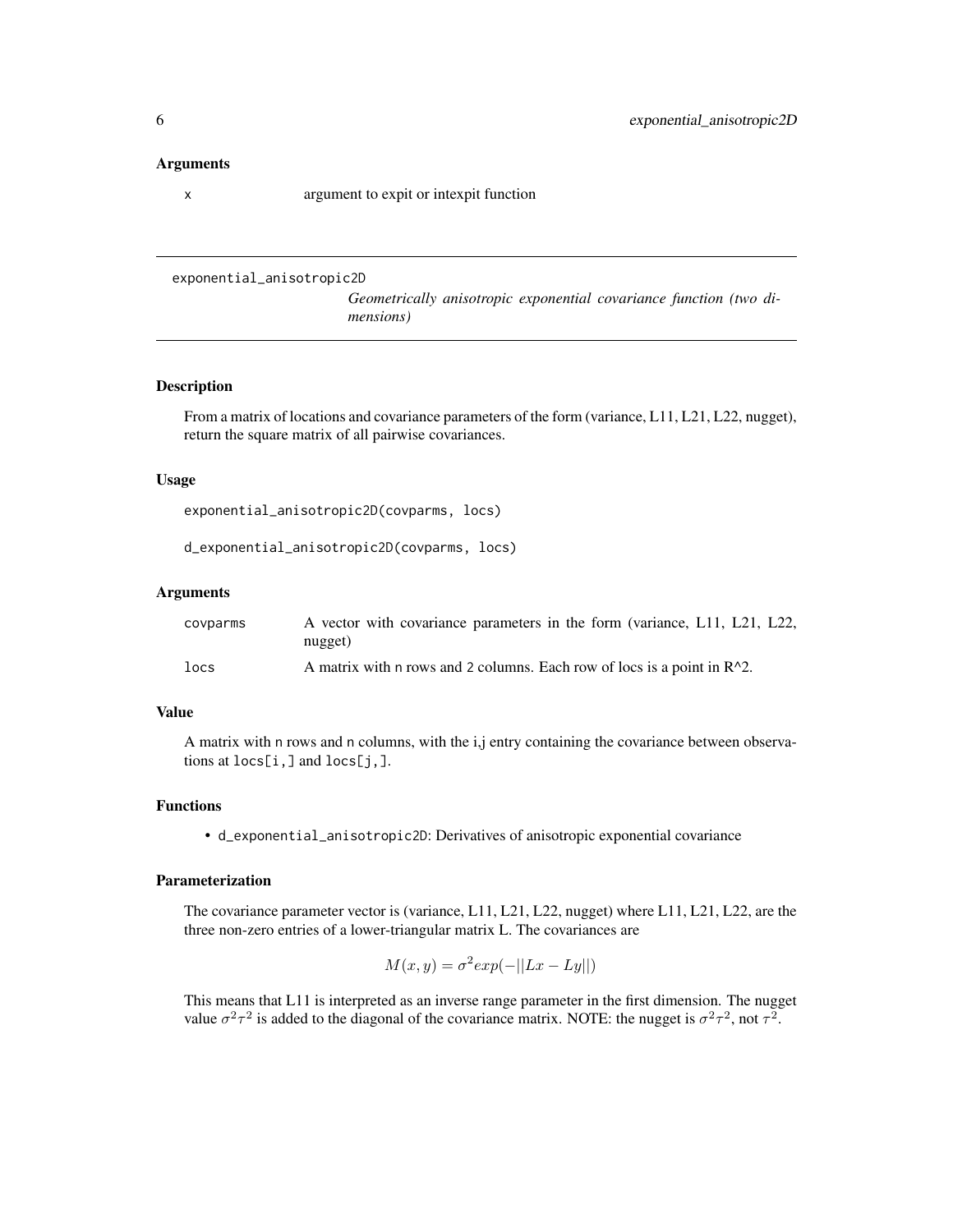```
exponential_anisotropic3D
```
*Geometrically anisotropic exponential covariance function (three dimensions)*

### Description

From a matrix of locations and covariance parameters of the form (variance, L11, L21, L22, L31, L32, L33, nugget), return the square matrix of all pairwise covariances.

#### Usage

exponential\_anisotropic3D(covparms, locs)

d\_exponential\_anisotropic3D(covparms, locs)

### Arguments

| covparms | A vector with covariance parameters in the form (variance, L11, L21, L22, L31,<br>L32, L33, nugeet) |
|----------|-----------------------------------------------------------------------------------------------------|
| locs     | A matrix with n rows and 3 columns. Each row of locs is a point in $R^3$ .                          |

### Value

A matrix with n rows and n columns, with the i,j entry containing the covariance between observations at locs[i,] and locs[j,].

### Functions

• d\_exponential\_anisotropic3D: Derivatives of anisotropic exponential covariance

#### Parameterization

The covariance parameter vector is (variance, L11, L21, L22, L31, L32, L33, nugget) where L11, L21, L22, L31, L32, L33 are the six non-zero entries of a lower-triangular matrix L. The covariances are

$$
M(x, y) = \sigma^2 \exp(-||Lx - Ly||)
$$

This means that L11 is interpreted as an inverse range parameter in the first dimension. The nugget value  $\sigma^2 \tau^2$  is added to the diagonal of the covariance matrix. NOTE: the nugget is  $\sigma^2 \tau^2$ , not  $\tau^2$ .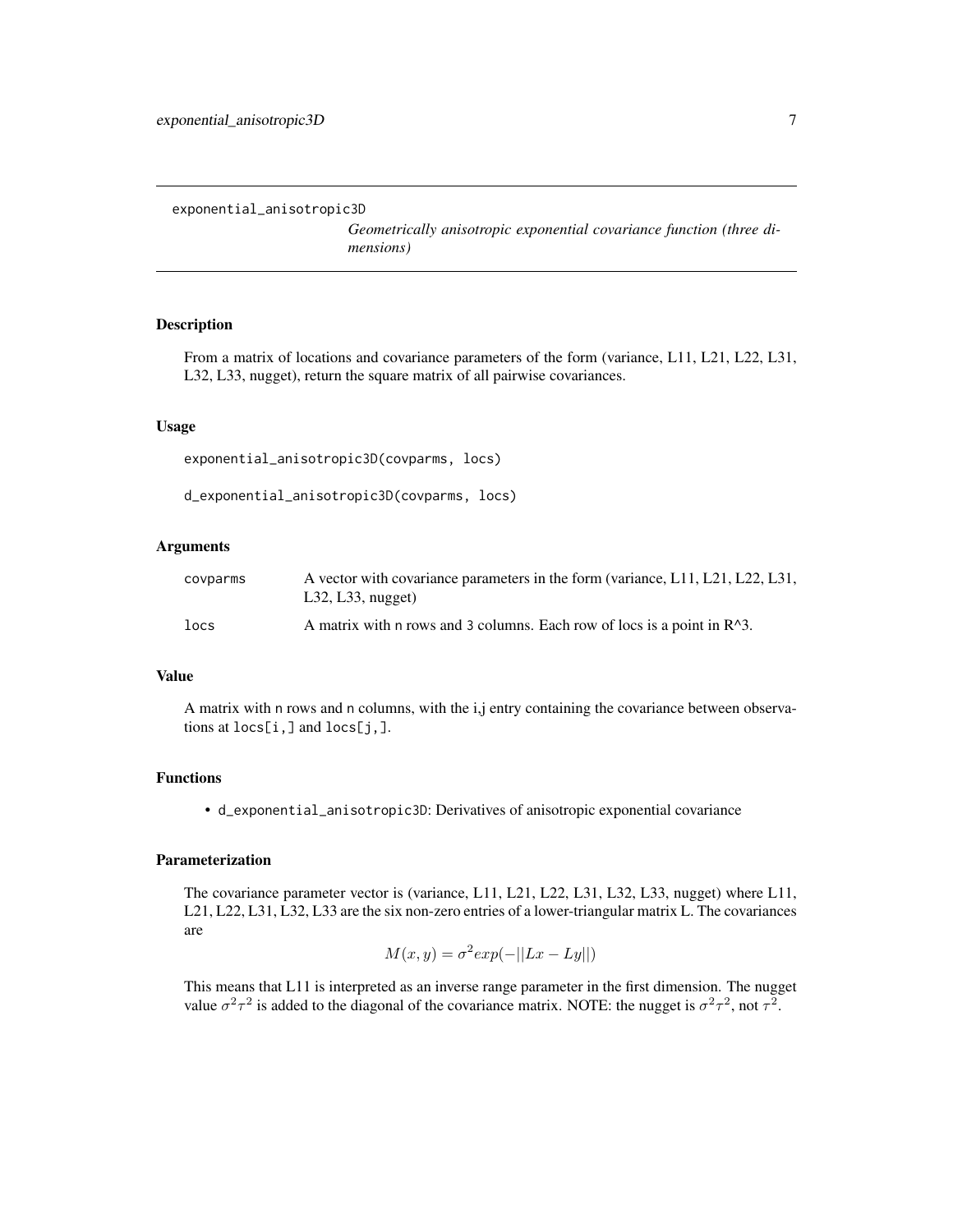<span id="page-7-0"></span>exponential\_anisotropic3D\_alt

*Geometrically anisotropic exponential covariance function (three dimensions, alternate parameterization)*

### Description

From a matrix of locations and covariance parameters of the form (variance, B11, B12, B13, B22, B23, B33, smoothness, nugget), return the square matrix of all pairwise covariances.

### Usage

exponential\_anisotropic3D\_alt(covparms, locs)

d\_exponential\_anisotropic3D\_alt(covparms, locs)

### Arguments

| covparms | A vector with covariance parameters in the form (variance, B11, B12, B13, B22,<br>B23, B33, smoothness, nugget) |
|----------|-----------------------------------------------------------------------------------------------------------------|
| locs     | A matrix with n rows and 3 columns. Each row of locs is a point in R <sup>^3</sup> .                            |

#### Value

A matrix with n rows and n columns, with the i,j entry containing the covariance between observations at locs[i,] and locs[j,].

### Functions

• d\_exponential\_anisotropic3D\_alt: Derivatives of anisotropic Matern covariance

NA

<span id="page-7-1"></span>exponential\_isotropic *Isotropic exponential covariance function*

### Description

From a matrix of locations and covariance parameters of the form (variance, range, nugget), return the square matrix of all pairwise covariances.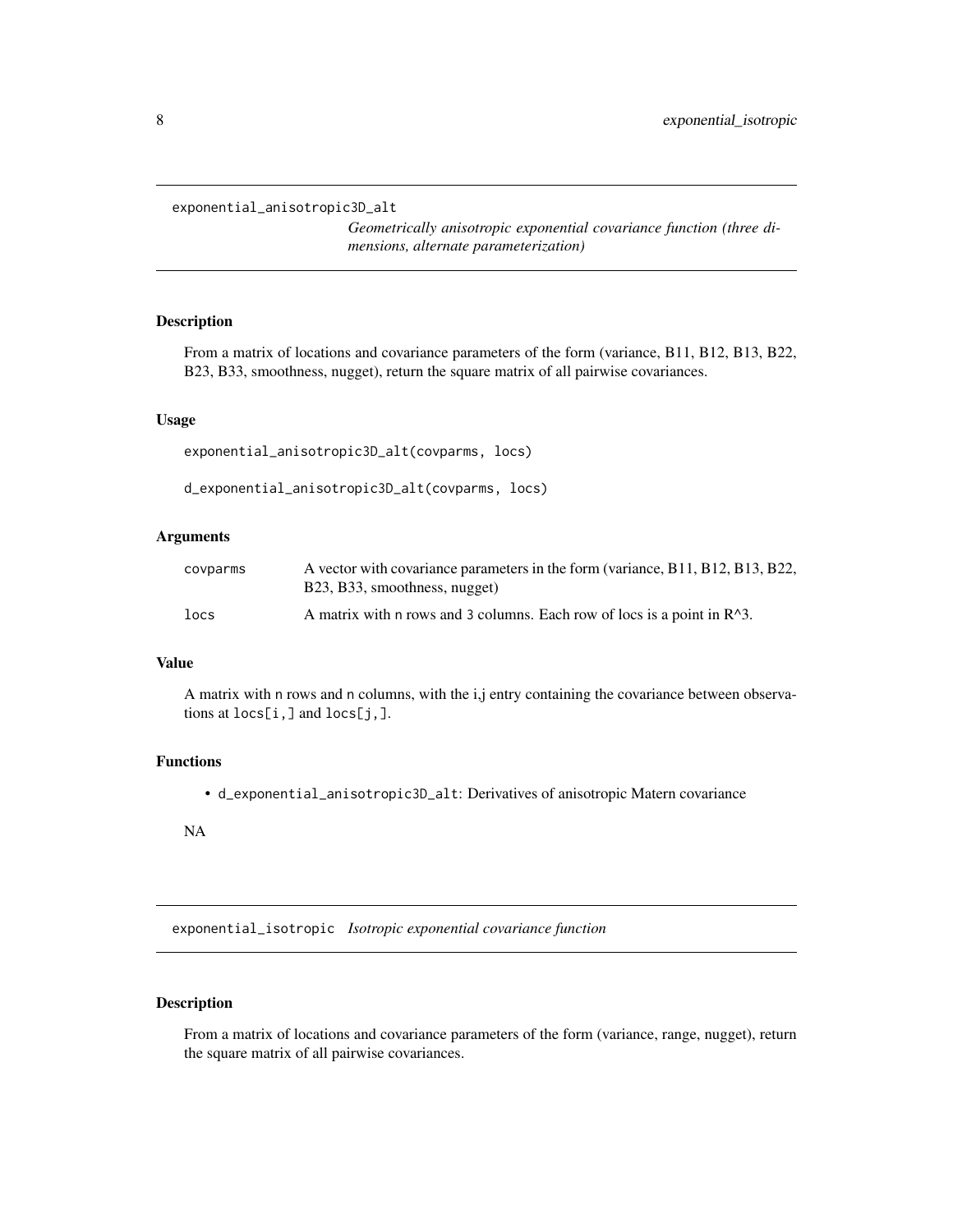```
exponential_isotropic(covparms, locs)
```
d\_exponential\_isotropic(covparms, locs)

d\_matern15\_isotropic(covparms, locs)

d\_matern25\_isotropic(covparms, locs)

#### **Arguments**

| covparms | A vector with covariance parameters in the form (variance, range, nugget)          |
|----------|------------------------------------------------------------------------------------|
| locs     | A matrix with n rows and d columns. Each row of locs is a point in $R^{\wedge}d$ . |

#### Value

A matrix with n rows and n columns, with the i,j entry containing the covariance between observations at locs[i,] and locs[j,].

### Functions

- d\_exponential\_isotropic: Derivatives of isotropic exponential covariance
- d\_matern15\_isotropic: Derivatives of isotropic matern covariance with smoothness 1.5
- d\_matern25\_isotropic: Derivatives of isotropic matern covariance function with smoothness 2.5

### Parameterization

The covariance parameter vector is (variance, range, nugget) =  $(\sigma^2, \alpha, \tau^2)$ , and the covariance function is parameterized as

$$
M(x, y) = \sigma^2 \exp(-||x - y||/\alpha)
$$

The nugget value  $\sigma^2 \tau^2$  is added to the diagonal of the covariance matrix. NOTE: the nugget is  $\sigma^2 \tau^2$ , not  $\tau^2$ .

<span id="page-8-1"></span>exponential\_nonstat\_var

*Isotropic exponential covariance function, nonstationary variances*

### Description

From a matrix of locations and covariance parameters of the form (variance, range, nugget, <nonstat variance parameters>), return the square matrix of all pairwise covariances.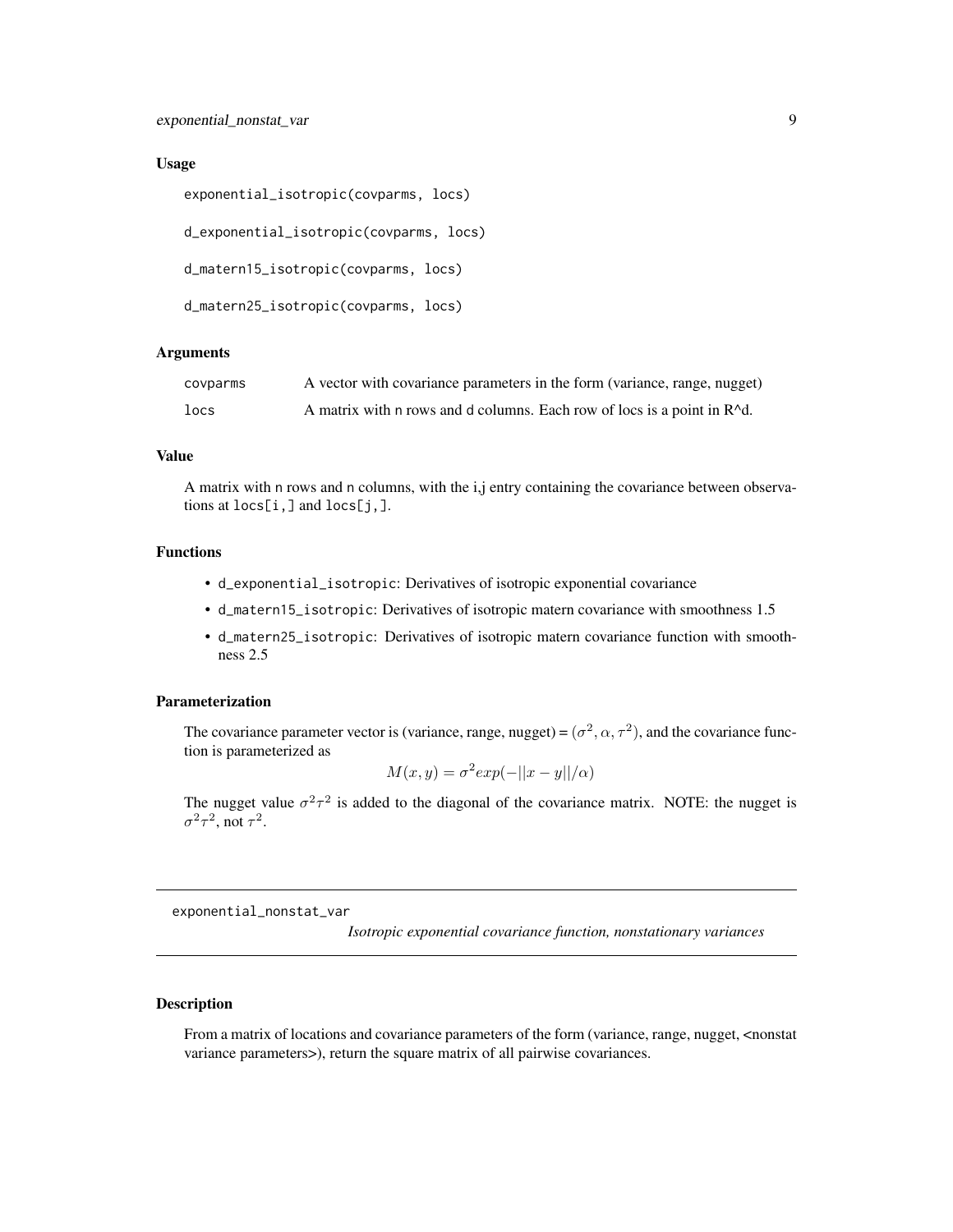<span id="page-9-0"></span>exponential\_nonstat\_var(covparms, Z)

```
d_exponential_nonstat_var(covparms, Z)
```
### Arguments

| covparms | A vector with covariance parameters in the form (variance, range, nugget, <non-<br>stat variance parameters&gt;). The number of nonstationary variance parameters<br/>should equal p.</non-<br>                             |
|----------|-----------------------------------------------------------------------------------------------------------------------------------------------------------------------------------------------------------------------------|
| Z        | A matrix with n rows and 2 columns for spatial locations $+ p$ columns describing<br>spatial basis functions. Each row of locs gives a point in $R^2$ (two dimensions<br>only!) + the value of $p$ spatial basis functions. |

### Value

A matrix with n rows and n columns, with the i,j entry containing the covariance between observations at locs[i,] and locs[j,].

### Functions

• d\_exponential\_nonstat\_var: Derivatives with respect to parameters

#### Parameterization

This covariance function multiplies the isotropic exponential covariance by a nonstationary variance function. The form of the covariance is

$$
C(x, y) = exp(\phi(x) + \phi(y))M(x, y)
$$

where  $M(x,y)$  is the isotropic exponential covariance, and

$$
\phi(x) = c_1 \phi_1(x) + \dots + c_p \phi_p(x)
$$

where  $\phi_1, ..., \phi_p$  are the spatial basis functions contained in the last p columns of Z, and  $c_1, ..., c_p$ are the nonstationary variance parameters.

<span id="page-9-1"></span>exponential\_scaledim *Exponential covariance function, different range parameter for each dimension*

### Description

From a matrix of locations and covariance parameters of the form (variance, range\_1, ..., range\_d, nugget), return the square matrix of all pairwise covariances.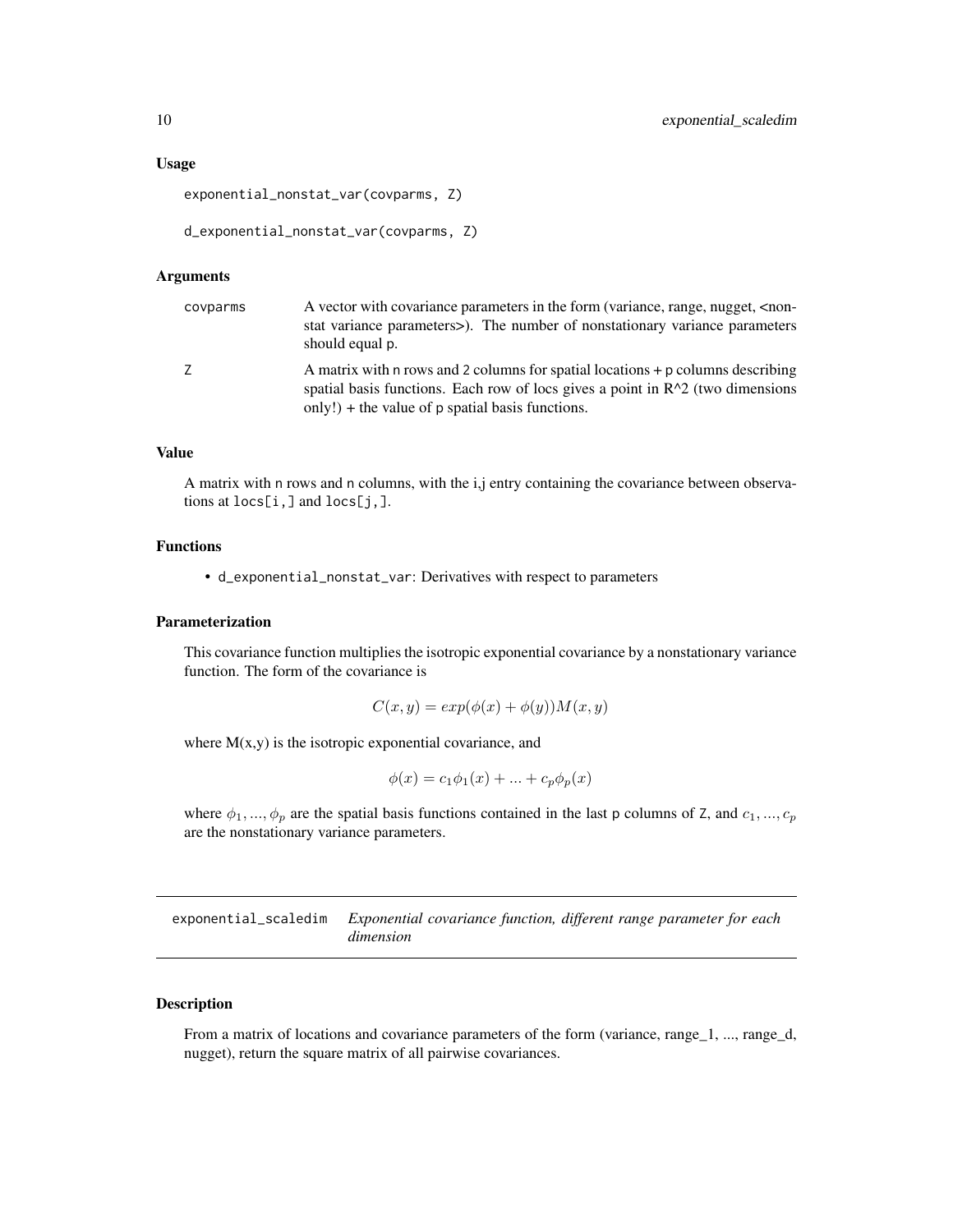```
exponential_scaledim(covparms, locs)
```

```
d_exponential_scaledim(covparms, locs)
```
### Arguments

| covparms | A vector with covariance parameters in the form (variance, range 1, , range d,<br>nugget) |
|----------|-------------------------------------------------------------------------------------------|
| locs     | A matrix with n rows and d columns. Each row of locs is a point in R <sup>^d</sup> .      |

### Value

A matrix with n rows and n columns, with the i,j entry containing the covariance between observations at locs[i,] and locs[j,].

### Functions

• d\_exponential\_scaledim: Derivatives with respect to parameters

#### Parameterization

The covariance parameter vector is (variance, range\_1, ..., range\_d, nugget). The covariance function is parameterized as

$$
M(x, y) = \sigma^2 \exp(-||D^{-1}(x - y)||)
$$

where D is a diagonal matrix with (range 1, ..., range 1) on the diagonals. The nugget value  $\sigma^2 \tau^2$ is added to the diagonal of the covariance matrix. NOTE: the nugget is  $\sigma^2 \tau^2$ , not  $\tau^2$ .

<span id="page-10-1"></span>exponential\_spacetime *Spatial-Temporal exponential covariance function*

#### Description

From a matrix of locations and covariance parameters of the form (variance, range\_1, range\_2, nugget), return the square matrix of all pairwise covariances.

#### Usage

exponential\_spacetime(covparms, locs)

d\_exponential\_spacetime(covparms, locs)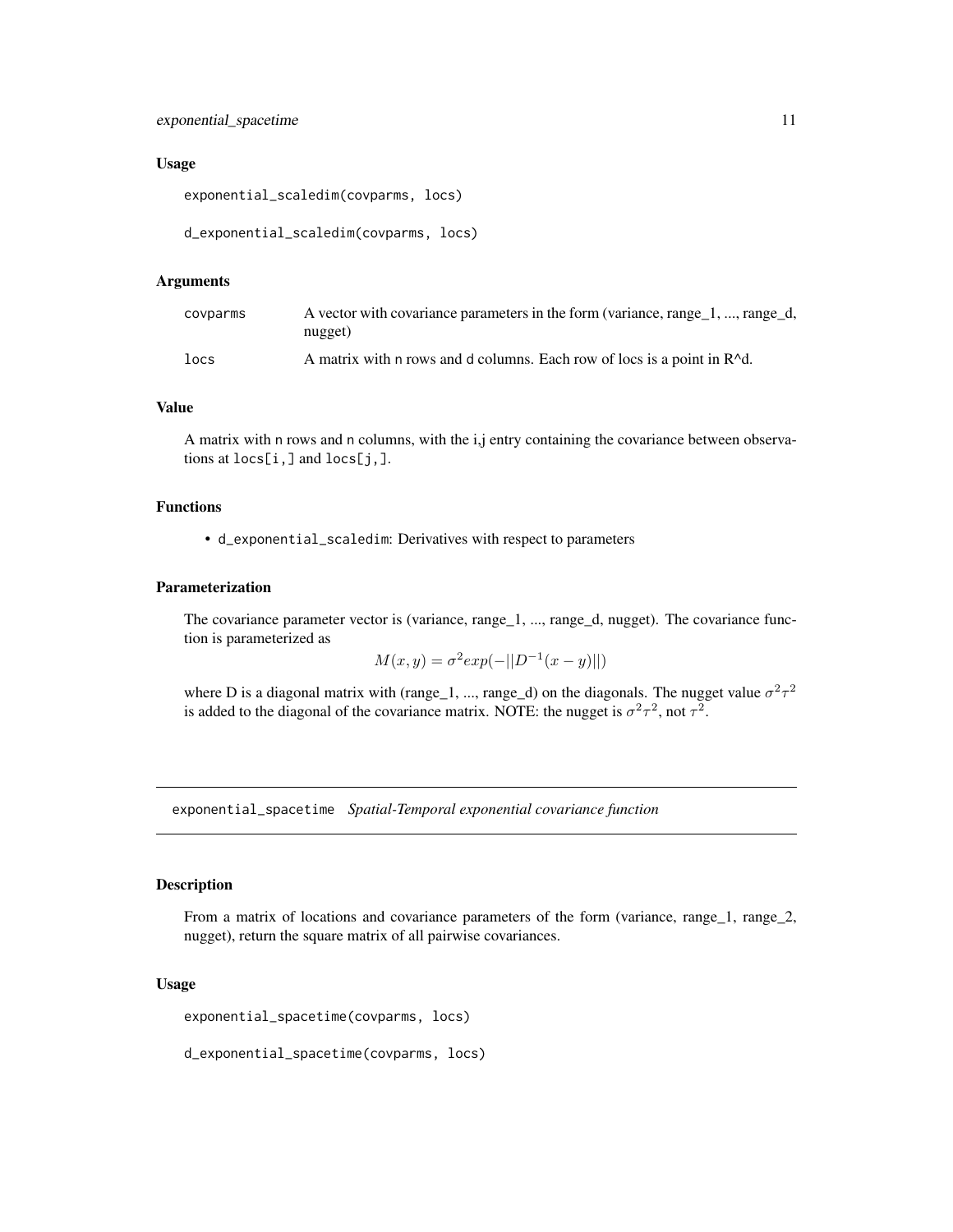#### <span id="page-11-0"></span>**Arguments**

| covparms | A vector with covariance parameters in the form (variance, range_1, range_2,<br>nugget). range_1 is the spatial range, and range_2 is the temporal range.                              |
|----------|----------------------------------------------------------------------------------------------------------------------------------------------------------------------------------------|
| locs     | A matrix with n rows and $d+1$ columns. Each row of locs is a point in $R^d+1$ .<br>The first d columns should contain the spatial coordinates. The last column<br>contains the times. |

### Value

A matrix with n rows and n columns, with the i,j entry containing the covariance between observations at locs[i,] and locs[j,].

### Functions

• d\_exponential\_spacetime: Derivatives with respect to parameters

### Parameterization

The covariance parameter vector is (variance, range\_1, range\_2, nugget). The covariance function is parameterized as

$$
M(x, y) = \sigma^2 \exp(-||D^{-1}(x - y)||)
$$

where D is a diagonal matrix with (range $-1$ , ..., range $-1$ , range $-2$ ) on the diagonals. The nugget value  $\sigma^2 \tau^2$  is added to the diagonal of the covariance matrix. NOTE: the nugget is  $\sigma^2 \tau^2$ , not  $\tau^2$ .

<span id="page-11-1"></span>exponential\_sphere *Isotropic exponential covariance function on sphere*

### Description

From a matrix of longitudes and latitudes and a vector covariance parameters of the form (variance, range, nugget), return the square matrix of all pairwise covariances.

#### Usage

```
exponential_sphere(covparms, lonlat)
```

```
d_exponential_sphere(covparms, lonlat)
```

| covparms | A vector with covariance parameters in the form (variance, range, nugget).                                                                                |
|----------|-----------------------------------------------------------------------------------------------------------------------------------------------------------|
|          | Range parameter assumes that the sphere has radius 1 (units are radians).                                                                                 |
| lonlat   | A matrix with n rows and one column with longitudes in (-180,180) and one<br>column of latitudes in (-90,90). Each row of lonlat describes a point on the |
|          | sphere.                                                                                                                                                   |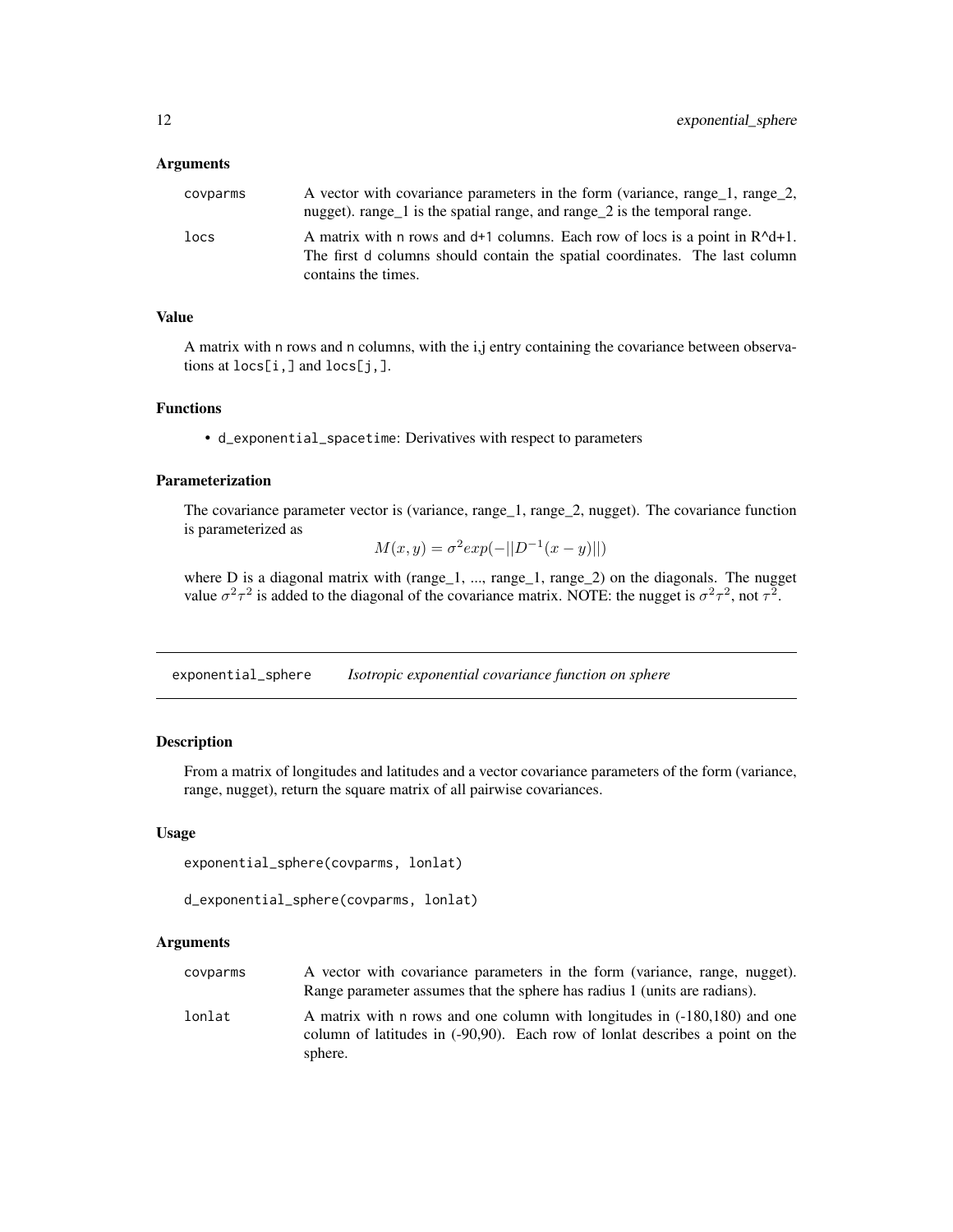### <span id="page-12-0"></span>Value

A matrix with n rows and n columns, with the i,j entry containing the covariance between observations at  $l$ onlat $[i, j]$  and  $l$ onlat $[j, j]$ .

### Functions

• d\_exponential\_sphere: Derivatives with respect to parameters

#### Covariances on spheres

The function first calculates the  $(x,y,z)$  3D coordinates, and then inputs the resulting locations into exponential\_isotropic. This means that we construct covariances on the sphere by embedding the sphere in a 3D space. There has been some concern expressed in the literature that such embeddings may produce distortions. The source and nature of such distortions has never been articulated, and to date, no such distortions have been documented. Guinness and Fuentes (2016) argue that 3D embeddings produce reasonable models for data on spheres.

<span id="page-12-1"></span>exponential\_spheretime

*Exponential covariance function on sphere x time*

### **Description**

From a matrix of longitudes, latitudes, and times, and a vector covariance parameters of the form (variance, range\_1, range\_2, nugget), return the square matrix of all pairwise covariances.

#### Usage

exponential\_spheretime(covparms, lonlattime)

d\_exponential\_spheretime(covparms, lonlattime)

### Arguments

| covparms   | A vector with covariance parameters in the form (variance, range 1, range 2,<br>nugget), where range 1 is a spatial range (assuming sphere of radius 1), and<br>range_2 is a temporal range. |
|------------|----------------------------------------------------------------------------------------------------------------------------------------------------------------------------------------------|
| lonlattime | A matrix with n rows and three columns: longitudes in $(-180,180)$ , latitudes in<br>$(-90,90)$ , and times. Each row of lonlattime describes a point on the sphere x<br>time.               |

### Value

A matrix with n rows and n columns, with the i,j entry containing the covariance between observations at lonlattime[i,] and lonlattime[j,].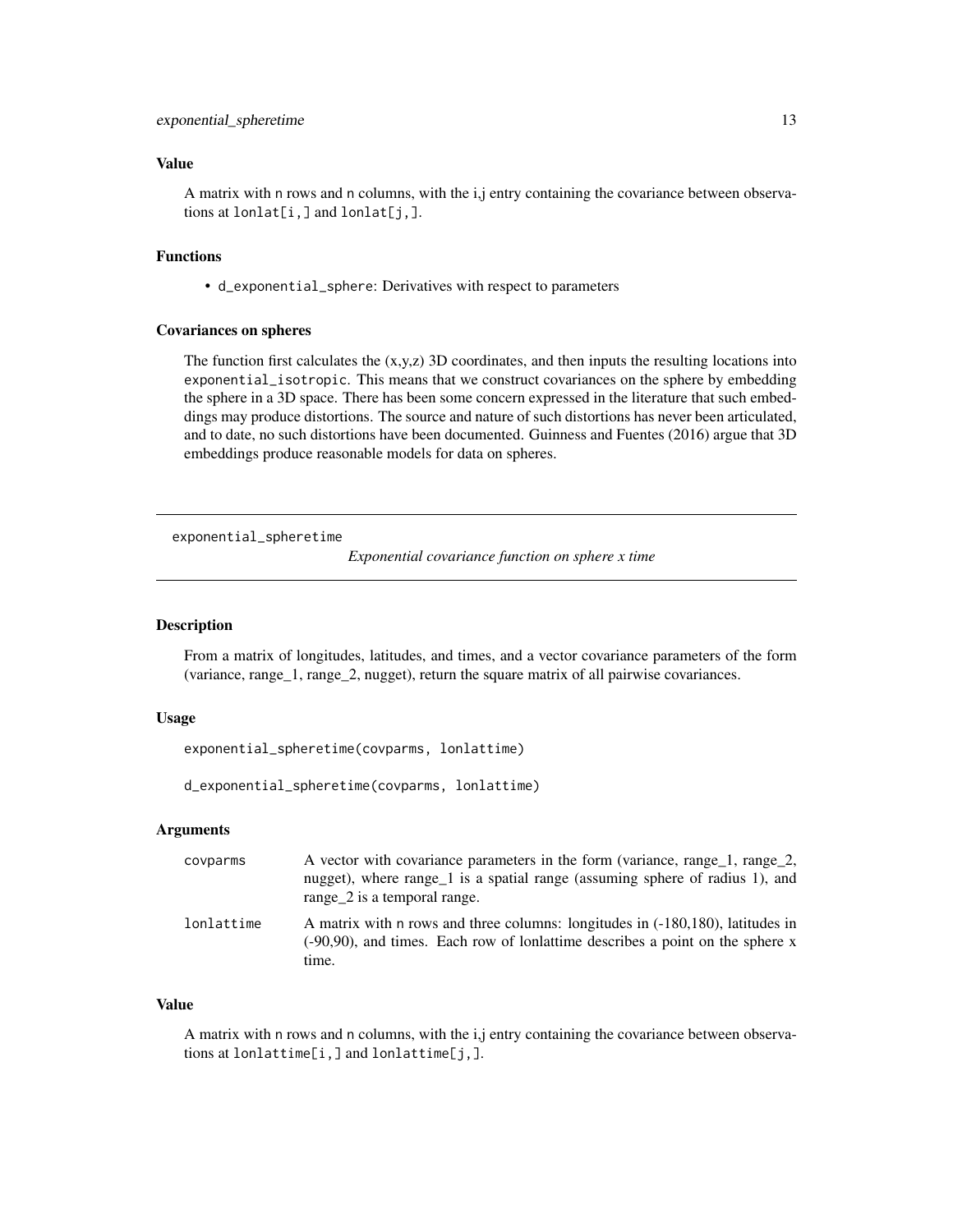### <span id="page-13-0"></span>Functions

• d\_exponential\_spheretime: Derivatives with respect to parameters.

#### Covariances on spheres

The function first calculates the  $(x,y,z)$  3D coordinates, and then inputs the resulting locations into exponential\_spacetime. This means that we construct covariances on the sphere by embedding the sphere in a 3D space. There has been some concern expressed in the literature that such embeddings may produce distortions. The source and nature of such distortions has never been articulated, and to date, no such distortions have been documented. Guinness and Fuentes (2016) argue that 3D embeddings produce reasonable models for data on spheres.

<span id="page-13-1"></span>exponential\_spheretime\_warp

*Deformed exponential covariance function on sphere*

### **Description**

From a matrix of longitudes, latitudes, times, and a vector covariance parameters of the form (variance, range\_1, range\_2, nugget, <5 warping parameters>), return the square matrix of all pairwise covariances.

### Usage

exponential\_spheretime\_warp(covparms, lonlattime)

d\_exponential\_spheretime\_warp(covparms, lonlattime)

#### Arguments

| covparms   | A vector with covariance parameters in the form (variance, range_1, range_2,<br>nugget, $\leq$ 5 warping parameters $>$ ). range_1 is a spatial range parameter that<br>assumes that the sphere has radius 1 (units are radians), range 2 is a temporal<br>range parameter. |
|------------|-----------------------------------------------------------------------------------------------------------------------------------------------------------------------------------------------------------------------------------------------------------------------------|
| lonlattime | A matrix with n rows and three columns: longitudes in (-180,180), latitudes in<br>$(-90,90)$ , and times. Each row of lonlattime describes a point on the sphere x<br>time.                                                                                                 |

### Value

A matrix with n rows and n columns, with the i,j entry containing the covariance between observations at lonlat[i,] and lonlat[j,].

### Functions

• d\_exponential\_spheretime\_warp: Derivatives with respect to parameters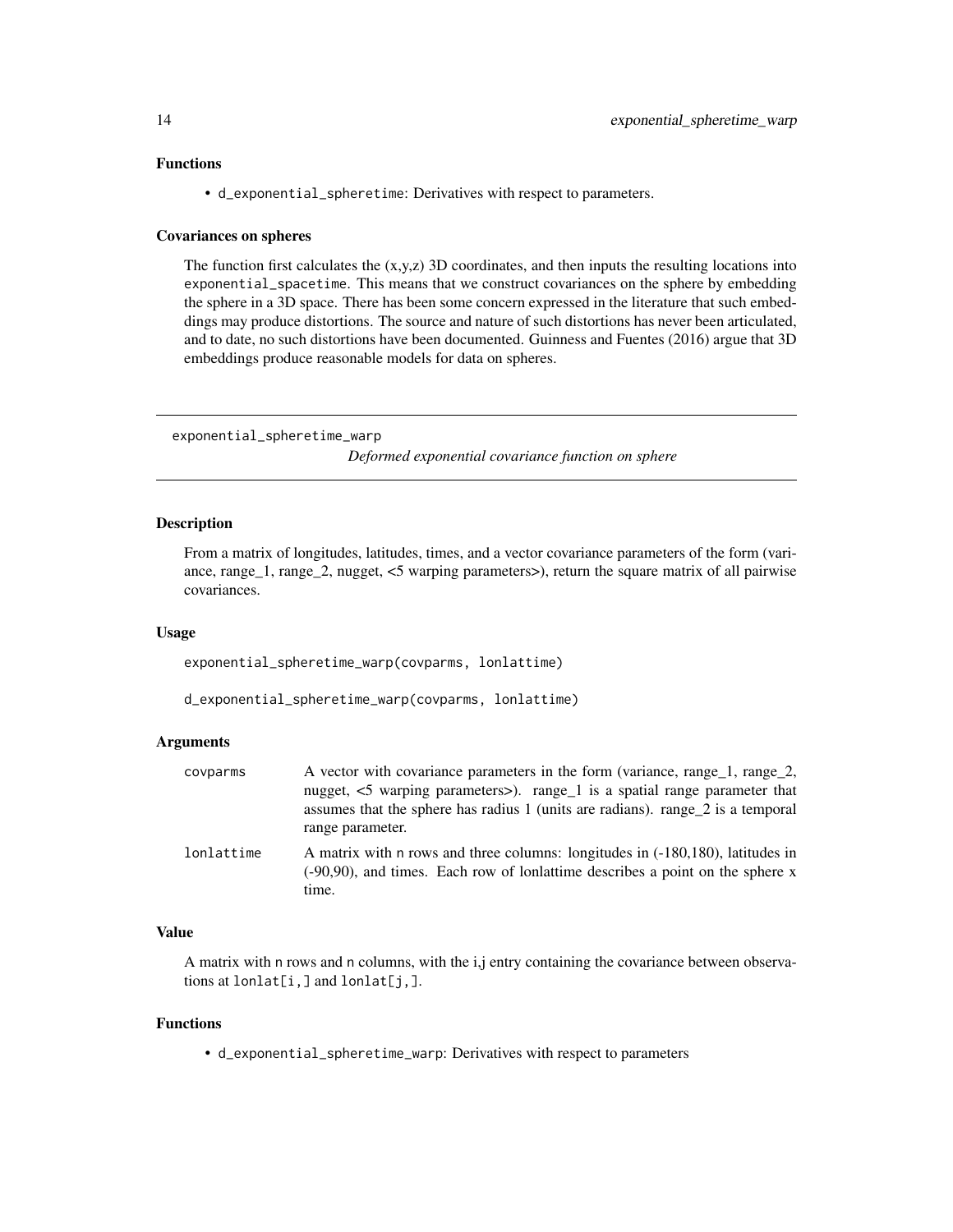#### <span id="page-14-0"></span>Warpings

The function first calculates the (x,y,z) 3D coordinates, and then "warps" the locations to  $(x, y, z)$  +  $\Phi(x, y, z)$ , where  $\Phi$  is a warping function composed of gradients of spherical harmonic functions of degree 2. See Guinness (2019, "Gaussian Process Learning via Fisher Scoring of Vecchia's Approximation") for details. The warped locations are input into exponential\_spacetime. The function does not do temporal warping.

<span id="page-14-1"></span>exponential\_sphere\_warp

*Deformed exponential covariance function on sphere*

### **Description**

From a matrix of longitudes and latitudes and a vector covariance parameters of the form (variance, range, nugget, <5 warping parameters>), return the square matrix of all pairwise covariances.

#### Usage

exponential\_sphere\_warp(covparms, lonlat)

d\_exponential\_sphere\_warp(covparms, lonlat)

### Arguments

| covparms | A vector with covariance parameters in the form (variance, range, nugget, $\leq 5$ )<br>warping parameters>). Range parameter assumes that the sphere has radius 1<br>(units are radians). |
|----------|--------------------------------------------------------------------------------------------------------------------------------------------------------------------------------------------|
| lonlat   | A matrix with n rows and one column with longitudes in (-180,180) and one<br>column of latitudes in (-90,90). Each row of lonlat describes a point on the<br>sphere.                       |

### Value

A matrix with n rows and n columns, with the i,j entry containing the covariance between observations at  $l$ onlat $[i, j]$  and  $l$ onlat $[j, j]$ .

#### Functions

• d\_exponential\_sphere\_warp: Derivatives with respect to parameters

#### Warpings

The function first calculates the (x,y,z) 3D coordinates, and then "warps" the locations to  $(x, y, z)$  +  $\Phi(x, y, z)$ , where  $\Phi$  is a warping function composed of gradients of spherical harmonic functions of degree 2. See Guinness (2019, "Gaussian Process Learning via Fisher Scoring of Vecchia's Approximation") for details. The warped locations are input into exponential\_isotropic.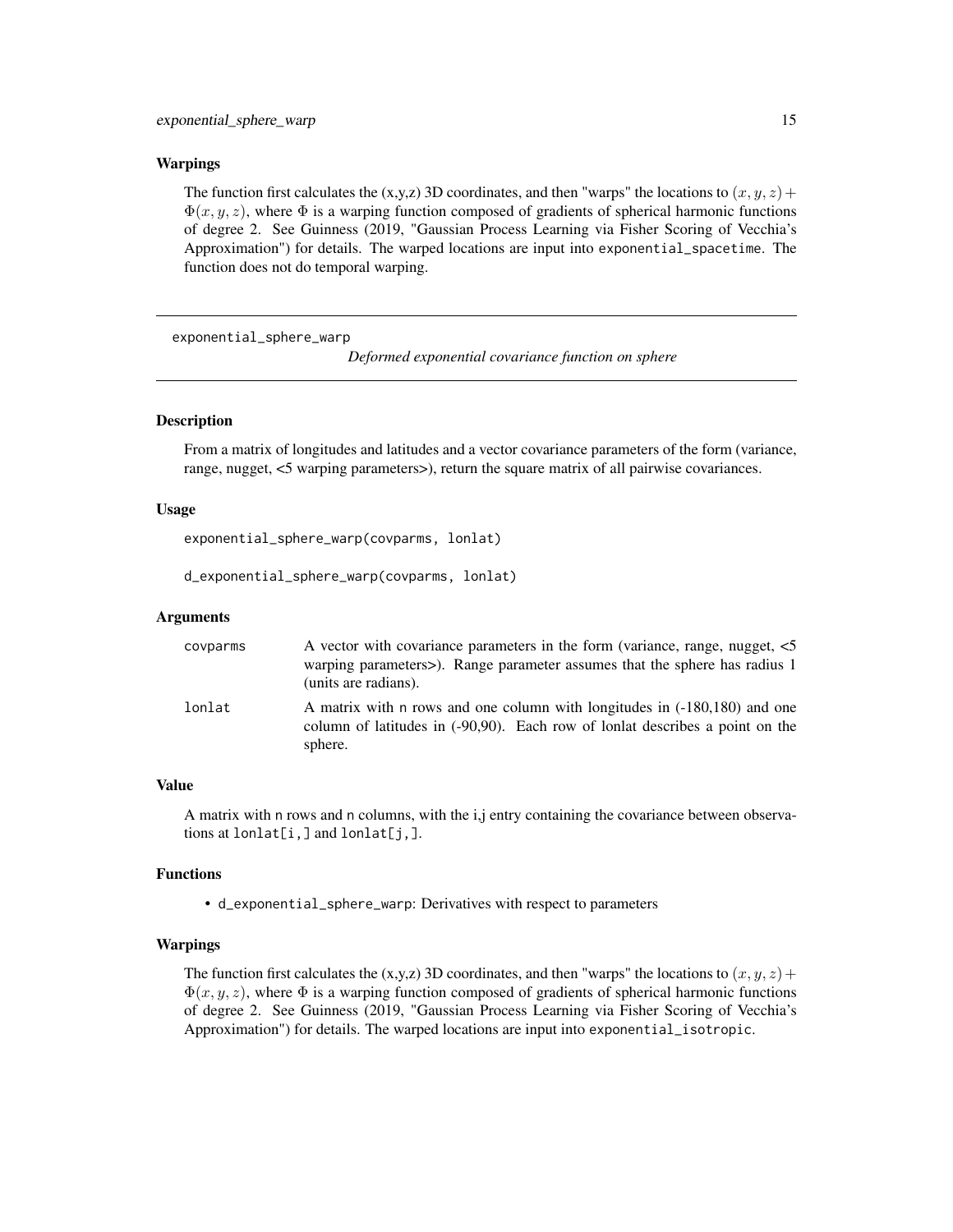<span id="page-15-0"></span>

#### Description

Calculates an approximation to the inverse Cholesky factor of the covariance matrix using Vecchia's approximation, then the simulation is produced by solving a linear system with a vector of uncorrelated standard normals

#### Usage

```
fast_Gp_sim(covparms, covfun_name = "matern_isotropic", locs, m = 30)
```
#### **Arguments**

| covparms    | A vector of covariance parameters appropriate for the specified covariance func-<br>tion                                                           |
|-------------|----------------------------------------------------------------------------------------------------------------------------------------------------|
| covfun_name | See G <sub>p</sub> C <sub>p</sub> for information about covariance functions.                                                                      |
| locs        | matrix of locations. Row i of locs specifies the location of element i of $y$ , and<br>so the length of y should equal the number of rows of locs. |
| m           | Number of nearest neighbors to use in approximation                                                                                                |

#### Value

vector of simulated values

#### Examples

```
locs <- as.matrix( expand.grid( (1:50)/50, (1:50)/50 ) )
y <- fast_Gp_sim(c(4,0.2,0.5,0), "matern_isotropic", locs, 30 )
fields::image.plot( matrix(y,50,50) )
```
fast\_Gp\_sim\_Linv *Approximate GP simulation with specified Linverse*

### Description

In situations where we want to do many gaussian process simulations from the same model, we can compute Linverse once and reuse it, rather than recomputing for each identical simulation. This function also allows the user to input the vector of standard normals z.

#### Usage

fast\_Gp\_sim\_Linv(Linv, NNarray, z = NULL)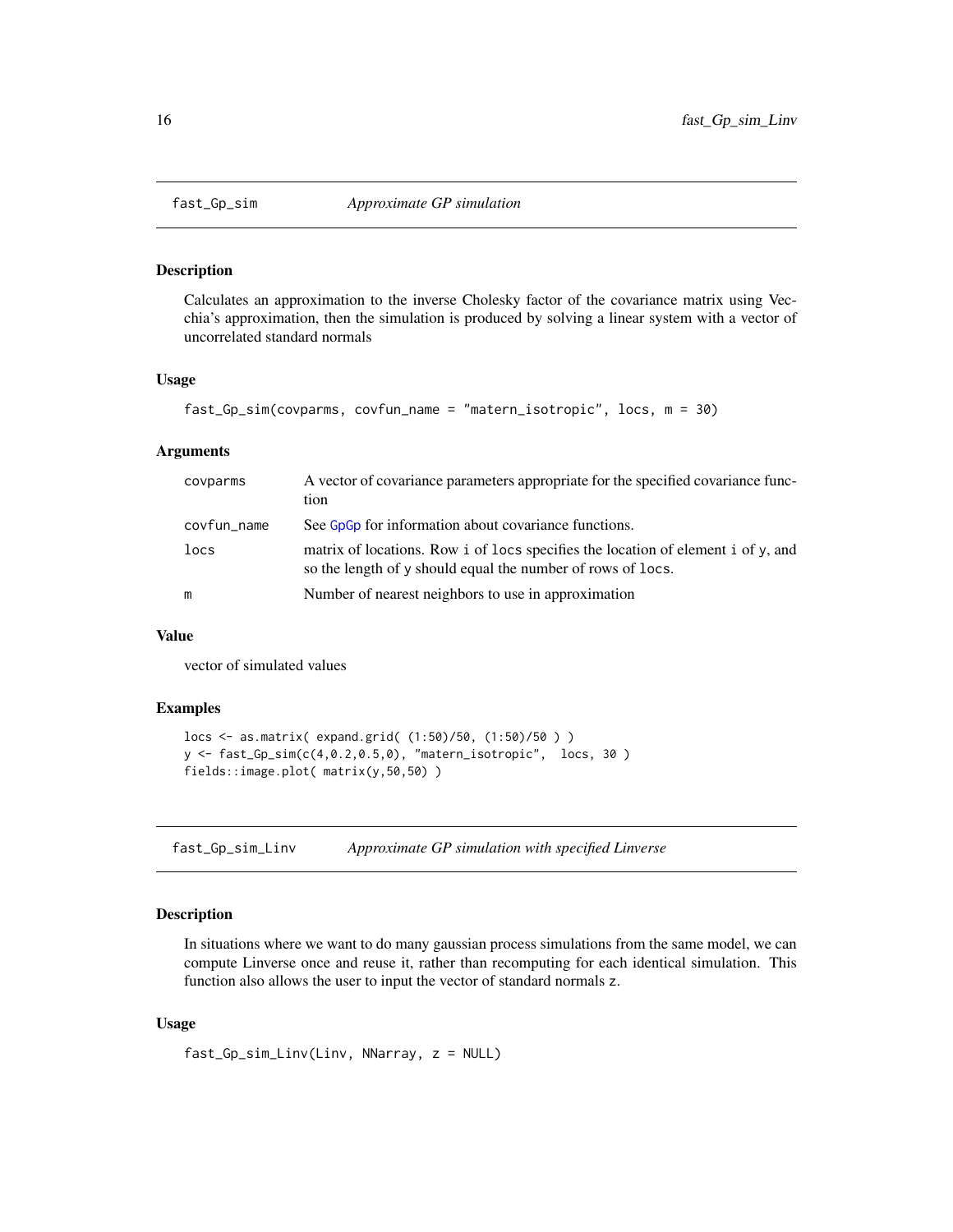### <span id="page-16-0"></span>Arguments

| Linv    | Matrix containing the entries of Linverse, usually the output from vecchia Linv.                  |
|---------|---------------------------------------------------------------------------------------------------|
| NNarray | Matrix of nearest neighbor indices, usually the output from f ind_ordered_nn                      |
| z.      | Optional vector of standard normals. If not specified, these are computed within<br>the function. |

### Value

vector of simulated values

### Examples

```
locs <- as.matrix( expand.grid( (1:50)/50, (1:50)/50 ) )
ord <- order_maxmin(locs)
locsord <- locs[ord,]
m < -10NNarray <- find_ordered_nn(locsord,m)
covparms <- c(2, 0.2, 1, 0)
Linv <- vecchia_Linv( covparms, "matern_isotropic", locsord, NNarray )
y <- fast_Gp_sim_Linv(Linv,NNarray)
y[ord] <- y
fields::image.plot( matrix(y,50,50) )
```
<span id="page-16-1"></span>find\_ordered\_nn *Find ordered nearest neighbors.*

#### Description

Given a matrix of locations, find the m nearest neighbors to each location, subject to the neighbors coming previously in the ordering. The algorithm uses the kdtree algorithm in the FNN package, adapted to the setting where the nearest neighbors must come from previous in the ordering.

### Usage

```
find_ordered_nn(locs, m, lonlat = FALSE, st_scale = NULL)
```

| locs   | A matrix of locations. Each row of locs contains a location, which can be a<br>point in Euclidean space $R^d$ , a point in space-time $R^d$ x T, a longitude and<br>latitude (in degrees) giving a point on the sphere, or a longitude, latitude, and<br>time giving a point in the sphere-time domain. |
|--------|---------------------------------------------------------------------------------------------------------------------------------------------------------------------------------------------------------------------------------------------------------------------------------------------------------|
| m      | Number of neighbors to return                                                                                                                                                                                                                                                                           |
| lonlat | TRUE/FALSE whether locations are longitudes and latitudes.                                                                                                                                                                                                                                              |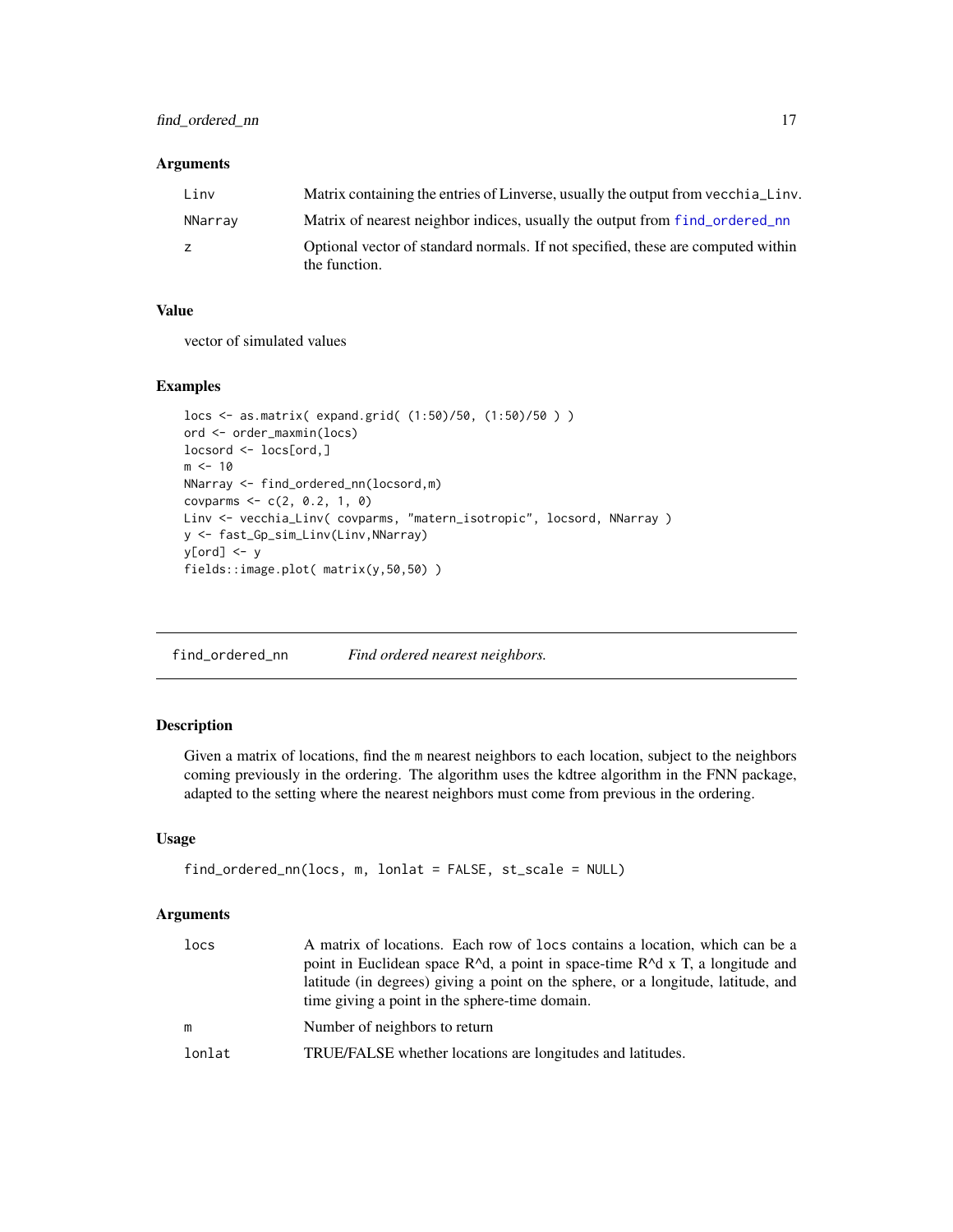<span id="page-17-0"></span>st\_scale factor by which to scale the spatial and temporal coordinates for distance calculations. The function assumes that the last column of the locations is the temporal dimension, and the rest of the columns are spatial dimensions. The spatial dimensions are divided by st\_scale[1], and the temporal dimension is divided by st\_scale[2], before distances are calculated. If st\_scale is NULL, no scaling is used. We recommend setting st\_scale manually so that each observation gets neighbors that hail multiple directions in space and time.

#### Value

An matrix containing the indices of the neighbors. Row i of the returned matrix contains the indices of the nearest m locations to the i'th location. Indices are ordered within a row to be increasing in distance. By convention, we consider a location to neighbor itself, so the first entry of row i is i, the second entry is the index of the nearest location, and so on. Because each location neighbors itself, the returned matrix has m+1 columns.

#### Examples

```
locs <- as.matrix( expand.grid( (1:40)/40, (1:40)/40 ) )
ord <- order_maxmin(locs) # calculate an ordering
locsord <- locs[ord,] # reorder locations
m < -20NNarray <- find_ordered_nn(locsord,20) # find ordered nearest 20 neighbors
ind < -100# plot all locations in gray, first ind locations in black,
# ind location with magenta circle, m neighhbors with blue circle
plot( locs[,1], locs[,2], pch = 16, col = "gray")
points( locsord[1:ind,1], locsord[1:ind,2], pch = 16 )
points( locsord[ind,1], locsord[ind,2], col = "magenta", cex = 1.5 )
points( locsord[NNarray[ind,2:(m+1)],1],
   locsord[NNarray[ind,2:(m+1)],2], col = "blue", cex = 1.5)
```
find\_ordered\_nn\_brute *Naive brute force nearest neighbor finder*

#### **Description**

Naive brute force nearest neighbor finder

#### Usage

find\_ordered\_nn\_brute(locs, m)

| locs | matrix of locations |
|------|---------------------|
| m    | number of neighbors |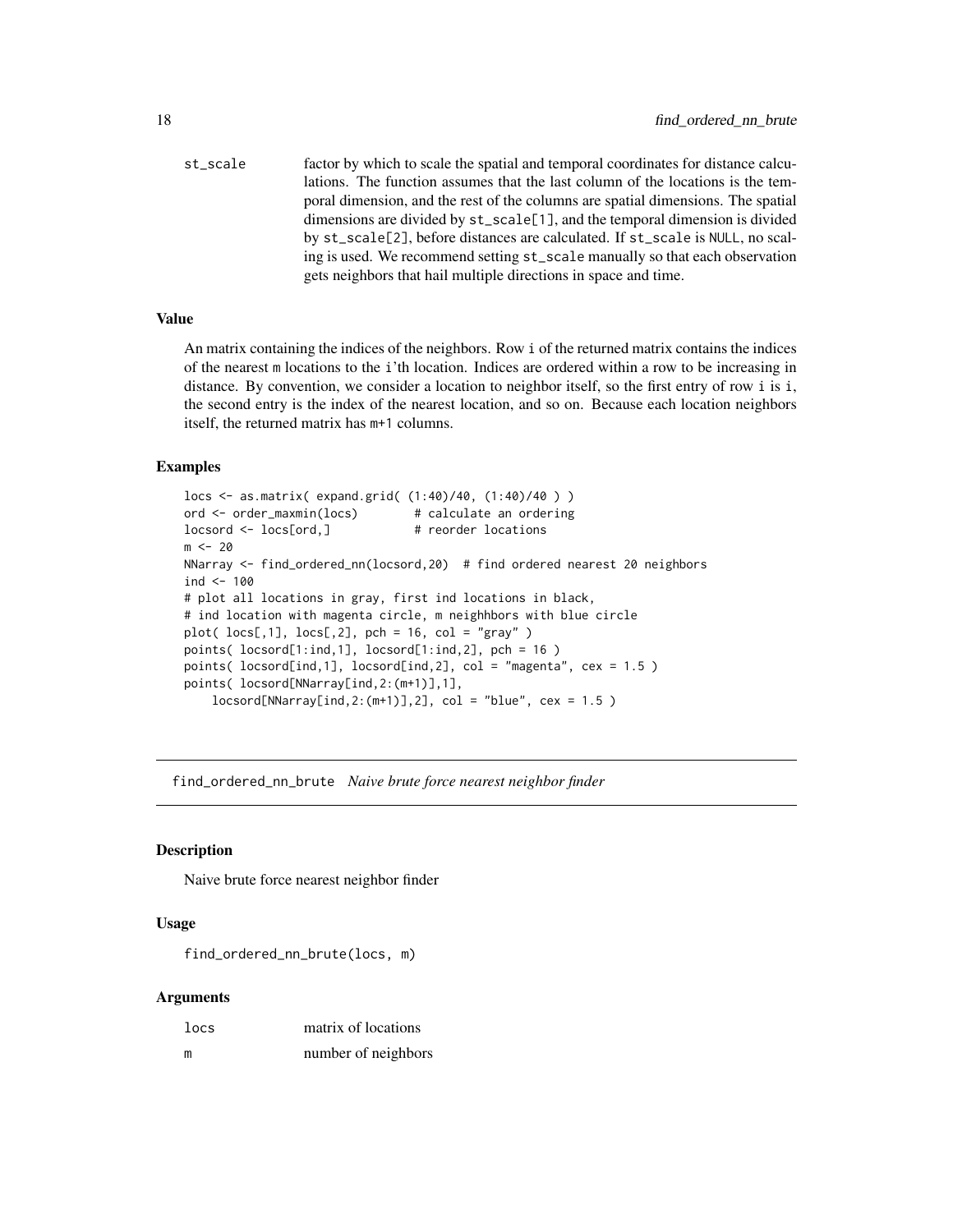### <span id="page-18-0"></span>fisher\_scoring 19

### Value

An matrix containing the indices of the neighbors. Row i of the returned matrix contains the indices of the nearest m locations to the i'th location. Indices are ordered within a row to be increasing in distance. By convention, we consider a location to neighbor itself, so the first entry of row i is i, the second entry is the index of the nearest location, and so on. Because each location neighbors itself, the returned matrix has m+1 columns.

fisher\_scoring *Fisher scoring algorithm*

### Description

Fisher scoring algorithm

#### Usage

```
fisher_scoring(
  likfun,
  start_parms,
  link,
  silent = FALSE,
  control = 1e-04,
  max\_iter = 40)
```

| likfun                    | likelihood function, returns likelihood, gradient, and hessian |
|---------------------------|----------------------------------------------------------------|
| start_parms               | starting values of parameters                                  |
| link                      | link function for parameters (used for printing)               |
| silent                    | TRUE/FALSE for suppressing output                              |
| convtol                   | convergence tolerance on step dot grad                         |
| $max$ <sub>-</sub> $iter$ | maximum number of Fisher scoring iterations                    |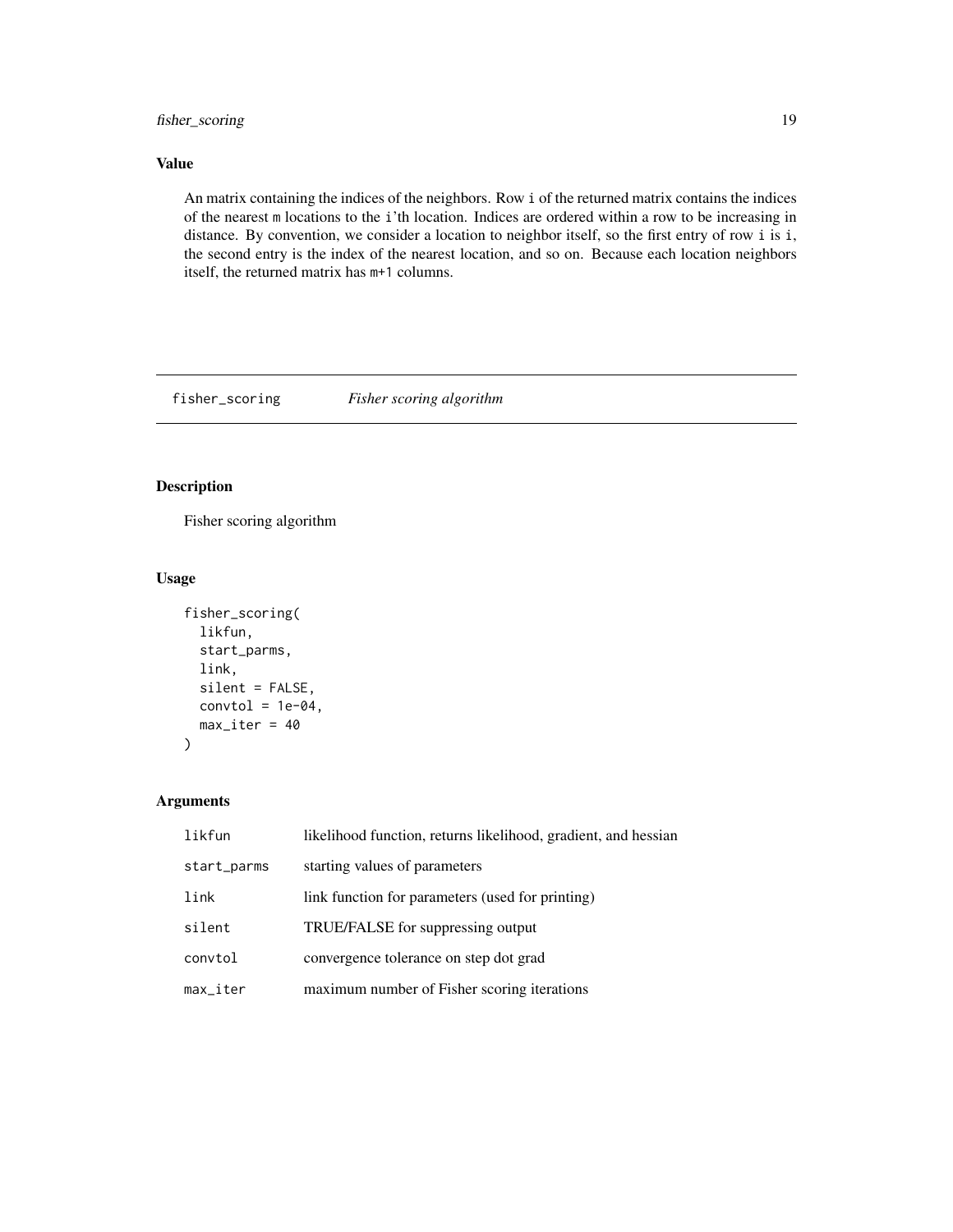### Description

Given a response, set of locations, (optionally) a design matrix, and a specified covariance function, return the maximum Vecchia likelihood estimates, obtained with a Fisher scoring algorithm.

### Usage

```
fit_model(
 y,
  locs,
 X = NULL,covfun_name = "matern_isotropic",
 NNarray = NULL,
  start_parms = NULL,
  reorder = TRUE,
  group = TRUE,
 m_seq = c(10, 30),
 max\_iter = 40,
  fixed_parms = NULL,
  silent = FALSE,
  st_scale = NULL,
  control = 1e-04
```

```
)
```

| у           | response vector                                                                                                                                                                                                                                                                                                                                             |
|-------------|-------------------------------------------------------------------------------------------------------------------------------------------------------------------------------------------------------------------------------------------------------------------------------------------------------------------------------------------------------------|
| locs        | matrix of locations. Each row is a single spatial or spatial-temporal location.<br>If using one of the covariance functions for data on a sphere, the first column<br>should be longitudes (-180,180) and the second column should be latitudes (-<br>90,90). If using a spatial-temporal covariance function, the last column should<br>contain the times. |
| Χ           | design matrix. Each row contains covariates for the corresponding observation<br>in y. If not specified, the function sets $X$ to be a matrix with a single column of<br>ones, that is, a constant mean function.                                                                                                                                           |
| covfun_name | string name of a covariance function. See GpGp for information about supported<br>covariance funtions.                                                                                                                                                                                                                                                      |
| NNarray     | Optionally specified array of nearest neighbor indices, usually from the output<br>of find_ordered_nn. If NULL, fit_model will compute the nearest neighbors.<br>We recommend that the user not specify this unless there is a good reason to<br>(e.g. if doing a comparison study where one wants to control NNarray across<br>different approximations).  |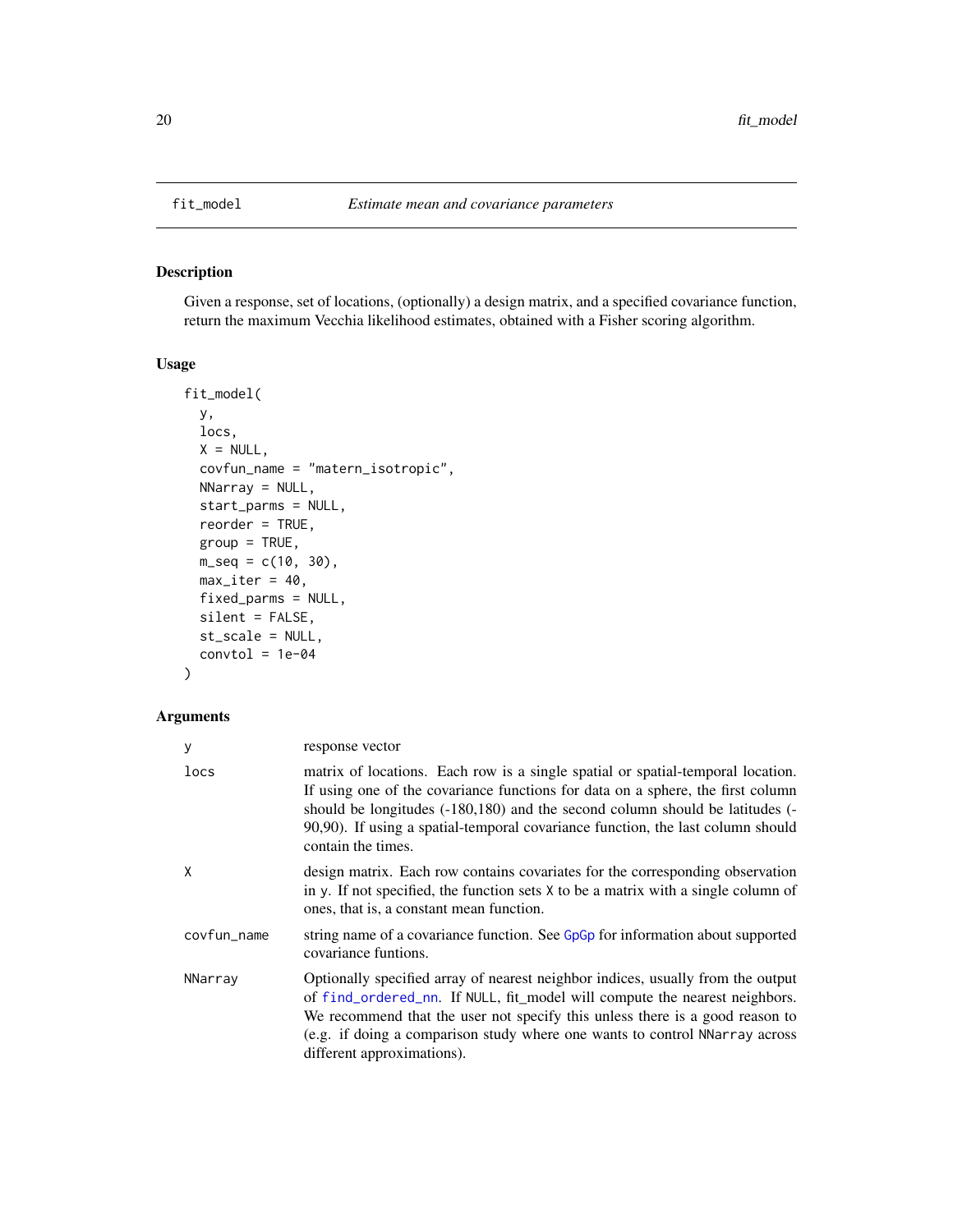| start_parms | Optionally specified starting values for parameters. If NULL, fit_model will select<br>default starting values.                                                                                                                                                                                                                                                                                                                                                                                                             |
|-------------|-----------------------------------------------------------------------------------------------------------------------------------------------------------------------------------------------------------------------------------------------------------------------------------------------------------------------------------------------------------------------------------------------------------------------------------------------------------------------------------------------------------------------------|
| reorder     | TRUE/FALSE indicating whether maxmin ordering should be used (TRUE) or<br>whether no reordering should be done before fitting (FALSE). If you want to<br>use a customized reordering, then manually reorder y, locs, and X, and then set<br>reorder to FALSE. A random reordering is used when nrow(locs) > 1e5.                                                                                                                                                                                                            |
| group       | TRUE/FALSE for whether to use the grouped version of the approximation<br>(Guinness, 2018) or not. The grouped version is used by default and is always<br>recommended.                                                                                                                                                                                                                                                                                                                                                     |
| $m$ _seq    | Sequence of values for number of neighbors. By default, a 10-neighbor approxi-<br>mation is maximized, then a 30-neighbor approximation is maximized using the<br>10 neighbor estimates as starting values. However, one can specify any sequence<br>of numbers of neighbors, e.g. $m$ _seq = c(10,30,60,90).                                                                                                                                                                                                               |
| max_iter    | maximum number of Fisher scoring iterations                                                                                                                                                                                                                                                                                                                                                                                                                                                                                 |
| fixed_parms | Indices of covariance parameters you would like to fix at specific values. If you<br>decide to fix any parameters, you must specify their values in start_parms,<br>along with the starting values for all other parameters. For example, to fix the<br>nugget at zero in exponential_isotropic, set fixed_parms to c(3), and set<br>start_parms to $c(4.7, 3.1, 0)$ . The last element of start_parms (the nugget<br>parameter) is set to zero, while the starting values for the other two parameters<br>are 4.7 and 3.1. |
| silent      | TRUE/FALSE for whether to print some information during fitting.                                                                                                                                                                                                                                                                                                                                                                                                                                                            |
| st_scale    | Scaling for spatial and temporal ranges. Only applicable for spatial-temporal<br>models, where it is used in distance calculations when selecting neighbors.<br>st_scale must be specified when covfun_name is a spatial-temporal covari-<br>ance. See Argo vignette for an example.                                                                                                                                                                                                                                        |
| convtol     | Tolerance for exiting the optimization. Fisher scoring is stopped when the dot<br>product between the step and the gradient is less than convtol.                                                                                                                                                                                                                                                                                                                                                                           |

#### Details

fit\_model is a user-friendly model fitting function that automatically performs many of the auxiliary tasks needed for using Vecchia's approximation, including reordering, computing nearest neighbors, grouping, and optimization. The likelihoods use a small penalty on small nuggets, large spatial variances, and small smoothness parameter.

The Jason-3 windspeed vignette and the Argo temperature vignette are useful sources for a use-cases of the fit\_model function for data on sphere. The example below shows a very small example with a simulated dataset in 2d.

### Value

An object of class GpGp\_fit, which is a list containing covariance parameter estimates, regression coefficients, covariance matrix for mean parameter estimates, as well as some other information relevant to the model fit.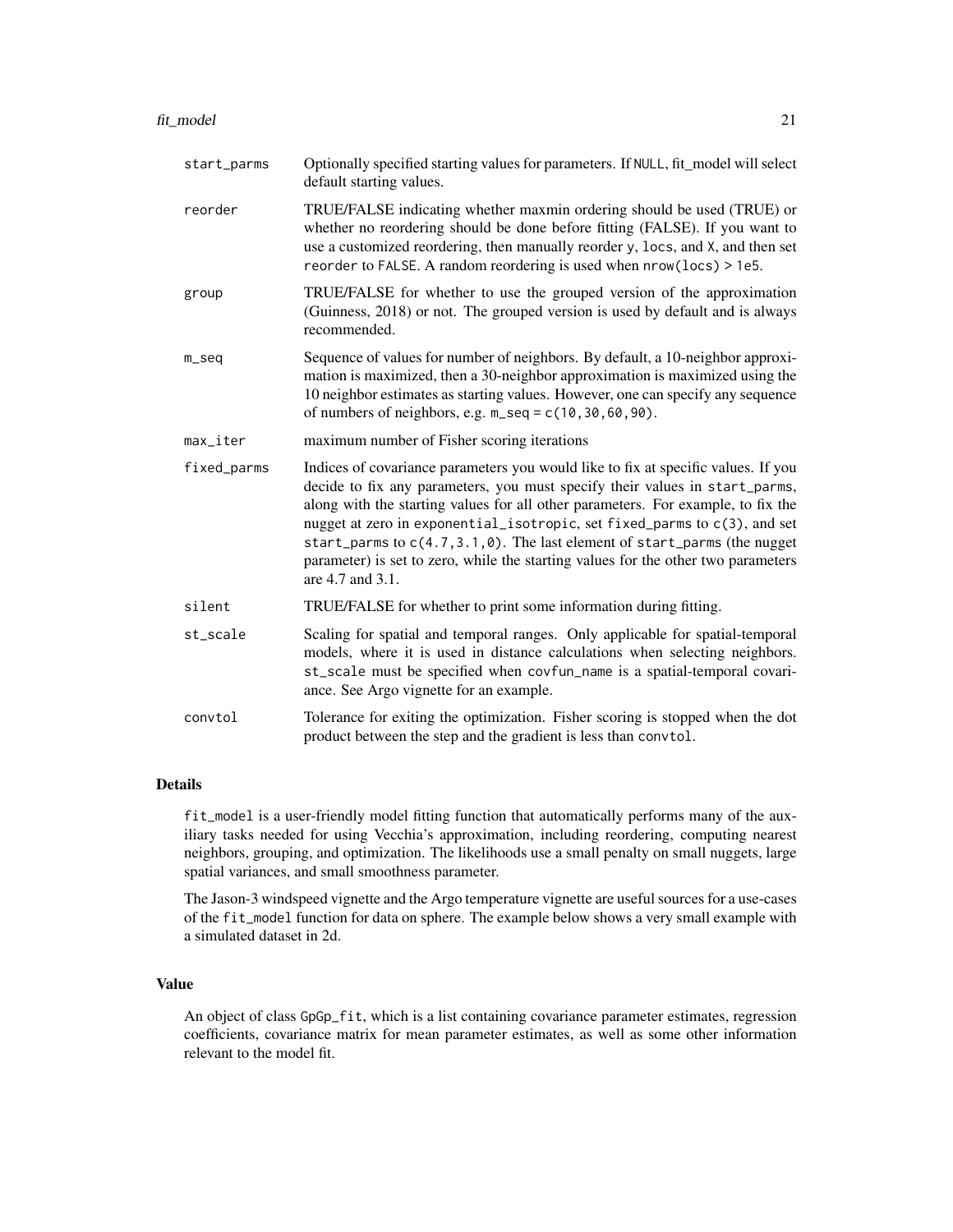### Examples

```
n1 < -20n2 <- 20
n \leq -n1*n2locs <- as.matrix( expand.grid( (1:n1)/n1, (1:n2)/n2 ) )
covparms <-c(2, 0.1, 1/2, 0)y <- 7 + fast_Gp_sim(covparms, "matern_isotropic", locs)
X \leftarrow \text{as_matrix}(\text{rep}(1,n))## not run
# fit <- fit_model(y, locs, X, "matern_isotropic")
# fit
```
get\_linkfun *get link function, whether locations are lonlat and space time*

### Description

get link function, whether locations are lonlat and space time

### Usage

```
get_linkfun(covfun_name)
```
### Arguments

covfun\_name string name of covariance function

get\_penalty *get penalty function*

#### Description

get penalty function

### Usage

get\_penalty(y, X, locs, covfun\_name)

|             | response                           |
|-------------|------------------------------------|
|             | design matrix                      |
| locs        | locations                          |
| covfun_name | string name of covariance function |

<span id="page-21-0"></span>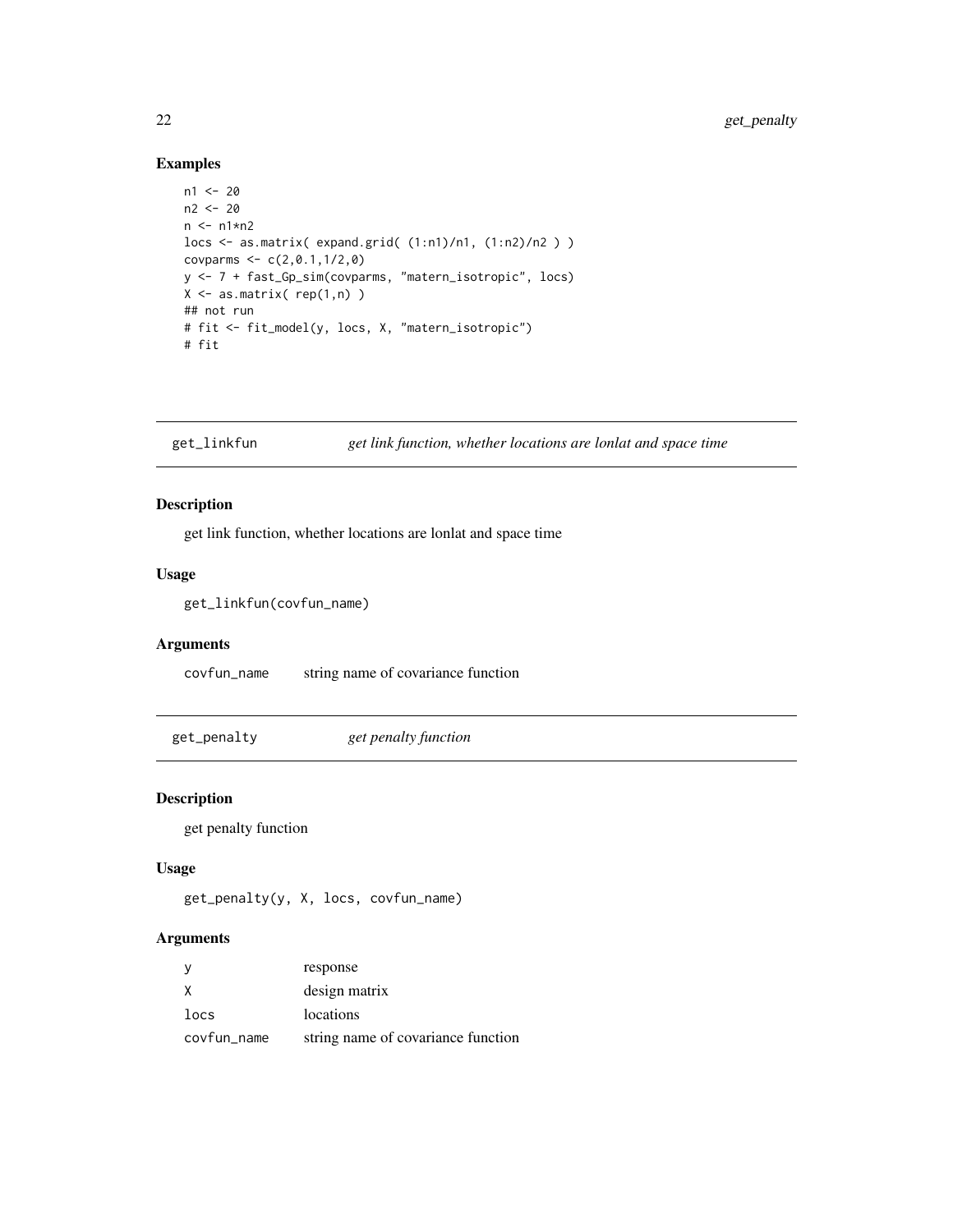<span id="page-22-0"></span>

#### Description

get default starting values of covariance parameters

#### Usage

get\_start\_parms(y, X, locs, covfun\_name)

#### Arguments

|             | response                           |
|-------------|------------------------------------|
|             | design matrix                      |
| locs        | locations                          |
| covfun_name | string name of covariance function |

<span id="page-22-1"></span>

GpGp *GpGp: Fast Gaussian Process Computing.*

#### Description

Vecchia's (1988) Gaussian process approximation has emerged among its competitors as a leader in computational scalability and accuracy. This package includes implementations of the original approximation, as well as several updates to it, including the reordered and grouped versions of the approximation outlined in Guinness (2018) and the Fisher scoring algorithm described in Guinness (2019). The package supports spatial models, spatial-temporal models, models on spheres, and some nonstationary models.

#### Details

The main functions of the package are [fit\\_model](#page-19-1), and [predictions](#page-54-1). fit\_model returns estimates of covariance parameters and linear mean parameters. The user is expected to select a covariance function and specify it with a string. Currently supported covariance functions are

- [matern\\_isotropic](#page-40-1)
- [exponential\\_isotropic](#page-7-1)
- [matern\\_anisotropic2D](#page-36-1)
- [exponential\\_anisotropic2D](#page-5-1)
- [matern\\_anisotropic3D](#page-37-1)
- [exponential\\_anisotropic3D](#page-6-1)
- [matern\\_anisotropic3D\\_alt](#page-38-1)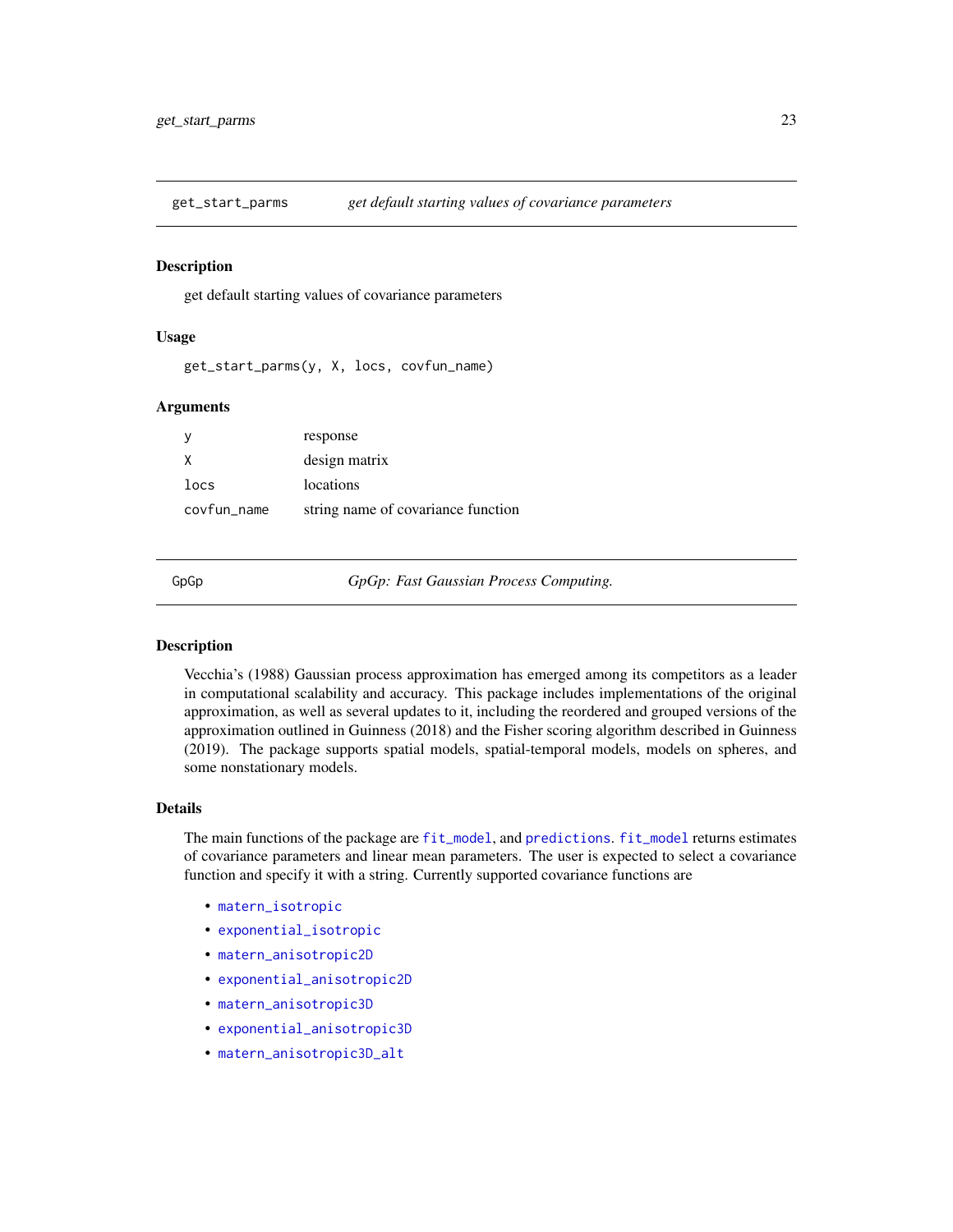- <span id="page-23-0"></span>• [matern15\\_isotropic](#page-29-1)
- [matern25\\_isotropic](#page-31-1)
- [matern35\\_isotropic](#page-32-1)
- [matern45\\_isotropic](#page-34-1)
- [matern\\_scaledim](#page-42-1)
- [exponential\\_scaledim](#page-9-1)
- [matern15\\_scaledim](#page-30-1)
- [matern25\\_scaledim](#page-31-2)
- [matern35\\_scaledim](#page-33-1)
- [matern45\\_scaledim](#page-35-1)
- [matern\\_spacetime](#page-43-1)
- [exponential\\_spacetime](#page-10-1)
- [matern\\_nonstat\\_var](#page-41-1)
- [exponential\\_nonstat\\_var](#page-8-1)
- [matern\\_sphere](#page-46-1)
- [exponential\\_sphere](#page-11-1)
- [matern\\_spheretime](#page-47-1)
- [exponential\\_spheretime](#page-12-1)
- [matern\\_sphere\\_warp](#page-49-1)
- [exponential\\_sphere\\_warp](#page-14-1)
- [matern\\_spheretime\\_warp](#page-48-1)
- [exponential\\_spheretime\\_warp](#page-13-1)

If there are covariates, they can be expressed via a design matrix X, each row containing the covariates corresponding to the same row in locs.

For [predictions](#page-54-1), the user should specify prediction locations locs\_pred and a prediction design matrix X\_pred.

The vignettes are intended to be helpful for getting a sense of how these functions work.

For Gaussian process researchers, the package also provides access to functions for computing the likelihood, gradient, and Fisher information with respect to covariance parameters; reordering functions, nearest neighbor-finding functions, grouping (partitioning) functions, and approximate simulation functions.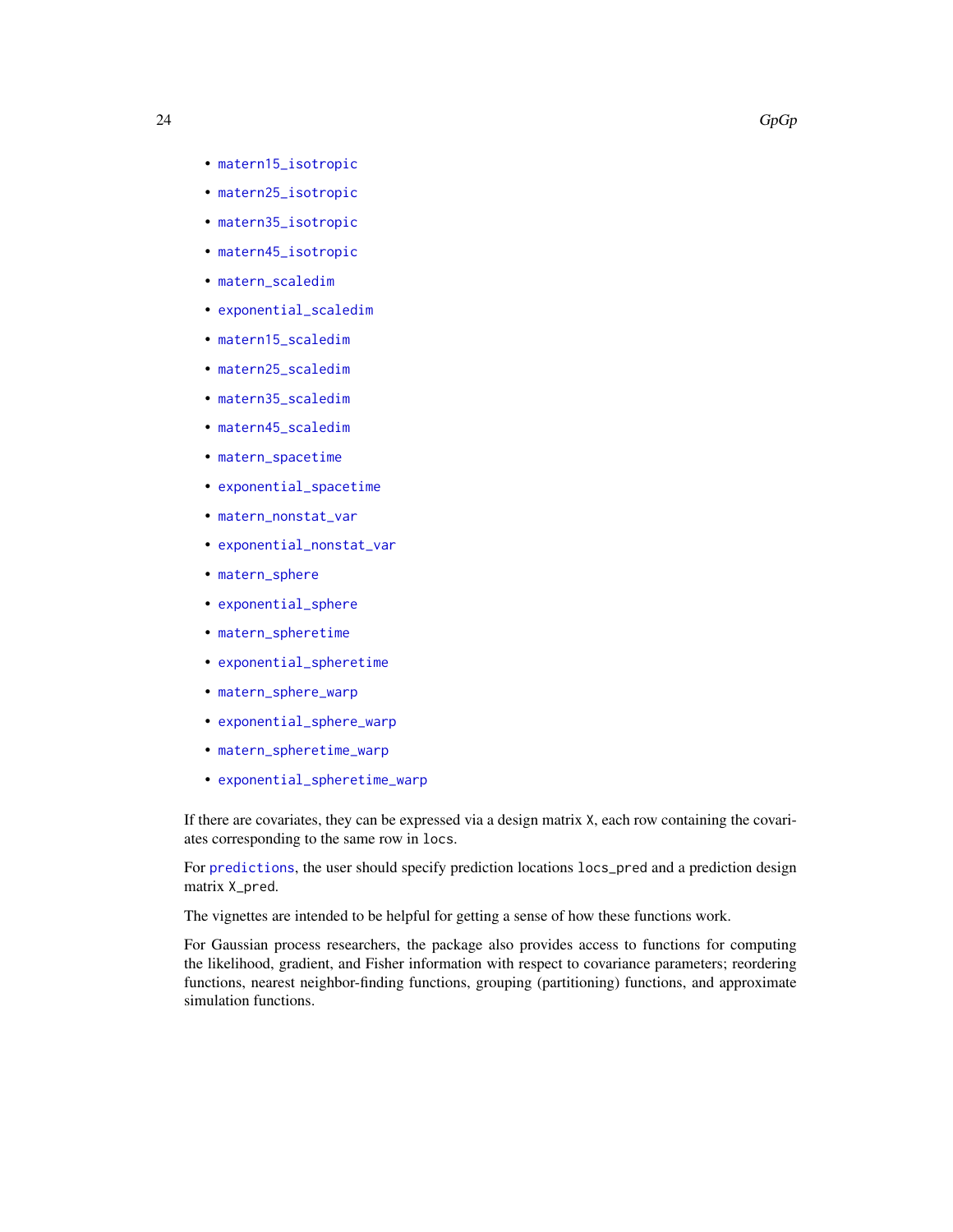<span id="page-24-1"></span><span id="page-24-0"></span>

#### **Description**

Take in an array of nearest neighbors, and automatically partition the array into groups that share neighbors. This is helpful to speed the computations and improve their accuracy. The function returns a list, with each list element containing one or several rows of NNarray. The algorithm attempts to find groupings such that observations within a group share many common neighbors.

#### Usage

group\_obs(NNarray, exponent = 2)

#### Arguments

| NNarrav  | Matrix of nearest neighbor indices, usually the result of f ind_ordered_nn.                                                                                     |
|----------|-----------------------------------------------------------------------------------------------------------------------------------------------------------------|
| exponent | Within the algorithm, two groups are merged if the number of unique neighbors<br>raised to the exponent power is less than the sum of the unique numbers raised |
|          | to the exponent power from the two groups.                                                                                                                      |

#### Value

A list with elements defining the grouping. The list entries are:

- all\_inds: vector of all indices of all blocks.
- last\_ind\_of\_block: The ith entry tells us the location in all\_inds of the last index of the ith block. Thus the length of last\_ind\_of\_block is the number of blocks, and last\_ind\_of\_block can be used to chop all\_inds up into blocks.
- global\_resp\_inds: The ith entry tells us the index of the ith response, as ordered in all\_inds.
- local\_resp\_inds: The ith entry tells us the location within the block of the response index.
- last\_resp\_of\_block: The ith entry tells us the location within local\_resp\_inds and global\_resp\_inds of the last index of the ith block. last\_resp\_of\_block is to global\_resp\_inds and local\_resp\_inds as last\_ind\_of\_block is to all\_inds.

#### Examples

```
locs <- matrix( runif(200), 100, 2) # generate random locations
ord <- order_maxmin(locs) # calculate an ordering
locsord <- locs[ord,] \qquad \qquad \qquad \qquad # reorder locations
m < - 10NNarray <- find_ordered_nn(locsord,m) # m nearest neighbor indices
NNlist2 <- group_obs(NNarray) # join blocks if joining reduces squares
NNlist3 <- group_obs(NNarray,3) # join blocks if joining reduces cubes
object.size(NNarray)
object.size(NNlist2)
```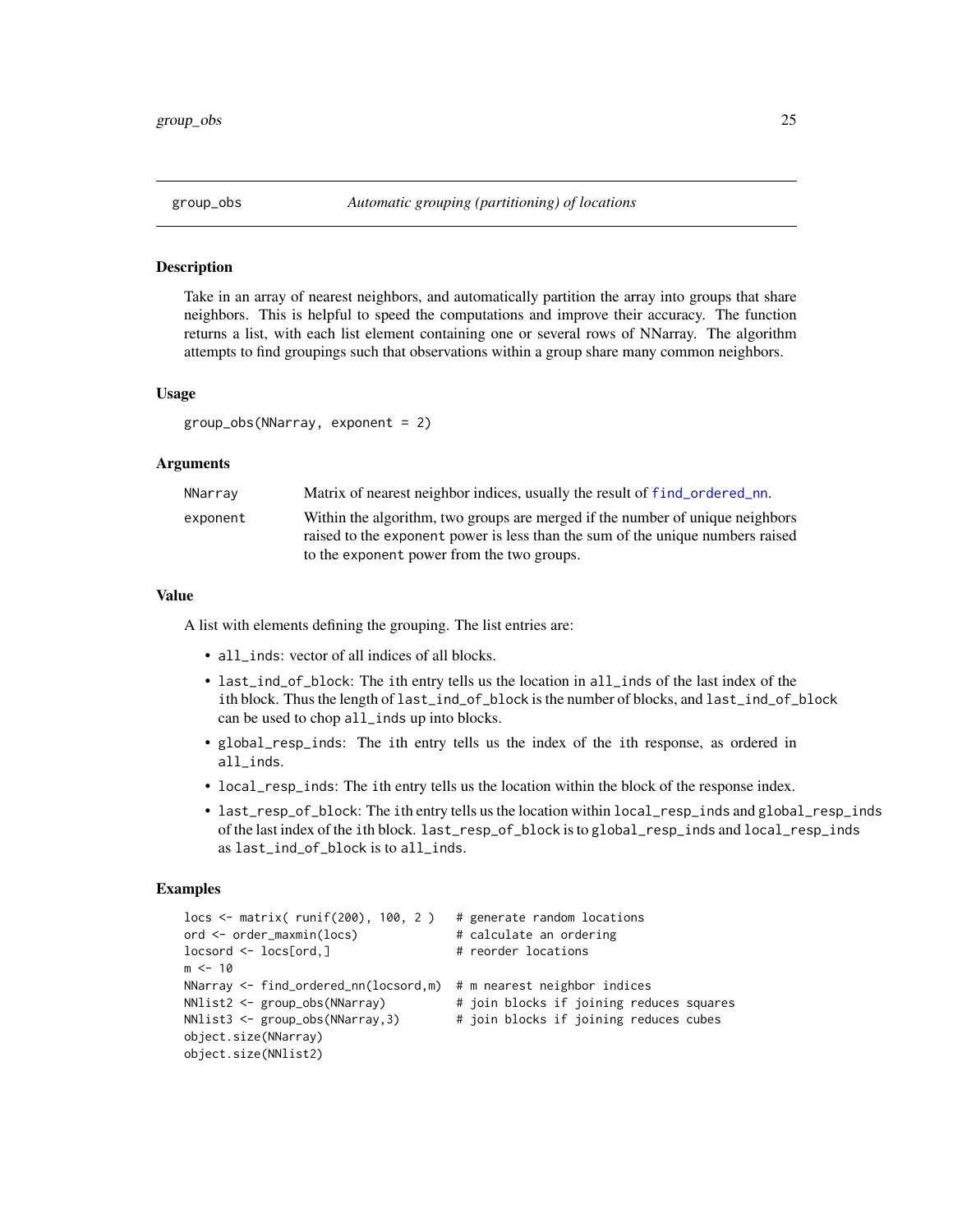```
object.size(NNlist3)
mean( NNlist2[["local_resp_inds"]] - 1 ) # average number of neighbors (exponent 2)
mean( NNlist3[["local_resp_inds"]] - 1 ) # average number of neighbors (exponent 3)
all_inds <- NNlist2$all_inds
last_ind_of_block <- NNlist2$last_ind_of_block
inds_of_block_2 <- all_inds[ (last_ind_of_block[1] + 1):last_ind_of_block[2] ]
local_resp_inds <- NNlist2$local_resp_inds
global_resp_inds <- NNlist2$global_resp_inds
last_resp_of_block <- NNlist2$last_resp_of_block
local_resp_of_block_2 <-
    local_resp_inds[(last_resp_of_block[1]+1):last_resp_of_block[2]]
global_resp_of_block_2 <-
    global_resp_inds[(last_resp_of_block[1]+1):last_resp_of_block[2]]
inds_of_block_2[local_resp_of_block_2]
# these last two should be the same
```
jason3 *Windspeed measurements from Jason-3 Satellite*

### Description

A dataset containing lightly preprocessed windspeed values from the Jason-3 satellite. Observations near clouds and ice have been removed, and the data have been aggregated (averaged) over 10 second intervals. Jason-3 reports windspeeds over the ocean only. The data are from a six day period between August 4 and 9 of 2016.

#### Usage

jason3

### Format

A data frame with 18973 rows and 4 columns

windspeed wind speed, in maters per second

lon longitude in degrees between 0 and 360

lat latitude in degrees between -90 and 90

time time in seconds from midnight August 4

#### Source

<https://www.ncei.noaa.gov/products/jason-satellite-products>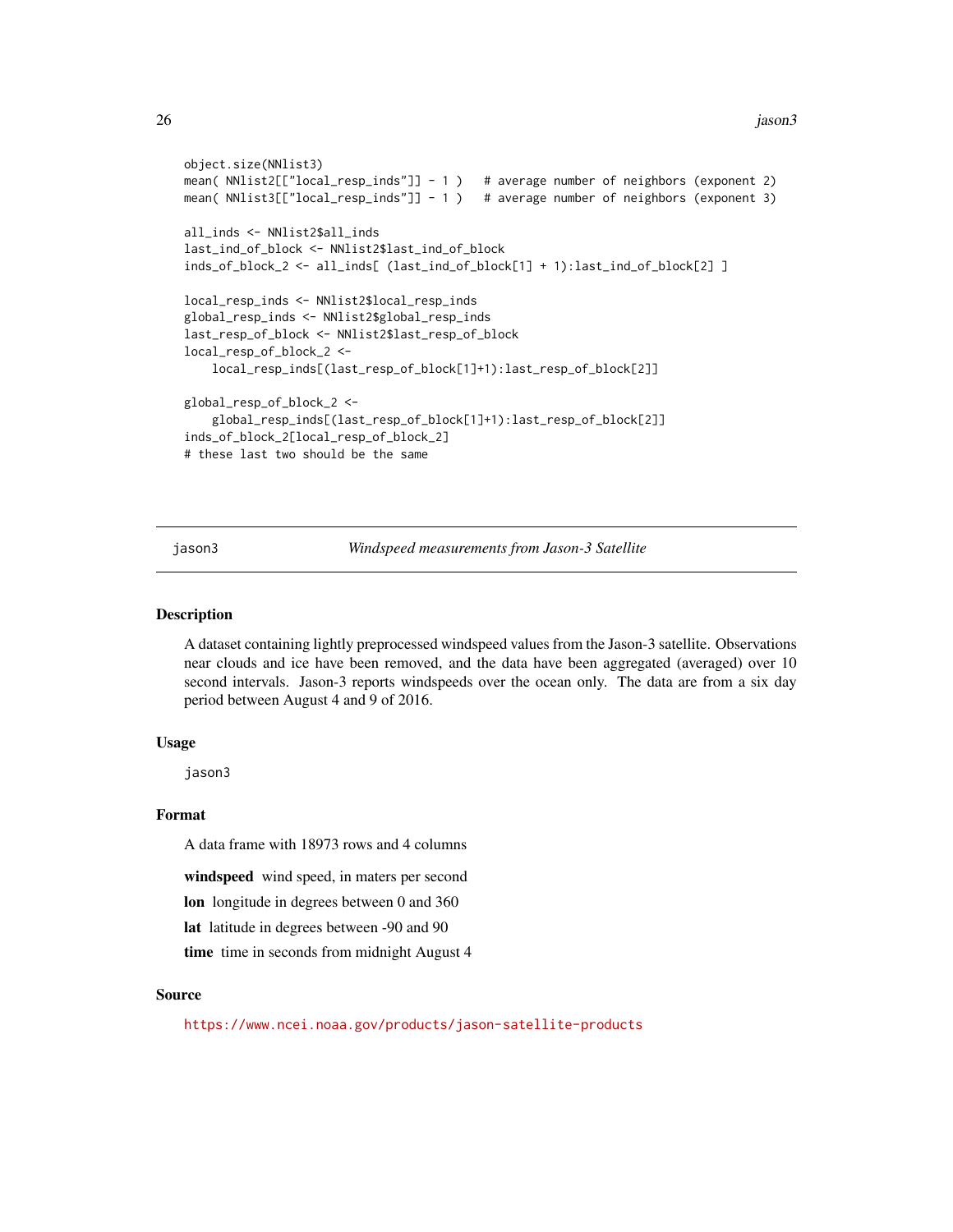#### <span id="page-26-0"></span>Description

Vecchia's approximation implies a sparse approximation to the inverse Cholesky factor of the covariance matrix. This function returns the result of multiplying that matrix by a vector.

#### Usage

Linv\_mult(Linv, z, NNarray)

#### Arguments

| Linv    | Entries of the sparse inverse Cholesky factor, usually the output from vecchia Linv.                                                                                                                  |
|---------|-------------------------------------------------------------------------------------------------------------------------------------------------------------------------------------------------------|
| z       | the vector to be multiplied                                                                                                                                                                           |
| NNarray | A matrix of indices, usually the output from f ind_ordered_nn. Row i contains<br>the indices of the observations that observation i conditions on. By convention,<br>the first element of row i is i. |

#### Value

the product of the sparse inverse Cholesky factor with a vector

#### Examples

```
n < -2000locs <- matrix( runif(2*n), n, 2 )
covparms <- c(2, 0.2, 0.75, 0.1)
ord <- order_maxmin(locs)
NNarray <- find_ordered_nn(locs,20)
Linv <- vecchia_Linv( covparms, "matern_isotropic", locs, NNarray )
z1 <- rnorm(n)y <- fast_Gp_sim_Linv(Linv,NNarray,z1)
z2 <- Linv_mult(Linv, y, NNarray)
print( sum( (z1-z2)^2 ) )
```
Linv\_t\_mult *Multiply transpose of approximate inverse Cholesky by a vector*

#### Description

Vecchia's approximation implies a sparse approximation to the inverse Cholesky factor of the covariance matrix. This function returns the result of multiplying the transpose of that matrix by a vector.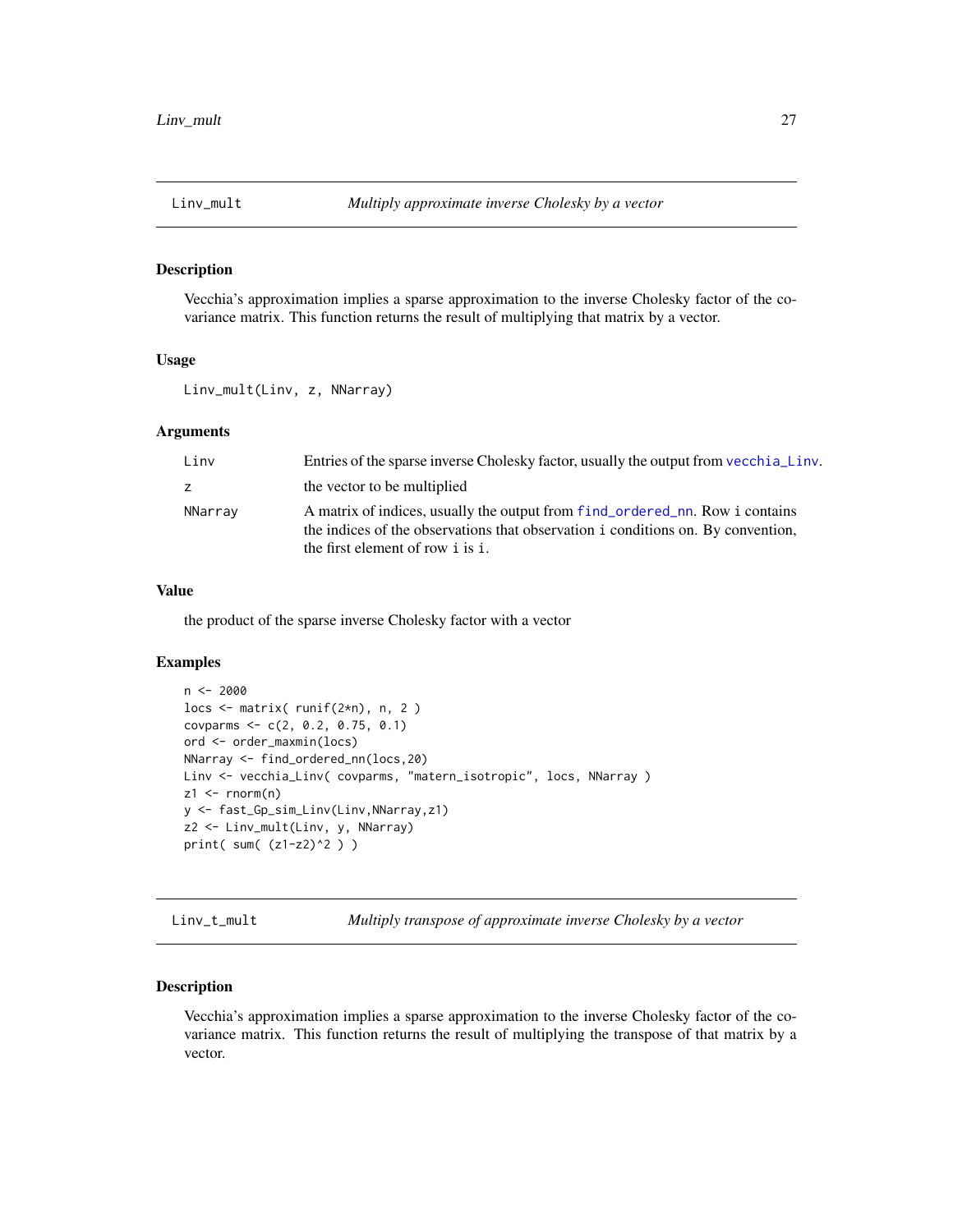<span id="page-27-0"></span>Linv\_t\_mult(Linv, z, NNarray)

#### Arguments

| Linv    | Entries of the sparse inverse Cholesky factor, usually the output from vecchia Linv.                                                                                                                  |
|---------|-------------------------------------------------------------------------------------------------------------------------------------------------------------------------------------------------------|
| Z       | the vector to be multiplied                                                                                                                                                                           |
| NNarray | A matrix of indices, usually the output from f ind_ordered_nn. Row i contains<br>the indices of the observations that observation i conditions on. By convention,<br>the first element of row i is i. |

#### Value

the product of the transpose of the sparse inverse Cholesky factor with a vector

### Examples

```
n < -2000locs <- matrix( runif(2*n), n, 2 )
covparms <-c(2, 0.2, 0.75, 0.1)NNarray <- find_ordered_nn(locs,20)
Linv <- vecchia_Linv( covparms, "matern_isotropic", locs, NNarray )
z1 \le rnorm(n)
z2 <- Linv_t_mult(Linv, z1, NNarray)
```
L\_mult *Multiply approximate Cholesky by a vector*

#### Description

Vecchia's approximation implies a sparse approximation to the inverse Cholesky factor of the covariance matrix. This function returns the result of multiplying the inverse of that matrix by a vector (i.e. an approximation to the Cholesky factor).

#### Usage

```
L_mult(Linv, z, NNarray)
```

| Linv    | Entries of the sparse inverse Cholesky factor, usually the output from vecchia Linv.                                                                                                                  |
|---------|-------------------------------------------------------------------------------------------------------------------------------------------------------------------------------------------------------|
|         | the vector to be multiplied                                                                                                                                                                           |
| NNarray | A matrix of indices, usually the output from f ind_ordered_nn. Row i contains<br>the indices of the observations that observation i conditions on. By convention,<br>the first element of row i is i. |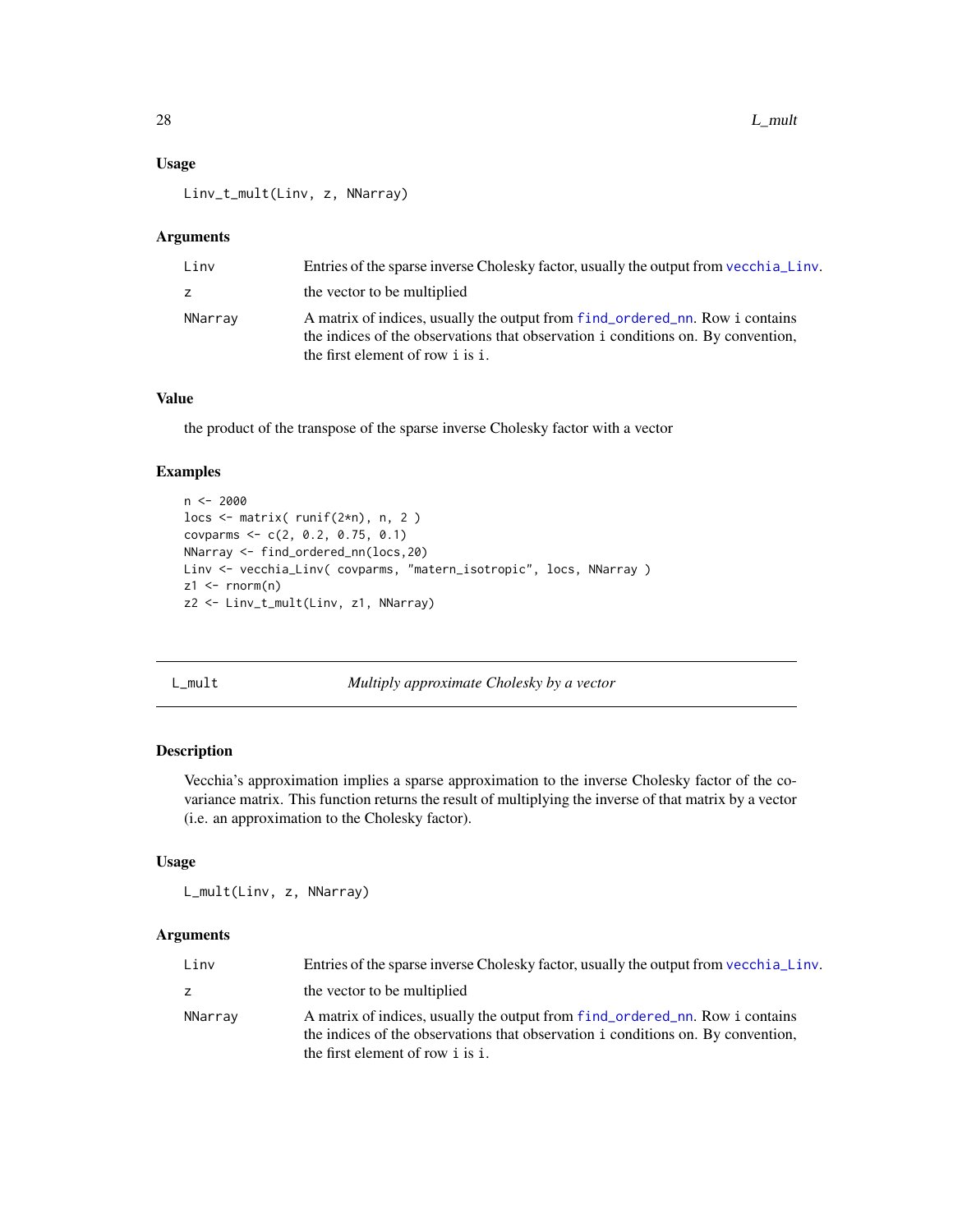#### <span id="page-28-0"></span> $L_t$  mult 29

### Value

the product of the Cholesky factor with a vector

### Examples

```
n <- 2000
locs <- matrix( runif(2*n), n, 2 )
covparms <- c(2, 0.2, 0.75, 0.1)
ord <- order_maxmin(locs)
NNarray <- find_ordered_nn(locs,20)
Linv <- vecchia_Linv( covparms, "matern_isotropic", locs, NNarray )
z \leq -rnorm(n)y1 <- fast_Gp_sim_Linv(Linv,NNarray,z)
y2 <- L_mult(Linv, z, NNarray)
print( sum( (y1-y2)^2 ) )
```
L\_t\_mult *Multiply transpose of approximate Cholesky by a vector*

#### Description

Vecchia's approximation implies a sparse approximation to the inverse Cholesky factor of the covariance matrix. This function returns the result of multiplying the transpose of the inverse of that matrix by a vector (i.e. an approximation to the transpose of the Cholesky factor).

### Usage

```
L_t_mult(Linv, z, NNarray)
```
### Arguments

| Linv    | Entries of the sparse inverse Cholesky factor, usually the output from vecchia Linv.                                                                                                                  |
|---------|-------------------------------------------------------------------------------------------------------------------------------------------------------------------------------------------------------|
| Z.      | the vector to be multiplied                                                                                                                                                                           |
| NNarray | A matrix of indices, usually the output from f ind_ordered_nn. Row i contains<br>the indices of the observations that observation i conditions on. By convention,<br>the first element of row i is i. |

### Value

the product of the transpose of the Cholesky factor with a vector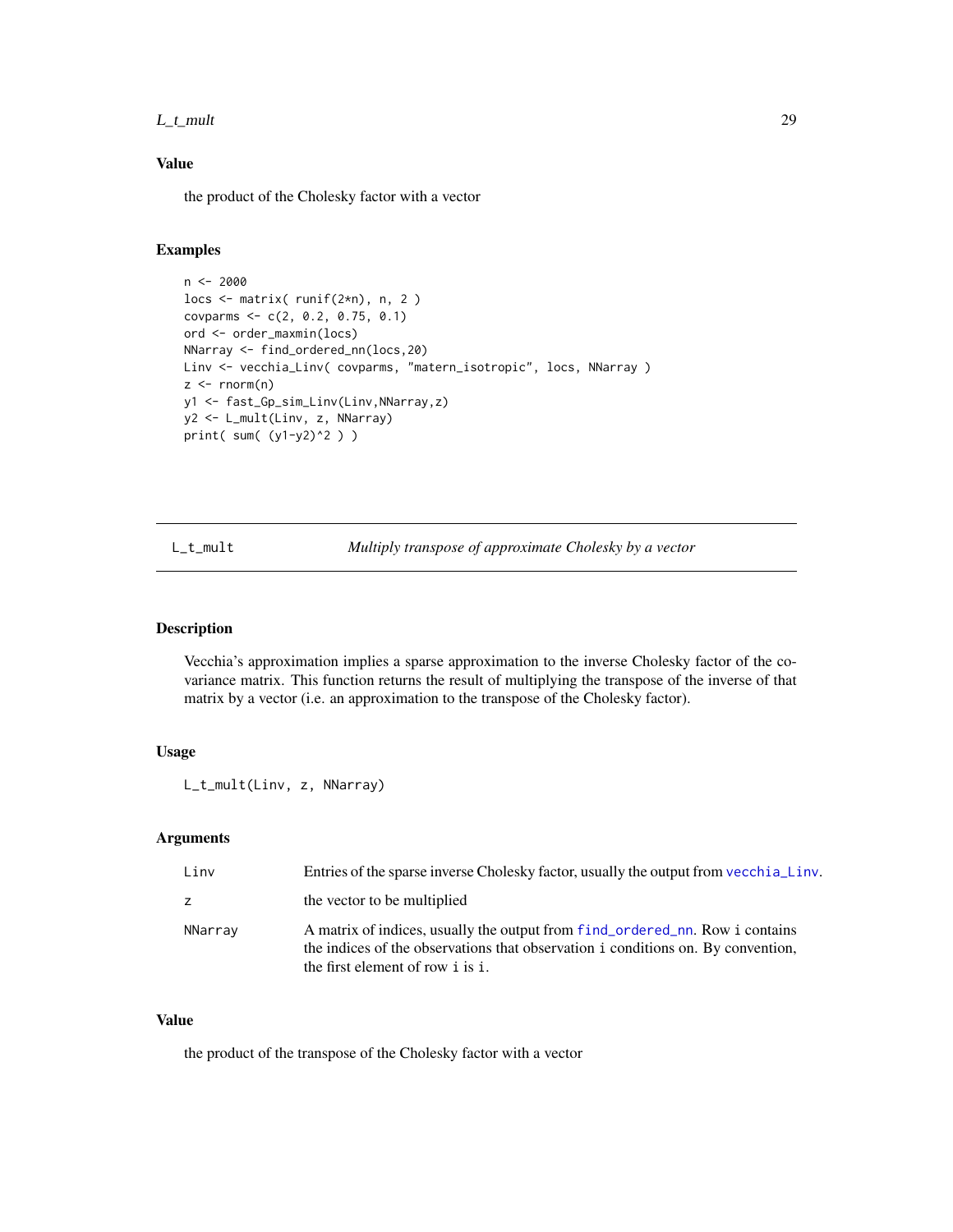#### Examples

```
n <- 2000
locs <- matrix( runif(2*n), n, 2 )
covparms <- c(2, 0.2, 0.75, 0.1)
NNarray <- find_ordered_nn(locs,20)
Linv <- vecchia_Linv( covparms, "matern_isotropic", locs, NNarray )
z1 \le- rnorm(n)z2 <- L_t_mult(Linv, z1, NNarray)
```
<span id="page-29-1"></span>matern15\_isotropic *Isotropic Matern covariance function, smoothness = 1.5*

### Description

From a matrix of locations and covariance parameters of the form (variance, range, nugget), return the square matrix of all pairwise covariances.

### Usage

```
matern15_isotropic(covparms, locs)
```
#### Arguments

| covparms         | A vector with covariance parameters in the form (variance, range, nugget)          |
|------------------|------------------------------------------------------------------------------------|
| $_{\text{locs}}$ | A matrix with n rows and d columns. Each row of locs is a point in $R^{\wedge}d$ . |

### Value

A matrix with n rows and n columns, with the i,j entry containing the covariance between observations at locs[i,] and locs[j,].

### Parameterization

The covariance parameter vector is (variance, range, nugget) =  $(\sigma^2, \alpha, \tau^2)$ , and the covariance function is parameterized as

$$
M(x, y) = \sigma^{2} (1 + ||x - y||) exp(-||x - y||/\alpha)
$$

The nugget value  $\sigma^2 \tau^2$  is added to the diagonal of the covariance matrix. NOTE: the nugget is  $\sigma^2 \tau^2$ , not  $\tau^2$ .

<span id="page-29-0"></span>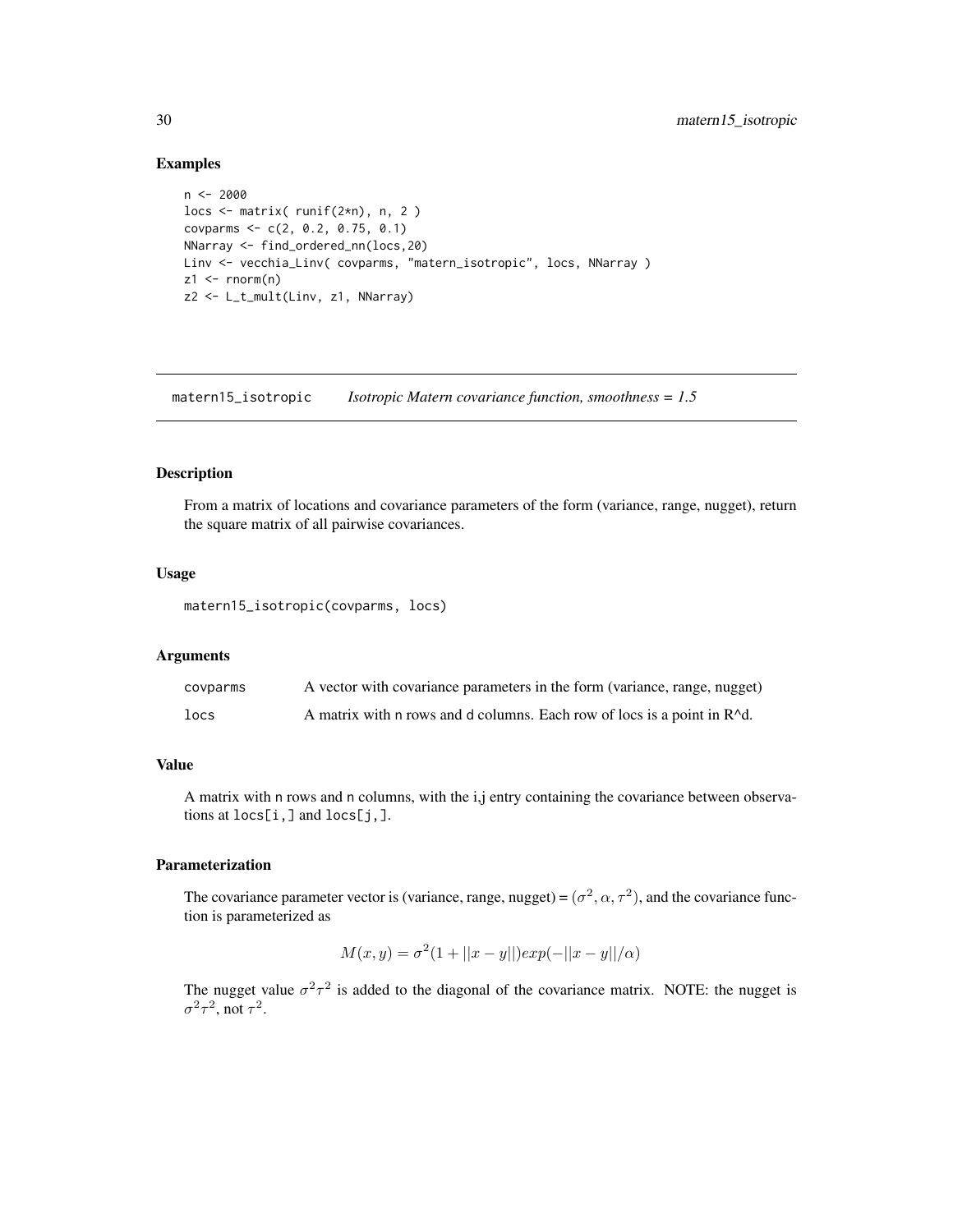<span id="page-30-1"></span><span id="page-30-0"></span>matern15\_scaledim *Matern covariance function, smoothess = 1.5, different range parameter for each dimension*

### Description

From a matrix of locations and covariance parameters of the form (variance, range\_1, ..., range\_d, nugget), return the square matrix of all pairwise covariances.

#### Usage

matern15\_scaledim(covparms, locs)

```
d_matern15_scaledim(covparms, locs)
```
#### Arguments

| covparms | A vector with covariance parameters in the form (variance, range_1, , range_d,       |
|----------|--------------------------------------------------------------------------------------|
|          | nugget)                                                                              |
| locs     | A matrix with n rows and d columns. Each row of locs is a point in R <sup>^d</sup> . |

### Value

A matrix with n rows and n columns, with the i,j entry containing the covariance between observations at locs[i,] and locs[j,].

### Functions

• d\_matern15\_scaledim: Derivatives with respect to parameters

### Parameterization

The covariance parameter vector is (variance, range\_1, ..., range\_d, nugget). The covariance function is parameterized as

$$
M(x, y) = \sigma^{2}(1 + ||D^{-1}(x - y)||)exp(-||D^{-1}(x - y)||)
$$

where D is a diagonal matrix with (range 1, ..., range 1) on the diagonals. The nugget value  $\sigma^2 \tau^2$ is added to the diagonal of the covariance matrix. NOTE: the nugget is  $\sigma^2 \tau^2$ , not  $\tau^2$ .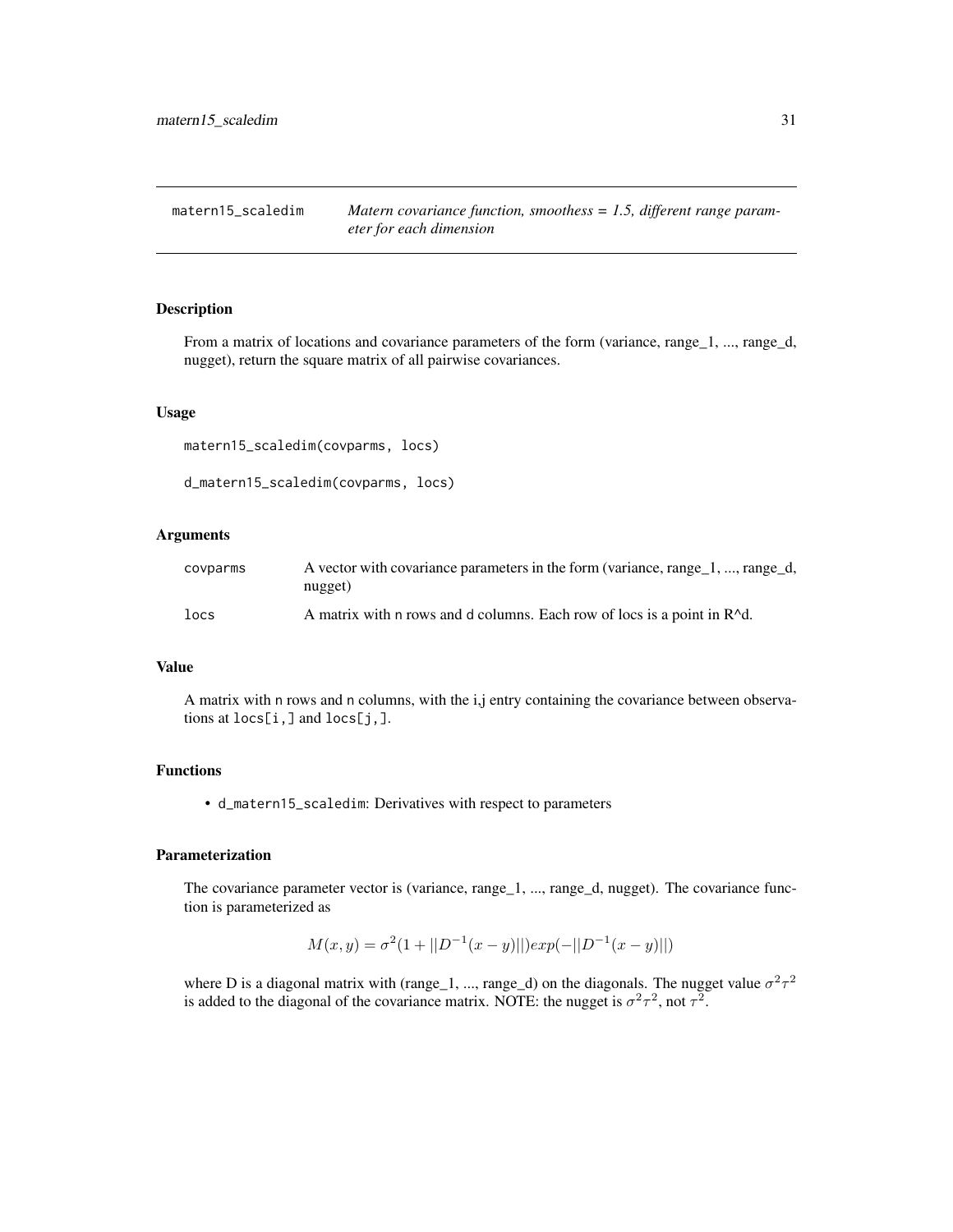<span id="page-31-1"></span><span id="page-31-0"></span>matern25\_isotropic *Isotropic Matern covariance function, smoothness = 2.5*

#### Description

From a matrix of locations and covariance parameters of the form (variance, range, nugget), return the square matrix of all pairwise covariances.

#### Usage

```
matern25_isotropic(covparms, locs)
```
#### **Arguments**

| covparms | A vector with covariance parameters in the form (variance, range, nugget)          |
|----------|------------------------------------------------------------------------------------|
| locs     | A matrix with n rows and d columns. Each row of locs is a point in $R^{\wedge}d$ . |

### Value

A matrix with n rows and n columns, with the i,j entry containing the covariance between observations at locs[i,] and locs[j,].

### Parameterization

The covariance parameter vector is (variance, range, nugget) =  $(\sigma^2, \alpha, \tau^2)$ , and the covariance function is parameterized as

$$
M(x,y) = \sigma^{2}(1+||x-y||/\alpha + ||x-y||^{2}/3\alpha^{2})exp(-||x-y||/\alpha)
$$

The nugget value  $\sigma^2 \tau^2$  is added to the diagonal of the covariance matrix. NOTE: the nugget is  $\sigma^2 \tau^2$ , not  $\tau^2$ .

<span id="page-31-2"></span>

| matern25_scaledim | Matern covariance function, smoothess $= 2.5$ , different range param- |
|-------------------|------------------------------------------------------------------------|
|                   | eter for each dimension                                                |

### Description

From a matrix of locations and covariance parameters of the form (variance, range\_1, ..., range\_d, nugget), return the square matrix of all pairwise covariances.

#### Usage

matern25\_scaledim(covparms, locs)

d\_matern25\_scaledim(covparms, locs)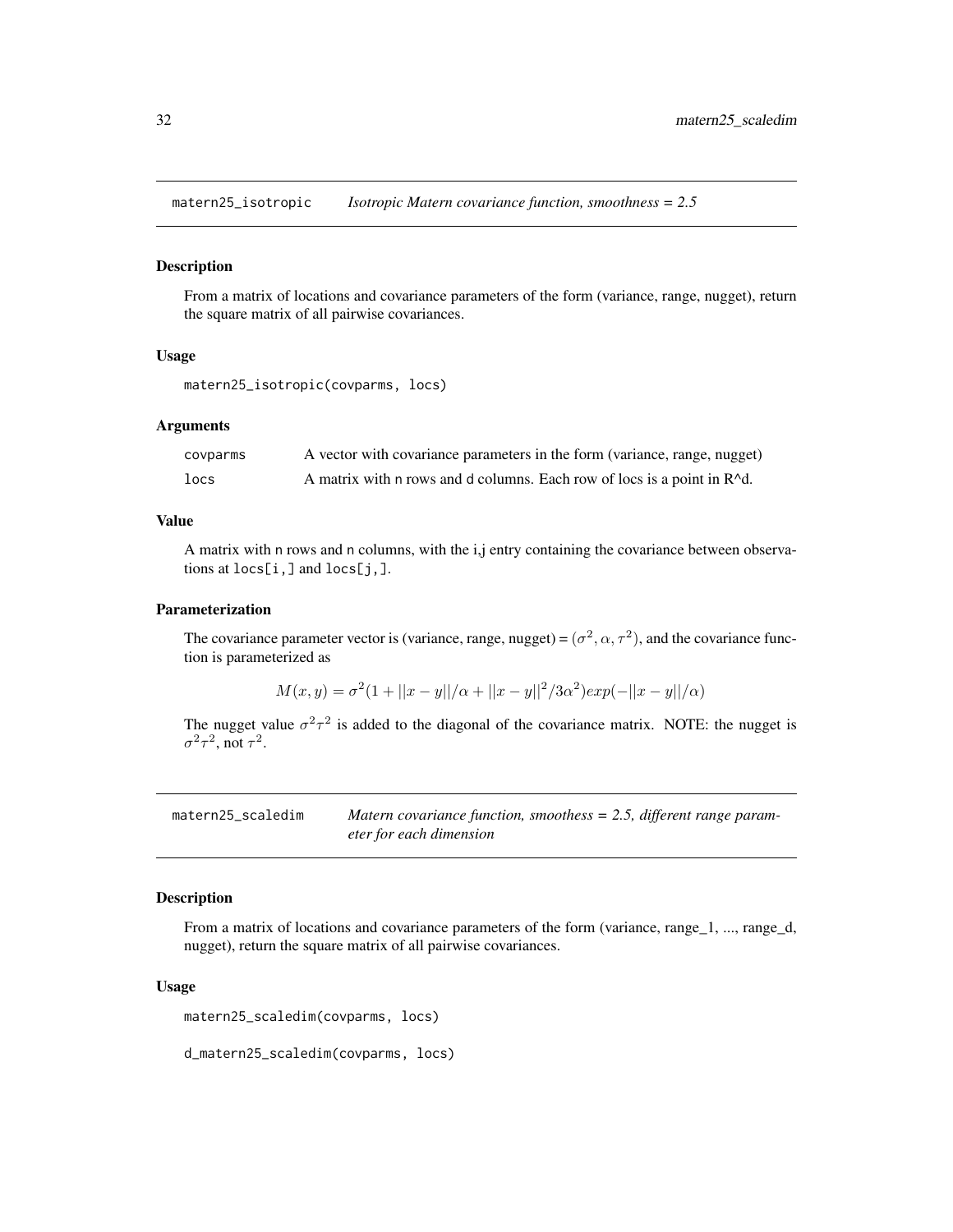#### <span id="page-32-0"></span>**Arguments**

| covparms | A vector with covariance parameters in the form (variance, range 1, , range d,       |
|----------|--------------------------------------------------------------------------------------|
|          | nugget)                                                                              |
| locs     | A matrix with n rows and d columns. Each row of locs is a point in R <sup>^d</sup> . |

### Value

A matrix with n rows and n columns, with the i,j entry containing the covariance between observations at locs[i,] and locs[j,].

### Functions

• d\_matern25\_scaledim: Derivatives with respect to parameters

### Parameterization

The covariance parameter vector is (variance, range\_1, ..., range\_d, nugget). The covariance function is parameterized as

$$
M(x,y) = \sigma^{2}(1+||D^{-1}(x-y)||+||D^{-1}(x-y)||^{2}/3.0)exp(-||D^{-1}(x-y)||)
$$

where D is a diagonal matrix with (range 1, ..., range 1) on the diagonals. The nugget value  $\sigma^2 \tau^2$ is added to the diagonal of the covariance matrix. NOTE: the nugget is  $\sigma^2 \tau^2$ , not  $\tau^2$ .

<span id="page-32-1"></span>matern35\_isotropic *Isotropic Matern covariance function, smoothness = 3.5*

#### Description

From a matrix of locations and covariance parameters of the form (variance, range, nugget), return the square matrix of all pairwise covariances.

### Usage

```
matern35_isotropic(covparms, locs)
```

```
d_matern35_isotropic(covparms, locs)
```

```
d_matern45_isotropic(covparms, locs)
```

| covparms | A vector with covariance parameters in the form (variance, range, nugget)          |
|----------|------------------------------------------------------------------------------------|
| locs     | A matrix with n rows and d columns. Each row of locs is a point in $R^{\wedge}d$ . |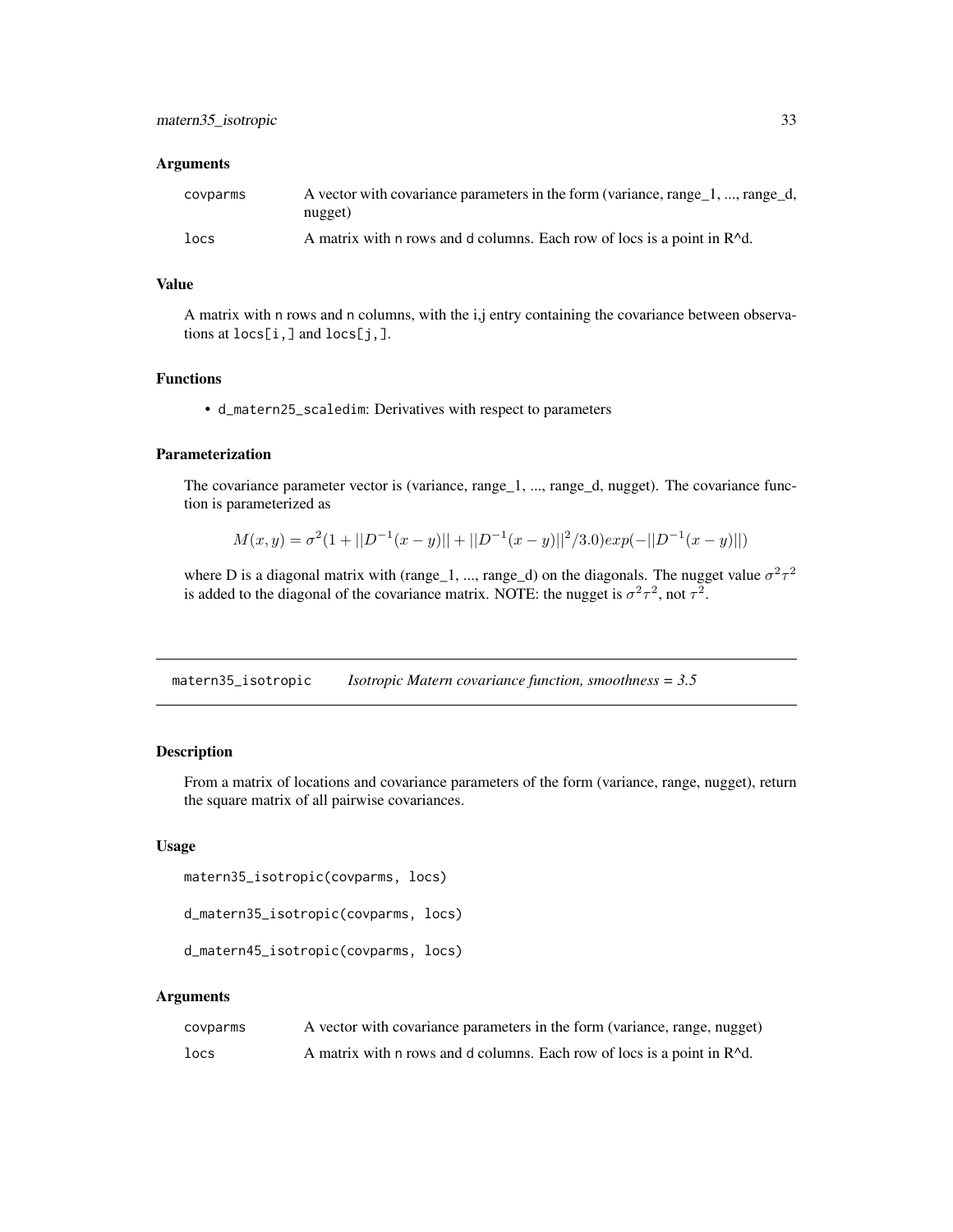<span id="page-33-0"></span>A matrix with n rows and n columns, with the i,j entry containing the covariance between observations at locs[i,] and locs[j,].

### Functions

- d\_matern35\_isotropic: Derivatives of isotropic matern covariance function with smoothness 3.5
- d\_matern45\_isotropic: Derivatives of isotropic matern covariance function with smoothness 3.5

### Parameterization

The covariance parameter vector is (variance, range, nugget) =  $(\sigma^2, \alpha, \tau^2)$ , and the covariance function is parameterized as

$$
M(x,y)=\sigma^2(\sum_{j=0}^3c_j||x-y||^j/\alpha^j)exp(-||x-y||/\alpha)
$$

where c\_0 = 1, c\_1 = 1, c\_2 = 2/5, c\_3 = 1/15. The nugget value  $\sigma^2 \tau^2$  is added to the diagonal of the covariance matrix. NOTE: the nugget is  $\sigma^2 \tau^2$ , not  $\tau^2$ .

<span id="page-33-1"></span>

| matern35_scaledim | Matern covariance function, smoothess $=$ 3.5, different range param- |
|-------------------|-----------------------------------------------------------------------|
|                   | eter for each dimension                                               |

### Description

From a matrix of locations and covariance parameters of the form (variance, range\_1, ..., range\_d, nugget), return the square matrix of all pairwise covariances.

#### Usage

```
matern35_scaledim(covparms, locs)
```
d\_matern35\_scaledim(covparms, locs)

```
d_matern45_scaledim(covparms, locs)
```

| covparms | A vector with covariance parameters in the form (variance, range_1, , range_d,       |
|----------|--------------------------------------------------------------------------------------|
|          | nugget)                                                                              |
| locs     | A matrix with n rows and d columns. Each row of locs is a point in R <sup>^</sup> d. |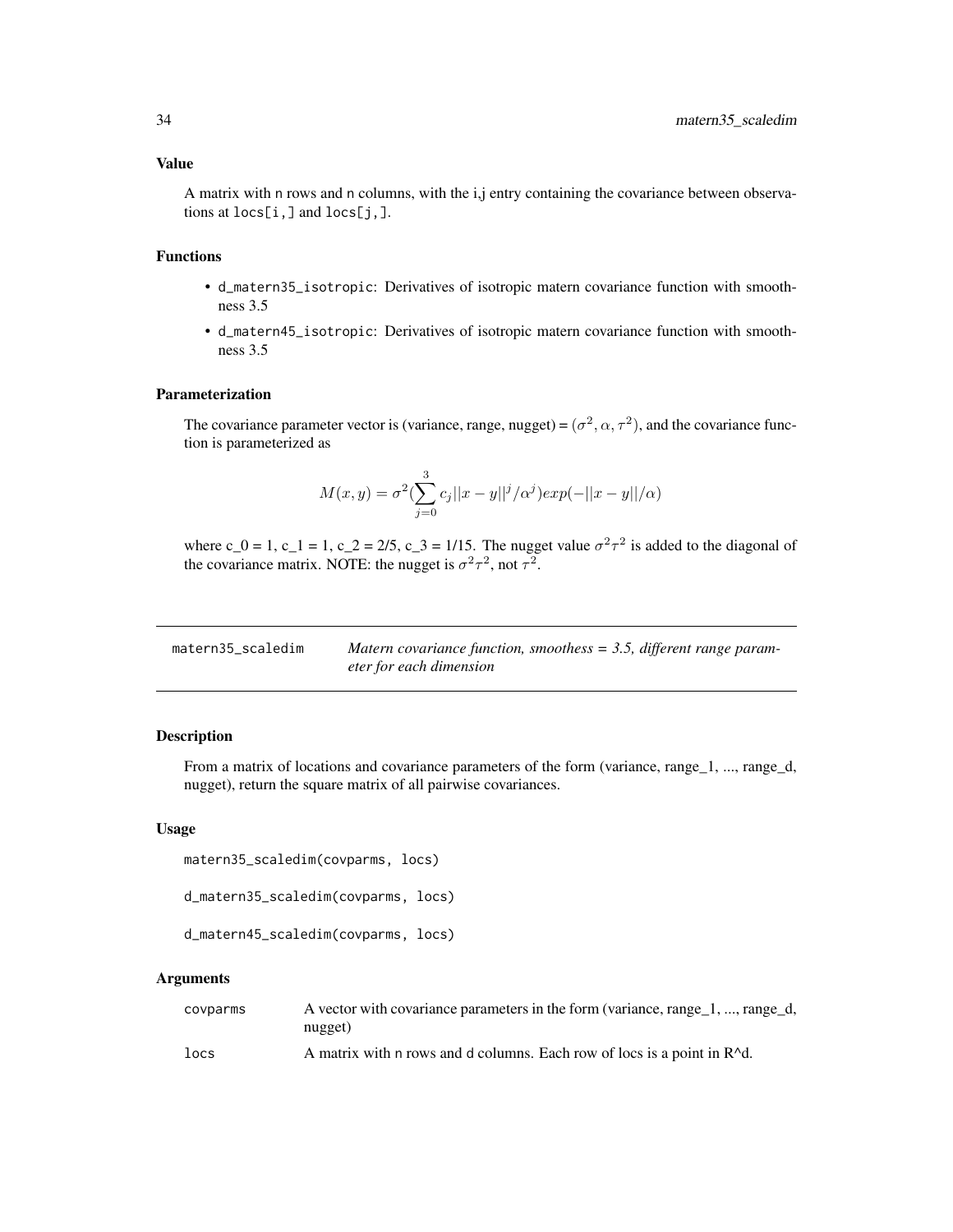### <span id="page-34-0"></span>Value

A matrix with n rows and n columns, with the i,j entry containing the covariance between observations at locs[i,] and locs[j,].

### Functions

- d\_matern35\_scaledim: Derivatives with respect to parameters
- d\_matern45\_scaledim: Derivatives with respect to parameters

### Parameterization

The covariance parameter vector is (variance, range\_1, ..., range\_d, nugget). The covariance function is parameterized as

$$
M(x,y) = \sigma^{2} \left( \sum_{j=0}^{3} c_{j} ||D^{-1}(x-y)||^{j} \right) \exp(-||D^{-1}(x-y)||)
$$

where c<sub>-</sub>0 = 1, c<sub>-</sub>1 = 1, c<sub>-</sub>2 = 2/5, c<sub>-</sub>3 = 1/15. where D is a diagonal matrix with (range<sub>-1</sub>, ..., range\_d) on the diagonals. The nugget value  $\sigma^2 \tau^2$  is added to the diagonal of the covariance matrix. NOTE: the nugget is  $\sigma^2 \tau^2$ , not  $\tau^2$ .

<span id="page-34-1"></span>matern45\_isotropic *Isotropic Matern covariance function, smoothness = 4.5*

#### Description

From a matrix of locations and covariance parameters of the form (variance, range, nugget), return the square matrix of all pairwise covariances.

#### Usage

```
matern45_isotropic(covparms, locs)
```
### Arguments

| covparms | A vector with covariance parameters in the form (variance, range, nugget)          |
|----------|------------------------------------------------------------------------------------|
| locs     | A matrix with n rows and d columns. Each row of locs is a point in $R^{\wedge}d$ . |

### Value

A matrix with n rows and n columns, with the i,j entry containing the covariance between observations at locs[i,] and locs[j,].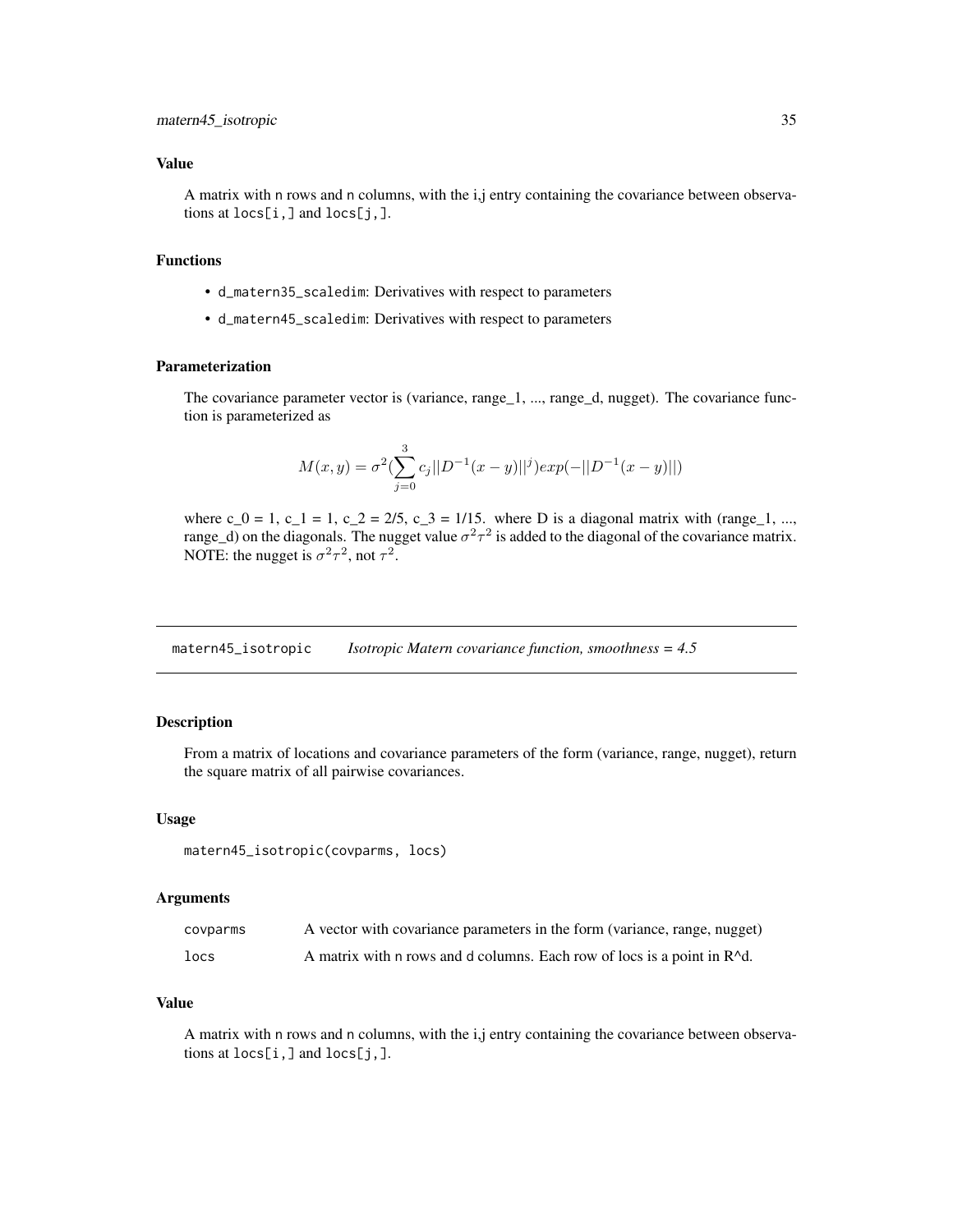#### <span id="page-35-0"></span>Parameterization

The covariance parameter vector is (variance, range, nugget) =  $(\sigma^2, \alpha, \tau^2)$ , and the covariance function is parameterized as

$$
M(x, y) = \sigma^{2} \left( \sum_{j=0}^{4} c_{j} ||x - y||^{j} / \alpha^{j} \right) exp(-||x - y|| / \alpha)
$$

where c\_0 = 1, c\_1 = 1, c\_2 = 3/7, c\_3 = 2/21, c\_4 = 1/105. The nugget value  $\sigma^2 \tau^2$  is added to the diagonal of the covariance matrix. NOTE: the nugget is  $\sigma^2 \tau^2$ , not  $\tau^2$ .

<span id="page-35-1"></span>

| matern45_scaledim | Matern covariance function, smoothess $=$ 3.5, different range param- |
|-------------------|-----------------------------------------------------------------------|
|                   | eter for each dimension                                               |

#### Description

From a matrix of locations and covariance parameters of the form (variance, range\_1, ..., range\_d, nugget), return the square matrix of all pairwise covariances.

### Usage

matern45\_scaledim(covparms, locs)

#### Arguments

| covparms | A vector with covariance parameters in the form (variance, range_1, , range_d,       |
|----------|--------------------------------------------------------------------------------------|
|          | nugget)                                                                              |
| locs     | A matrix with n rows and d columns. Each row of locs is a point in R <sup>^d</sup> . |

### Value

A matrix with n rows and n columns, with the i,j entry containing the covariance between observations at locs[i,] and locs[j,].

#### Parameterization

The covariance parameter vector is (variance, range\_1, ..., range\_d, nugget). The covariance function is parameterized as

$$
M(x,y) = \sigma^{2} \left( \sum_{j=0}^{4} c_{j} ||D^{-1}(x-y)||^{j} \right) \exp(-||D^{-1}(x-y)||)
$$

where c\_0 = 1, c\_1 = 1, c\_2 = 3/7, c\_3 = 2/21, c\_4 = 1/105. where D is a diagonal matrix with (range 1, ..., range 1) on the diagonals. The nugget value  $\sigma^2 \tau^2$  is added to the diagonal of the covariance matrix. NOTE: the nugget is  $\sigma^2 \tau^2$ , not  $\tau^2$ .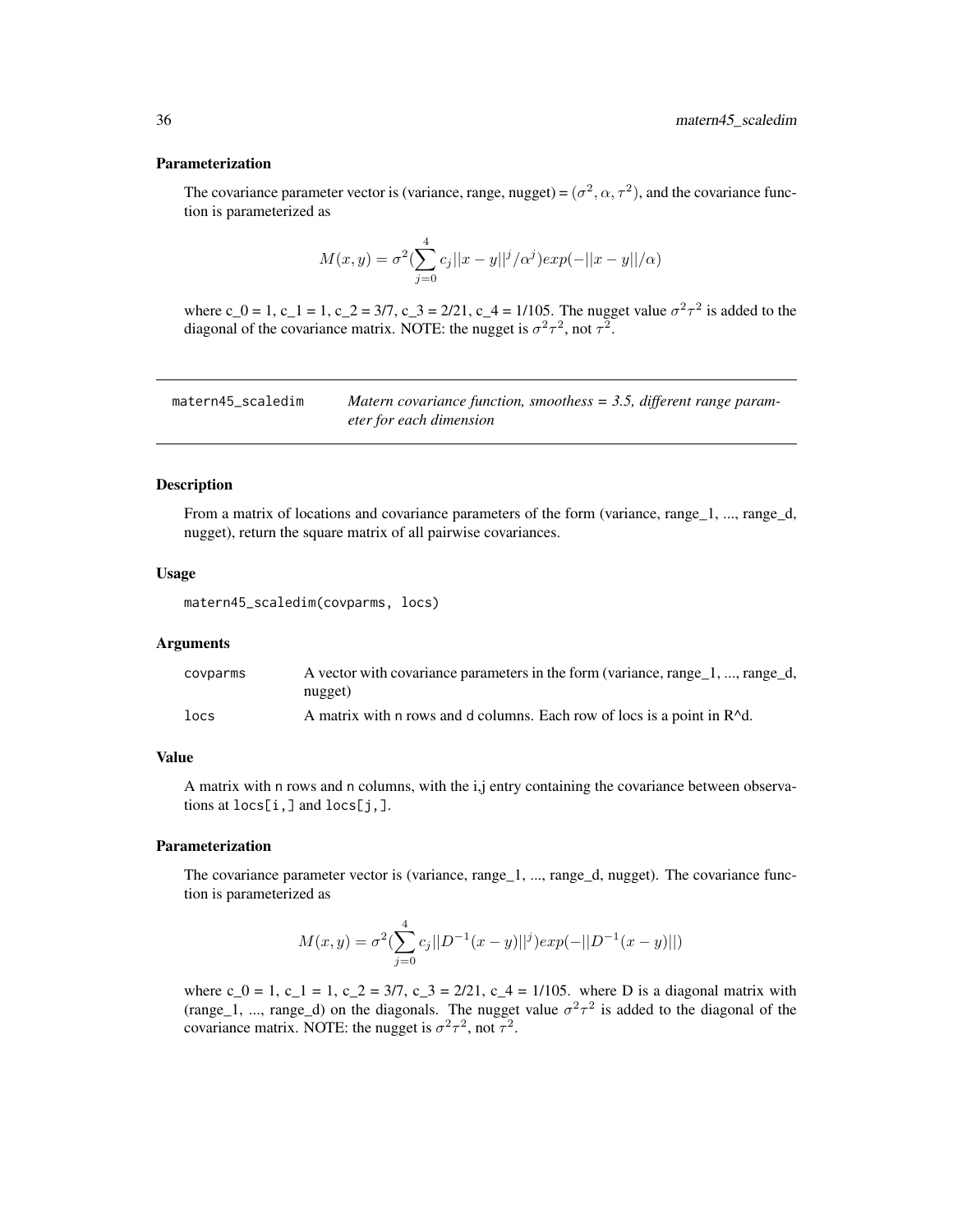<span id="page-36-1"></span><span id="page-36-0"></span>matern\_anisotropic2D *Geometrically anisotropic Matern covariance function (two dimensions)*

### Description

From a matrix of locations and covariance parameters of the form (variance, L11, L21, L22, smoothness, nugget), return the square matrix of all pairwise covariances.

#### Usage

```
matern_anisotropic2D(covparms, locs)
```

```
d_matern_anisotropic2D(covparms, locs)
```
#### Arguments

| covparms | A vector with covariance parameters in the form (variance, L11, L21, L22,  |
|----------|----------------------------------------------------------------------------|
|          | smoothness, nugget)                                                        |
| locs     | A matrix with n rows and 2 columns. Each row of locs is a point in $R^2$ . |

### Value

A matrix with n rows and n columns, with the i,j entry containing the covariance between observations at locs[i,] and locs[j,].

### Functions

• d\_matern\_anisotropic2D: Derivatives of anisotropic Matern covariance

### Parameterization

The covariance parameter vector is (variance, L11, L21, L22, smoothness, nugget) where L11, L21, L22, are the three non-zero entries of a lower-triangular matrix L. The covariances are

$$
M(x, y) = \sigma^2 2^{1-\nu} / \Gamma(\nu) (||Lx - Ly||)^{\nu} K_{\nu} (||Lx - Ly||)
$$

This means that L11 is interpreted as an inverse range parameter in the first dimension. The nugget value  $\sigma^2 \tau^2$  is added to the diagonal of the covariance matrix. NOTE: the nugget is  $\sigma^2 \tau^2$ , not  $\tau^2$ .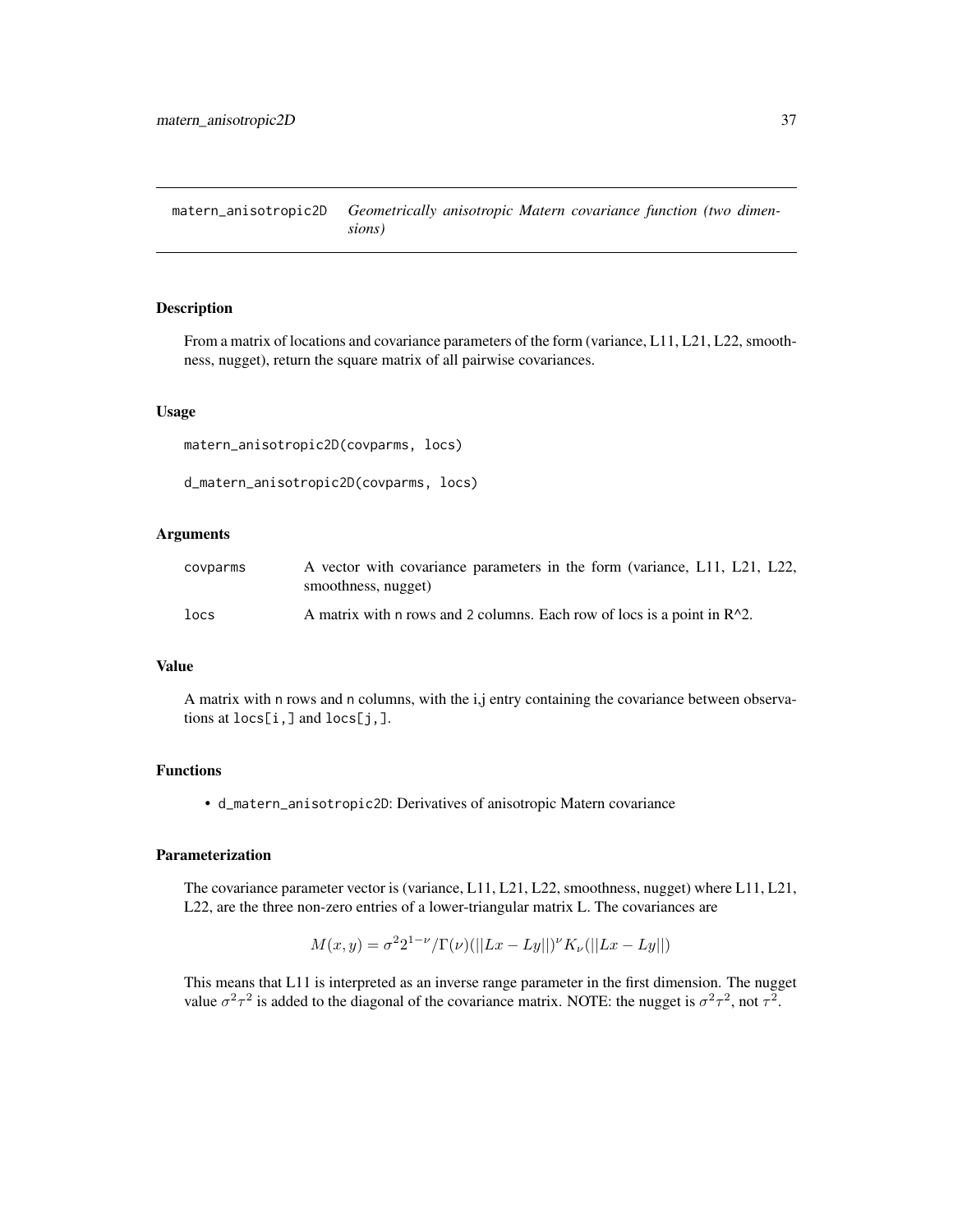<span id="page-37-1"></span><span id="page-37-0"></span>matern\_anisotropic3D *Geometrically anisotropic Matern covariance function (three dimensions)*

#### Description

From a matrix of locations and covariance parameters of the form (variance, L11, L21, L22, L31, L32, L33, smoothness, nugget), return the square matrix of all pairwise covariances.

#### Usage

```
matern_anisotropic3D(covparms, locs)
```

```
d_matern_anisotropic3D(covparms, locs)
```

```
d_matern_anisotropic3D_alt(covparms, locs)
```
### Arguments

| covparms | A vector with covariance parameters in the form (variance, L11, L21, L22, L31,       |
|----------|--------------------------------------------------------------------------------------|
|          | L32, L33, smoothness, nugget)                                                        |
| locs     | A matrix with n rows and 3 columns. Each row of locs is a point in R <sup>^3</sup> . |

#### Value

A matrix with n rows and n columns, with the i,j entry containing the covariance between observations at locs[i,] and locs[j,].

### Functions

- d\_matern\_anisotropic3D: Derivatives of anisotropic Matern covariance
- d\_matern\_anisotropic3D\_alt: Derivatives of anisotropic Matern covariance

### Parameterization

The covariance parameter vector is (variance, L11, L21, L22, L31, L32, L33, smoothness, nugget) where L11, L21, L22, L31, L32, L33 are the six non-zero entries of a lower-triangular matrix L. The covariances are

$$
M(x,y) = \sigma^2 2^{1-\nu} / \Gamma(\nu) (||Lx - Ly||)^{\nu} K_{\nu} (||Lx - Ly||)
$$

This means that L11 is interpreted as an inverse range parameter in the first dimension. The nugget value  $\sigma^2 \tau^2$  is added to the diagonal of the covariance matrix. NOTE: the nugget is  $\sigma^2 \tau^2$ , not  $\tau^2$ .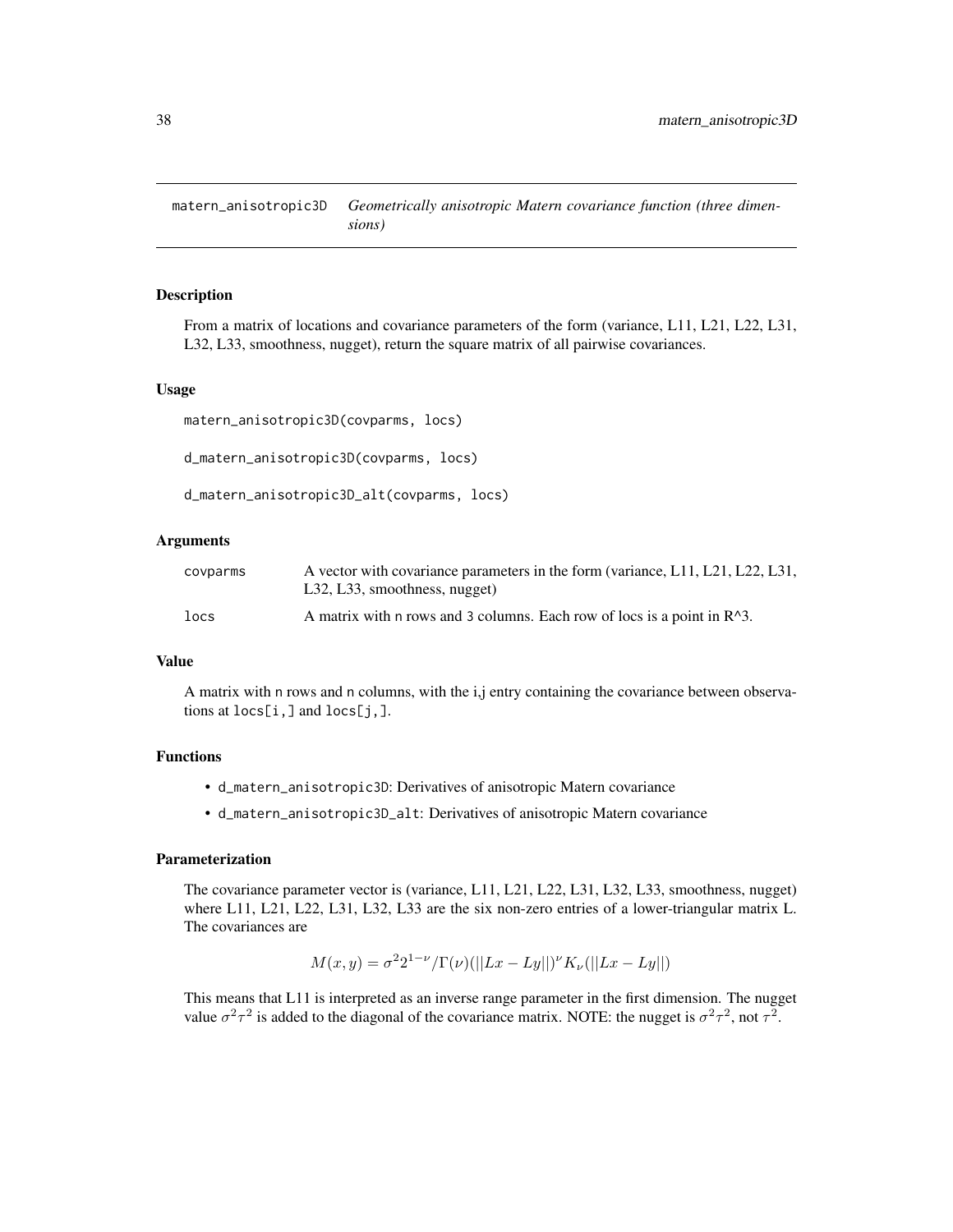```
matern_anisotropic3D_alt
```
*Geometrically anisotropic Matern covariance function (three dimensions, alternate parameterization)*

### **Description**

From a matrix of locations and covariance parameters of the form (variance, B11, B12, B13, B22, B23, B33, smoothness, nugget), return the square matrix of all pairwise covariances.

### Usage

```
matern_anisotropic3D_alt(covparms, locs)
```
### Arguments

| covparms | A vector with covariance parameters in the form (variance, B11, B12, B13, B22, |
|----------|--------------------------------------------------------------------------------|
|          | B23, B33, smoothness, nugget)                                                  |
| locs     | A matrix with n rows and 3 columns. Each row of locs is a point in $R^3$ .     |

#### Value

A matrix with n rows and n columns, with the i,j entry containing the covariance between observations at locs[i,] and locs[j,].

#### Parameterization

The covariance parameter vector is (variance, B11, B12, B13, B22, B23, B33, smoothness, nugget) where B11, B12, B13, B22, B23, B33, transform the three coordinates as

$$
u_1 = B11[x_1 + B12x_2 + (B13 + B12B23)x_3]
$$

$$
u_2 = B22[x_2 + B23x_3]
$$

$$
u_3 = B33[x_3]
$$

NOTE: the u\_1 transformation is different from previous versions of this function. NOTE: now  $(B13,B23)$  can be interpreted as a drift vector in space over time. Assuming x is transformed to u and y transformed to v, the covariances are

$$
M(x,y) = \sigma^2 2^{1-\nu} / \Gamma(\nu) (||u - v||)^{\nu} K_{\nu}(||u - v||)
$$

The nugget value  $\sigma^2 \tau^2$  is added to the diagonal of the covariance matrix. NOTE: the nugget is  $\sigma^2 \tau^2$ , not  $\tau^2$ .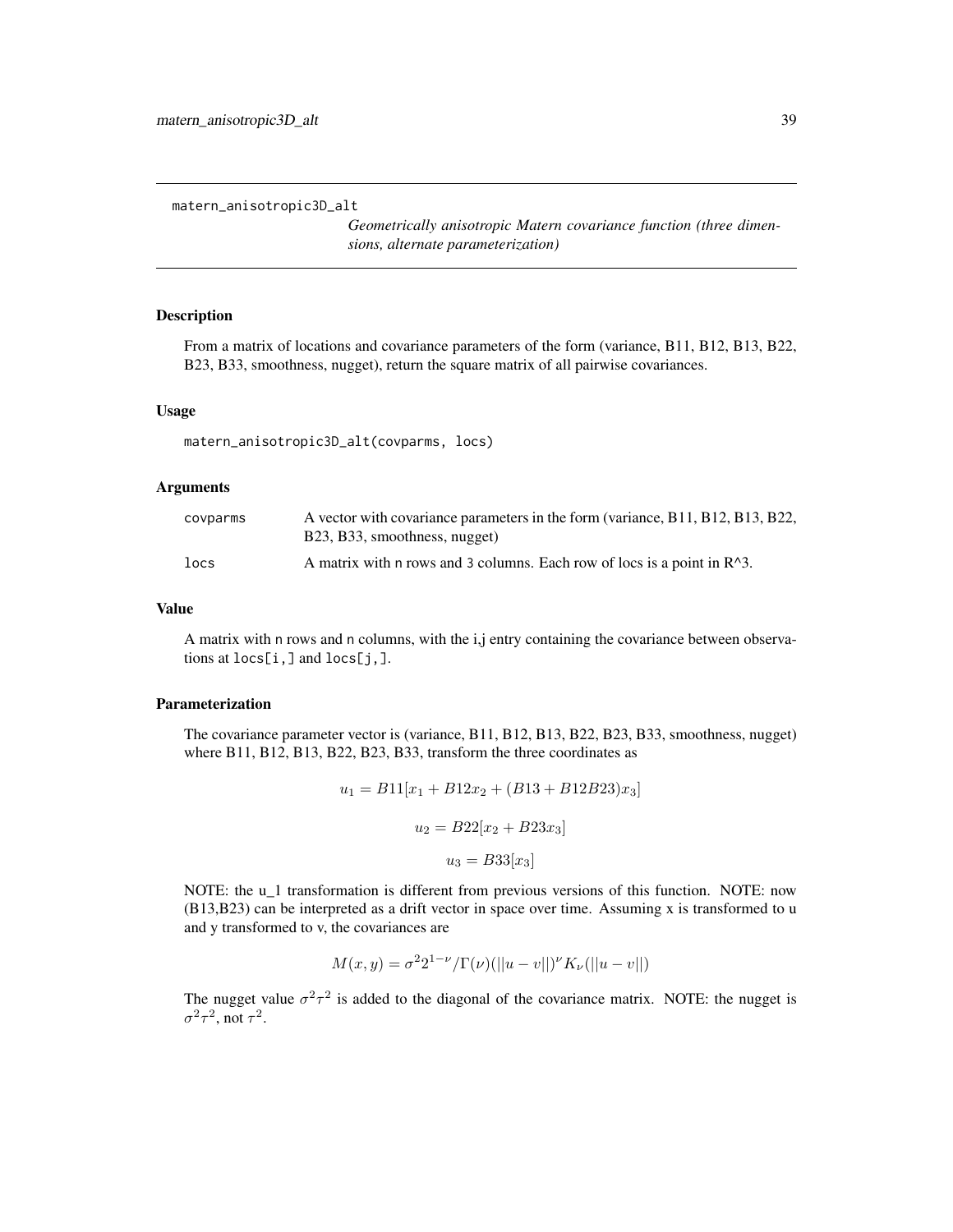<span id="page-39-0"></span>

### Description

From a matrix of locations and covariance parameters of the form (variance, range, smoothness, category variance, nugget), return the square matrix of all pairwise covariances.

#### Usage

```
matern_categorical(covparms, locs)
```

```
d_matern_categorical(covparms, locs)
```
### Arguments

| covparms | A vector with covariance parameters in the form (variance, range, smoothness,           |
|----------|-----------------------------------------------------------------------------------------|
|          | category variance, nugget)                                                              |
| locs     | A matrix with n rows and d columns. Each row of locs gives a point in R <sup>^d</sup> . |

### Value

A matrix with n rows and n columns, with the i,j entry containing the covariance between observations at locs[i,] and locs[j,].

### Functions

• d\_matern\_categorical: Derivatives of isotropic Matern covariance

### Parameterization

The covariance parameter vector is (variance, range, smoothness, category variance, nugget) =  $(\sigma^2, \alpha, \nu, c^2, \tau^2)$ , and the covariance function is parameterized as

$$
M(x,y) = \sigma^2 2^{1-\nu} / \Gamma(\nu) (||x-y||/\alpha)^{\nu} K_{\nu} (||x-y||/\alpha)
$$

The nugget value  $\sigma^2 \tau^2$  is added to the diagonal of the covariance matrix. The category variance  $c^2$ is added if two observation from same category NOTE: the nugget is  $\sigma^2 \tau^2$ , not  $\tau^2$ .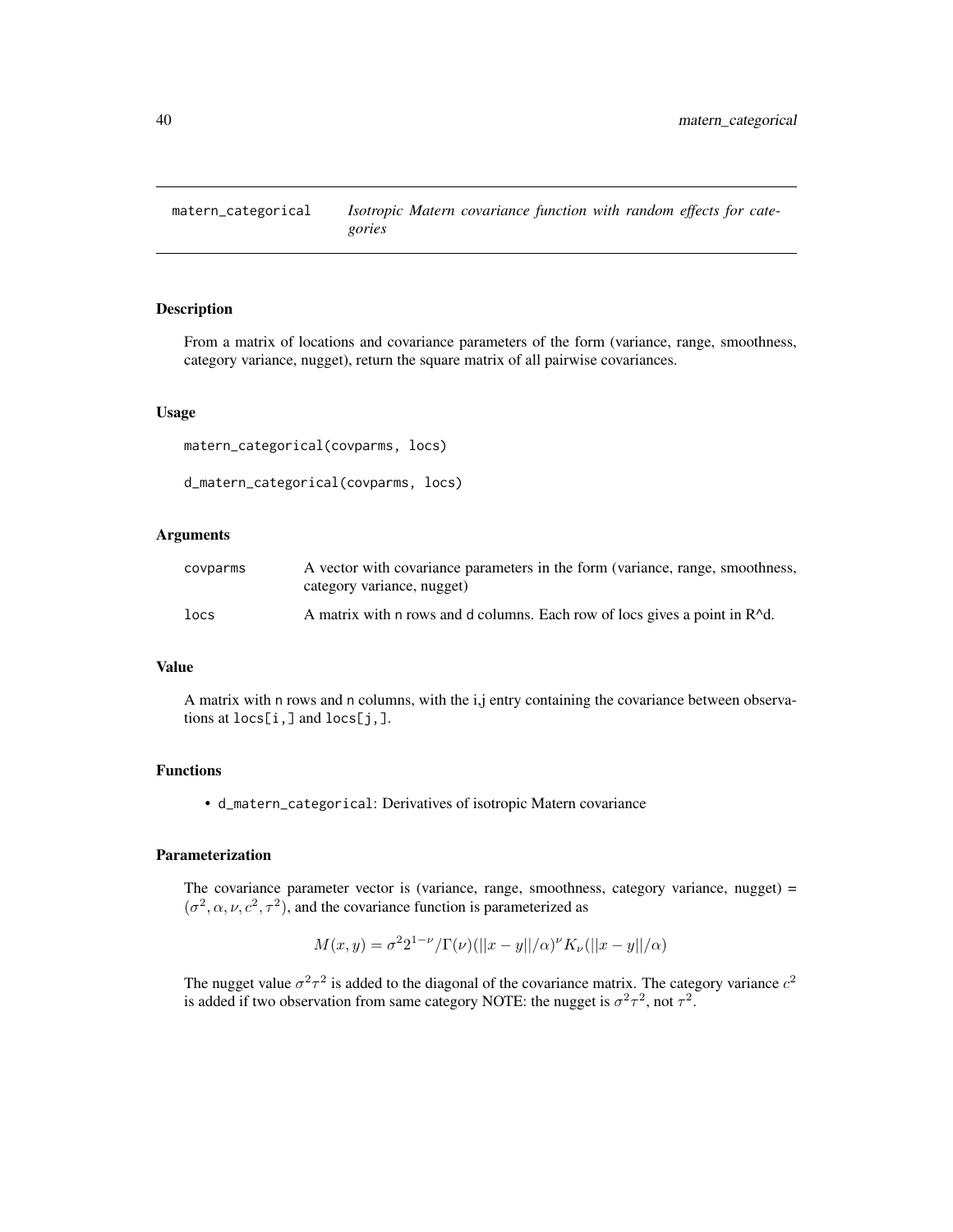#### <span id="page-40-1"></span><span id="page-40-0"></span>Description

From a matrix of locations and covariance parameters of the form (variance, range, smoothness, nugget), return the square matrix of all pairwise covariances.

#### Usage

```
matern_isotropic(covparms, locs)
d_matern_isotropic(covparms, locs)
```
### Arguments

| covparms | A vector with covariance parameters in the form (variance, range, smoothness,<br>nugget) |
|----------|------------------------------------------------------------------------------------------|
| locs     | A matrix with n rows and d columns. Each row of locs gives a point in R <sup>^</sup> d.  |

### Value

A matrix with n rows and n columns, with the i,j entry containing the covariance between observations at locs[i,] and locs[j,].

### Functions

• d\_matern\_isotropic: Derivatives of isotropic Matern covariance

### Parameterization

The covariance parameter vector is (variance, range, smoothness, nugget) =  $(\sigma^2, \alpha, \nu, \tau^2)$ , and the covariance function is parameterized as

$$
M(x, y) = \sigma^{2} 2^{1-\nu} / \Gamma(\nu) (||x - y||/\alpha)^{\nu} K_{\nu} (||x - y||/\alpha)
$$

The nugget value  $\sigma^2 \tau^2$  is added to the diagonal of the covariance matrix. NOTE: the nugget is  $\sigma^2 \tau^2$ , not  $\tau^2$ .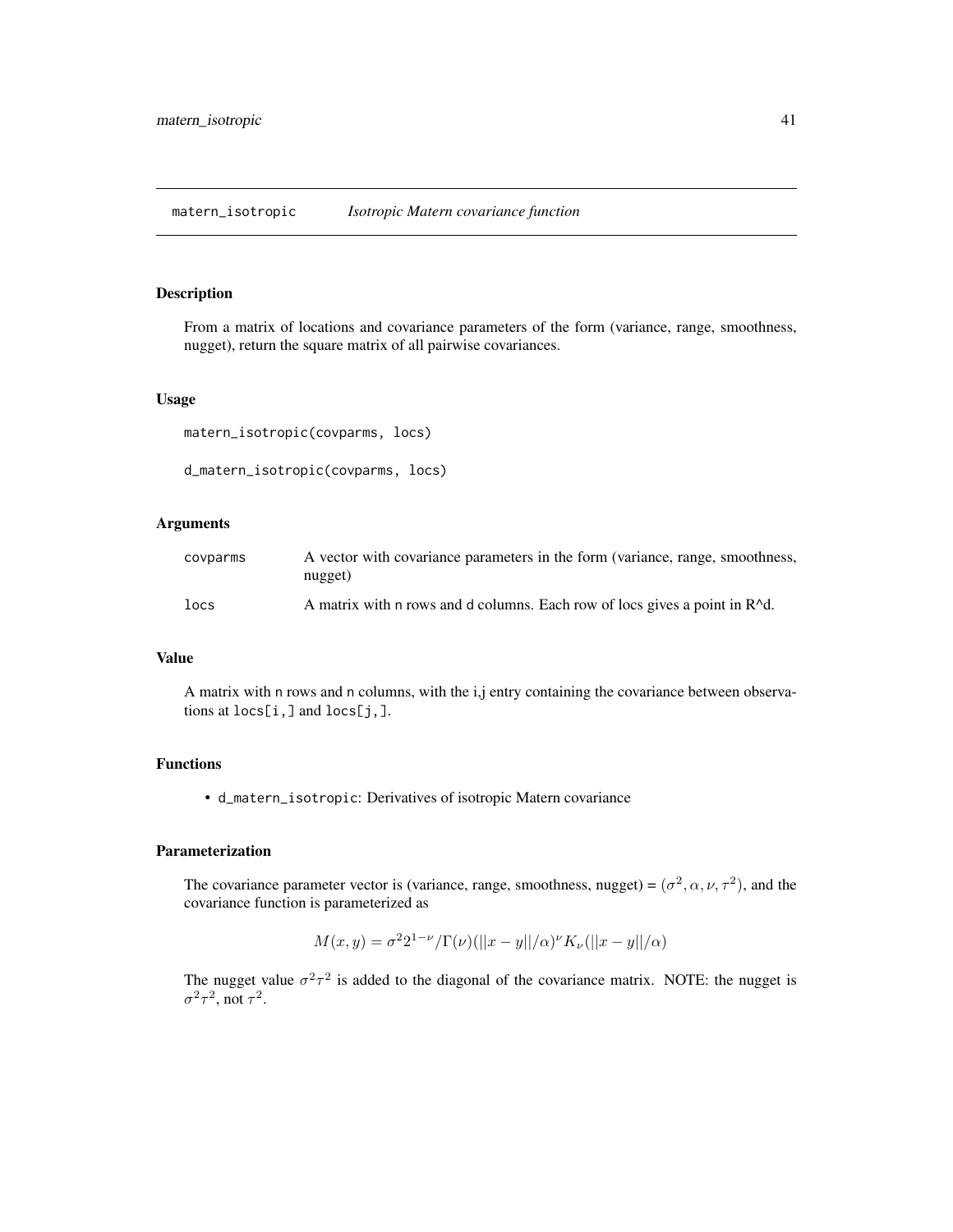<span id="page-41-1"></span><span id="page-41-0"></span>matern\_nonstat\_var *Isotropic Matern covariance function, nonstationary variances*

### Description

From a matrix of locations and covariance parameters of the form (variance, range, smoothness, nugget, <nonstat variance parameters>), return the square matrix of all pairwise covariances.

#### Usage

```
matern_nonstat_var(covparms, Z)
```

```
d_matern_nonstat_var(covparms, Z)
```
#### Arguments

| covparms | A vector with covariance parameters in the form (variance, range, smoothness,<br>nugget, <nonstat parameters="" variance="">). The number of nonstationary variance<br/>parameters should equal p.</nonstat>              |
|----------|---------------------------------------------------------------------------------------------------------------------------------------------------------------------------------------------------------------------------|
| 7        | A matrix with n rows and 2 columns for spatial locations + p columns describing<br>spatial basis functions. Each row of locs gives a point in $R^2$ (two dimensions<br>only!) + the value of $p$ spatial basis functions. |

#### Value

A matrix with n rows and n columns, with the i,j entry containing the covariance between observations at locs[i,] and locs[j,].

### Functions

• d\_matern\_nonstat\_var: Derivatives with respect to parameters

### Parameterization

This covariance function multiplies the isotropic Matern covariance by a nonstationary variance function. The form of the covariance is

$$
C(x, y) = exp(\phi(x) + \phi(y))M(x, y)
$$

where  $M(x, y)$  is the isotropic Matern covariance, and

$$
\phi(x) = c_1 \phi_1(x) + \dots + c_p \phi_p(x)
$$

where  $\phi_1, ..., \phi_p$  are the spatial basis functions contained in the last p columns of Z, and  $c_1, ..., c_p$ are the nonstationary variance parameters.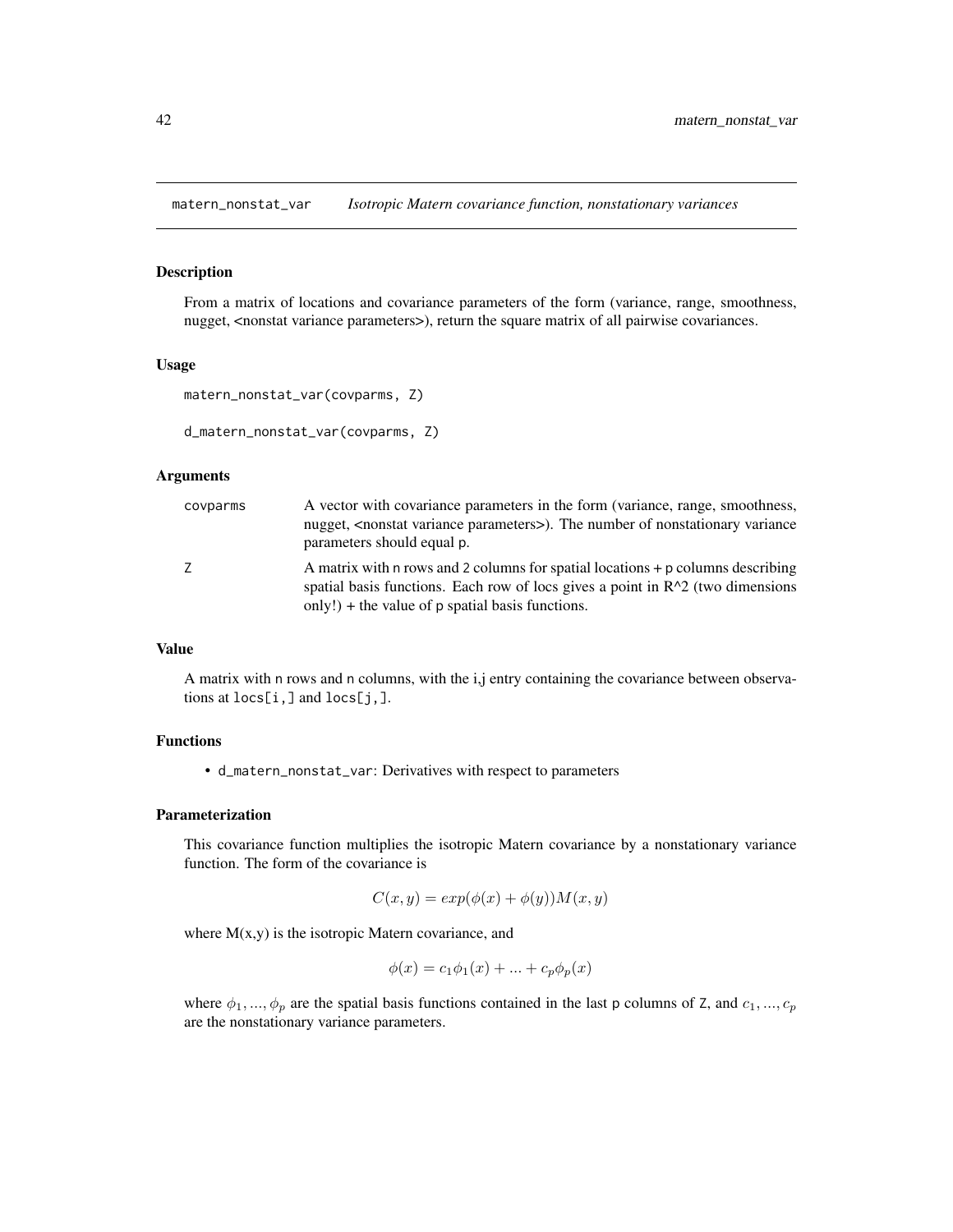<span id="page-42-1"></span><span id="page-42-0"></span>

### Description

From a matrix of locations and covariance parameters of the form (variance, range\_1, ..., range\_d, smoothness, nugget), return the square matrix of all pairwise covariances.

#### Usage

matern\_scaledim(covparms, locs)

```
d_matern_scaledim(covparms, locs)
```
#### Arguments

| covparms  | A vector with covariance parameters in the form (variance, range_1, , range_d,       |
|-----------|--------------------------------------------------------------------------------------|
|           | smoothness, nugget)                                                                  |
| $_{locs}$ | A matrix with n rows and d columns. Each row of locs is a point in R <sup>^d</sup> . |

#### Value

A matrix with n rows and n columns, with the i,j entry containing the covariance between observations at locs[i,] and locs[j,].

### Functions

• d\_matern\_scaledim: Derivatives with respect to parameters

#### Parameterization

The covariance parameter vector is (variance, range\_1, ..., range\_d, smoothness, nugget). The covariance function is parameterized as

$$
M(x,y) = \sigma^{2} 2^{1-\nu} / \Gamma(\nu) (||D^{-1}(x-y)||)^{\nu} K_{\nu} (||D^{-1}(x-y)||)
$$

where D is a diagonal matrix with (range 1, ..., range 1) on the diagonals. The nugget value  $\sigma^2 \tau^2$ is added to the diagonal of the covariance matrix. NOTE: the nugget is  $\sigma^2 \tau^2$ , not  $\tau^2$ .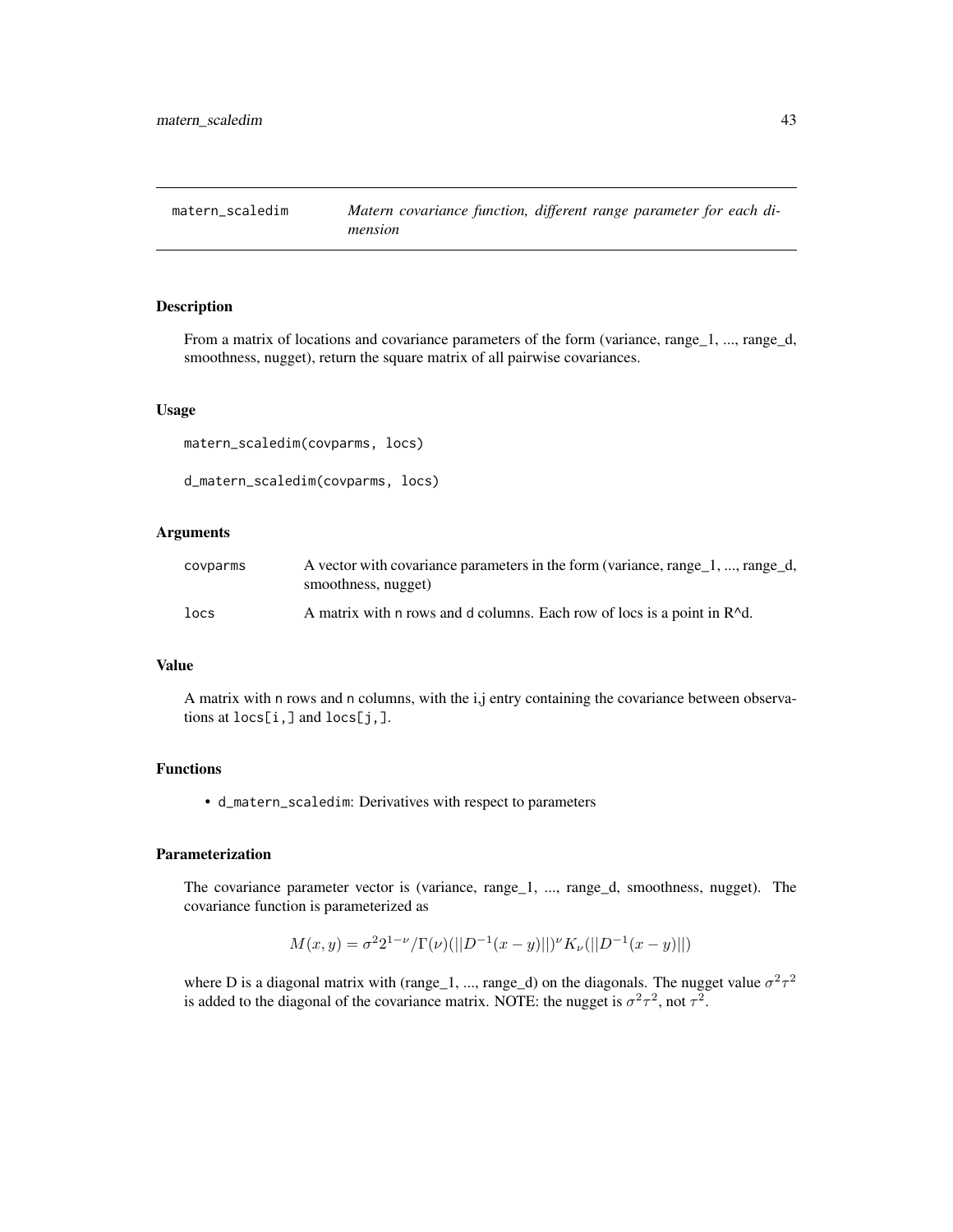<span id="page-43-1"></span><span id="page-43-0"></span>

### Description

From a matrix of locations and covariance parameters of the form (variance, range\_1, range\_2, smoothness, nugget), return the square matrix of all pairwise covariances.

### Usage

```
matern_spacetime(covparms, locs)
```

```
d_matern_spacetime(covparms, locs)
```
#### Arguments

| covparms | A vector with covariance parameters in the form (variance, range_1, range_2,<br>smoothness, nugget). range $\geq 1$ is the spatial range, and range $\geq 2$ is the temporal<br>range. |
|----------|----------------------------------------------------------------------------------------------------------------------------------------------------------------------------------------|
| locs     | A matrix with n rows and $d+1$ columns. Each row of locs is a point in $R^d+1$ .<br>The first d columns should contain the spatial coordinates. The last column<br>contains the times. |

### Value

A matrix with n rows and n columns, with the i,j entry containing the covariance between observations at locs[i,] and locs[j,].

#### Functions

• d\_matern\_spacetime: Derivatives with respect to parameters

### Parameterization

The covariance parameter vector is (variance, range\_1, range\_2, smoothness, nugget). The covariance function is parameterized as

$$
M(x,y) = \sigma^2 2^{1-\nu} / \Gamma(\nu) (||D^{-1}(x-y)||)^{\nu} K_{\nu} (||D^{-1}(x-y)||)
$$

where D is a diagonal matrix with (range\_1, ..., range\_1, range\_2) on the diagonals. The nugget value  $\sigma^2 \tau^2$  is added to the diagonal of the covariance matrix. NOTE: the nugget is  $\sigma^2 \tau^2$ , not  $\tau^2$ .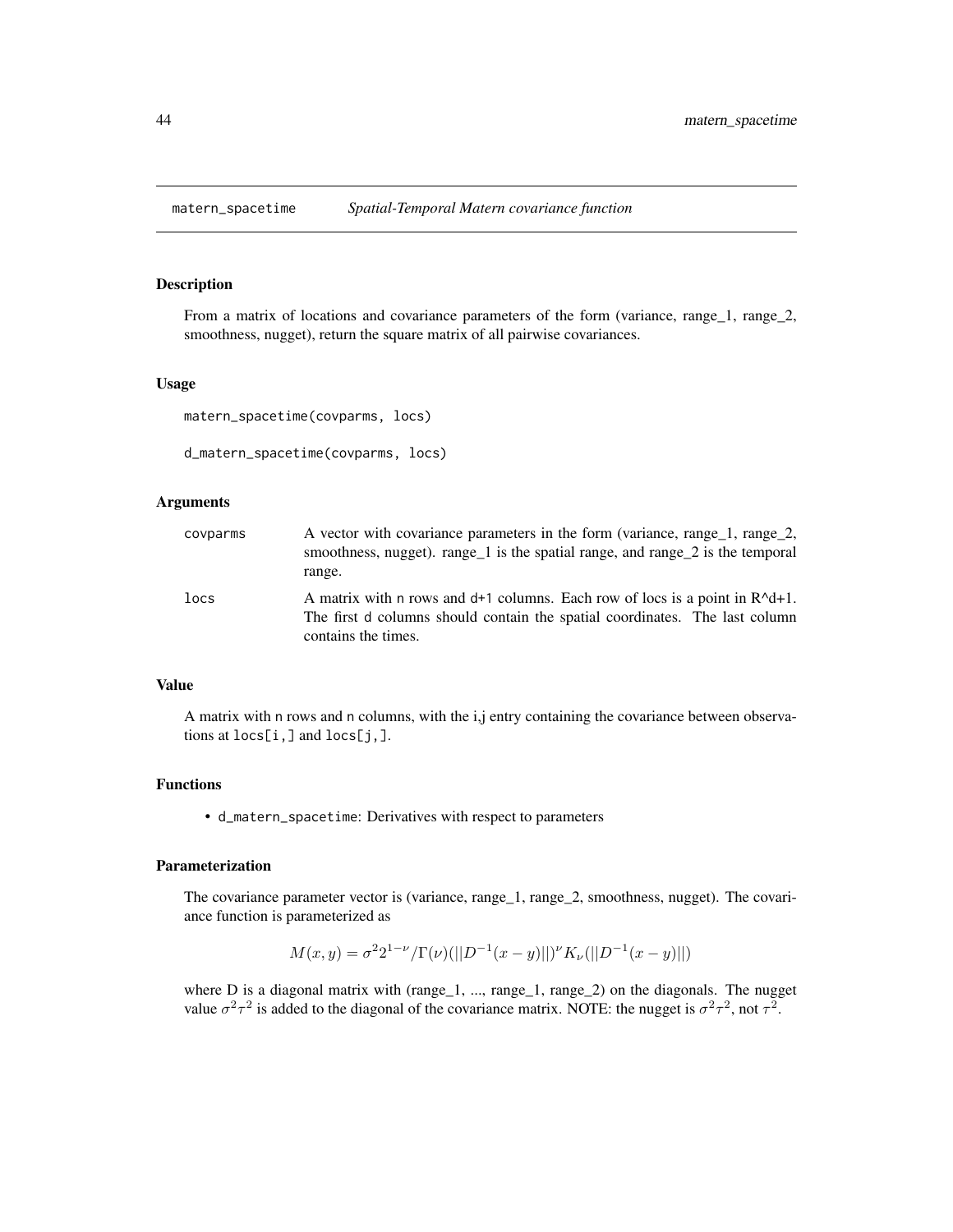```
matern_spacetime_categorical
```
*Space-Time Matern covariance function with random effects for categories*

### Description

From a matrix of locations and covariance parameters of the form (variance, spatial range, temporal range, smoothness, category, nugget), return the square matrix of all pairwise covariances.

#### Usage

```
matern_spacetime_categorical(covparms, locs)
```

```
d_matern_spacetime_categorical(covparms, locs)
```
### Arguments

| covparms | A vector with covariance parameters in the form (variance, spatial range, tem-          |
|----------|-----------------------------------------------------------------------------------------|
|          | poral range, smoothness, category, nugget)                                              |
| locs     | A matrix with n rows and d columns. Each row of locs gives a point in R <sup>^</sup> d. |

### Value

A matrix with n rows and n columns, with the i,j entry containing the covariance between observations at locs[i,] and locs[j,].

### Functions

• d\_matern\_spacetime\_categorical: Derivatives of isotropic Matern covariance

#### Parameterization

The covariance parameter vector is (variance, range, smoothness, category, nugget) =  $(\sigma^2, \alpha_1, \alpha_2, \nu, c^2, \tau^2)$ , and the covariance function is parameterized as

$$
d = (||x - y||^2/\alpha_1 + |s - t|^2/\alpha_2^2)^{1/2}
$$

$$
M(x, y) = \sigma^2 2^{1-\nu} / \Gamma(\nu) (d)^{\nu} K_{\nu}(d)
$$

(x,s) and (y,t) are the space-time locations of a pair of observations. The nugget value  $\sigma^2 \tau^2$  is added to the diagonal of the covariance matrix. The category variance  $c^2$  is added if two observation from same category NOTE: the nugget is  $\sigma^2 \tau^2$ , not  $\tau^2$ .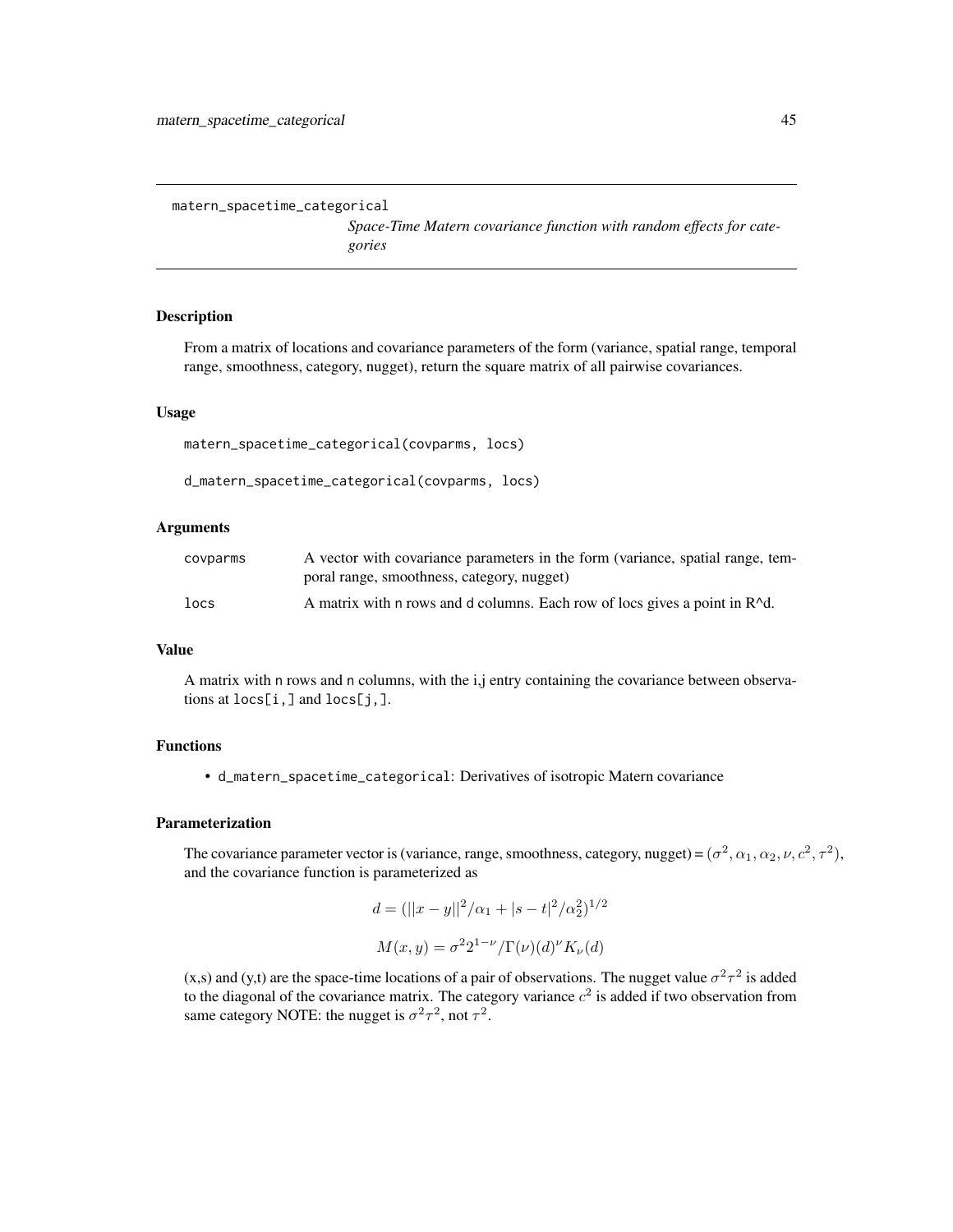<span id="page-45-0"></span>matern\_spacetime\_categorical\_local

*Space-Time Matern covariance function with local random effects for categories*

#### **Description**

From a matrix of locations and covariance parameters of the form (variance, spatial range, temporal range, smoothness, cat variance, cat spatial range, cat temporal range, cat smoothness, nugget), return the square matrix of all pairwise covariances. This is the covariance for the following model for data from cateogory k

 $Y_k(x_i, t_i) = Z_0(x_i, t_i) + Z_k(x_i, t_i) + e_i$ 

where Z\_0 is Matern with parameters (variance, spatial range, temporal range, smoothness) and Z\_1,...,Z\_K are independent Materns with parameters (cat variance, cat spatial range, cat temporal range, cat smoothness), and  $e_1$ , ...,  $e_n$  are independent normals with variance (variance  $*$  nugget)

#### Usage

```
matern_spacetime_categorical_local(covparms, locs)
```
d\_matern\_spacetime\_categorical\_local(covparms, locs)

#### Arguments

| covparms | A vector with covariance parameters in the form (variance, spatial range, tem-          |
|----------|-----------------------------------------------------------------------------------------|
|          | poral range, smoothness, category, nugget)                                              |
| locs     | A matrix with n rows and d columns. Each row of locs gives a point in R <sup>^d</sup> . |

#### Value

A matrix with n rows and n columns, with the i,j entry containing the covariance between observations at locs[i,] and locs[j,].

#### Functions

• d\_matern\_spacetime\_categorical\_local: Derivatives of isotropic Matern covariance

#### Parameterization

The covariance parameter vector is (variance, range, smoothness, category, nugget) =  $(\sigma^2, \alpha_1, \alpha_2, \nu, c^2, \tau^2)$ , and the covariance function is parameterized as

$$
d = (||x - y||^2/\alpha_1 + |s - t|^2/\alpha_2^2)^{1/2}
$$

$$
M(x, y) = \sigma^2 2^{1-\nu} / \Gamma(\nu)(d)^{\nu} K_{\nu}(d)
$$

(x,s) and (y,t) are the space-time locations of a pair of observations. The nugget value  $\sigma^2 \tau^2$  is added to the diagonal of the covariance matrix. The category variance  $c^2$  is added if two observation from same category NOTE: the nugget is  $\sigma^2 \tau^2$ , not  $\tau^2$ .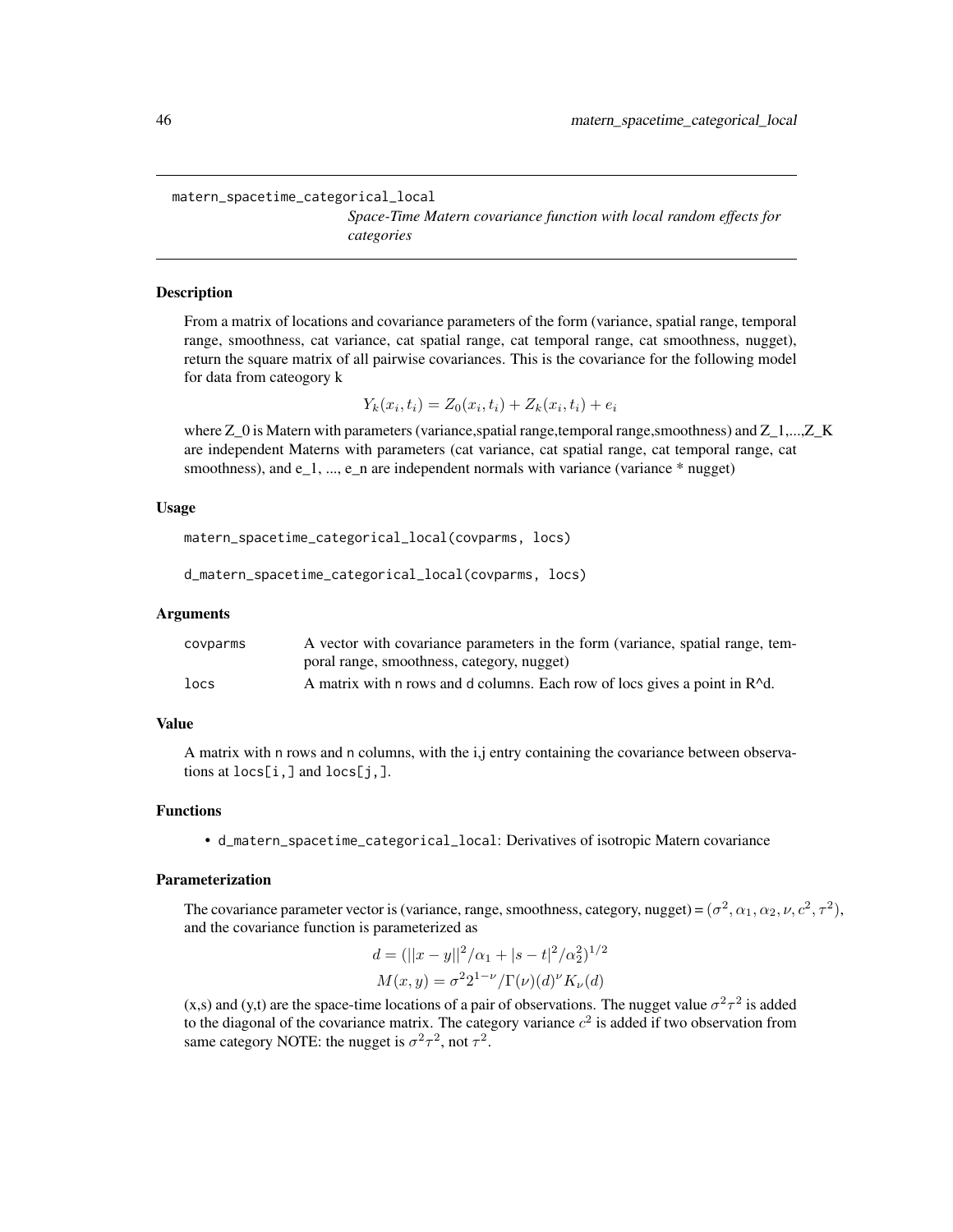<span id="page-46-1"></span><span id="page-46-0"></span>

#### Description

From a matrix of longitudes and latitudes and a vector covariance parameters of the form (variance, range, smoothness, nugget), return the square matrix of all pairwise covariances.

#### Usage

```
matern_sphere(covparms, lonlat)
```
d\_matern\_sphere(covparms, lonlat)

### Arguments

| covparms | A vector with covariance parameters in the form (variance, range, smoothness,<br>nugget). Range parameter assumes that the sphere has radius 1 (units are radi-<br>ans). |
|----------|--------------------------------------------------------------------------------------------------------------------------------------------------------------------------|
| lonlat   | A matrix with n rows and one column with longitudes in (-180,180) and one<br>column of latitudes in (-90,90). Each row of lonlat describes a point on the<br>sphere.     |

### Value

A matrix with n rows and n columns, with the i,j entry containing the covariance between observations at  $l$ onlat $[i, j]$  and  $l$ onlat $[j, j]$ .

### Functions

• d\_matern\_sphere: Derivatives with respect to parameters

#### Matern on Sphere Domain

The function first calculates the  $(x,y,z)$  3D coordinates, and then inputs the resulting locations into matern\_isotropic. This means that we construct covariances on the sphere by embedding the sphere in a 3D space. There has been some concern expressed in the literature that such embeddings may produce distortions. The source and nature of such distortions has never been articulated, and to date, no such distortions have been documented. Guinness and Fuentes (2016) argue that 3D embeddings produce reasonable models for data on spheres.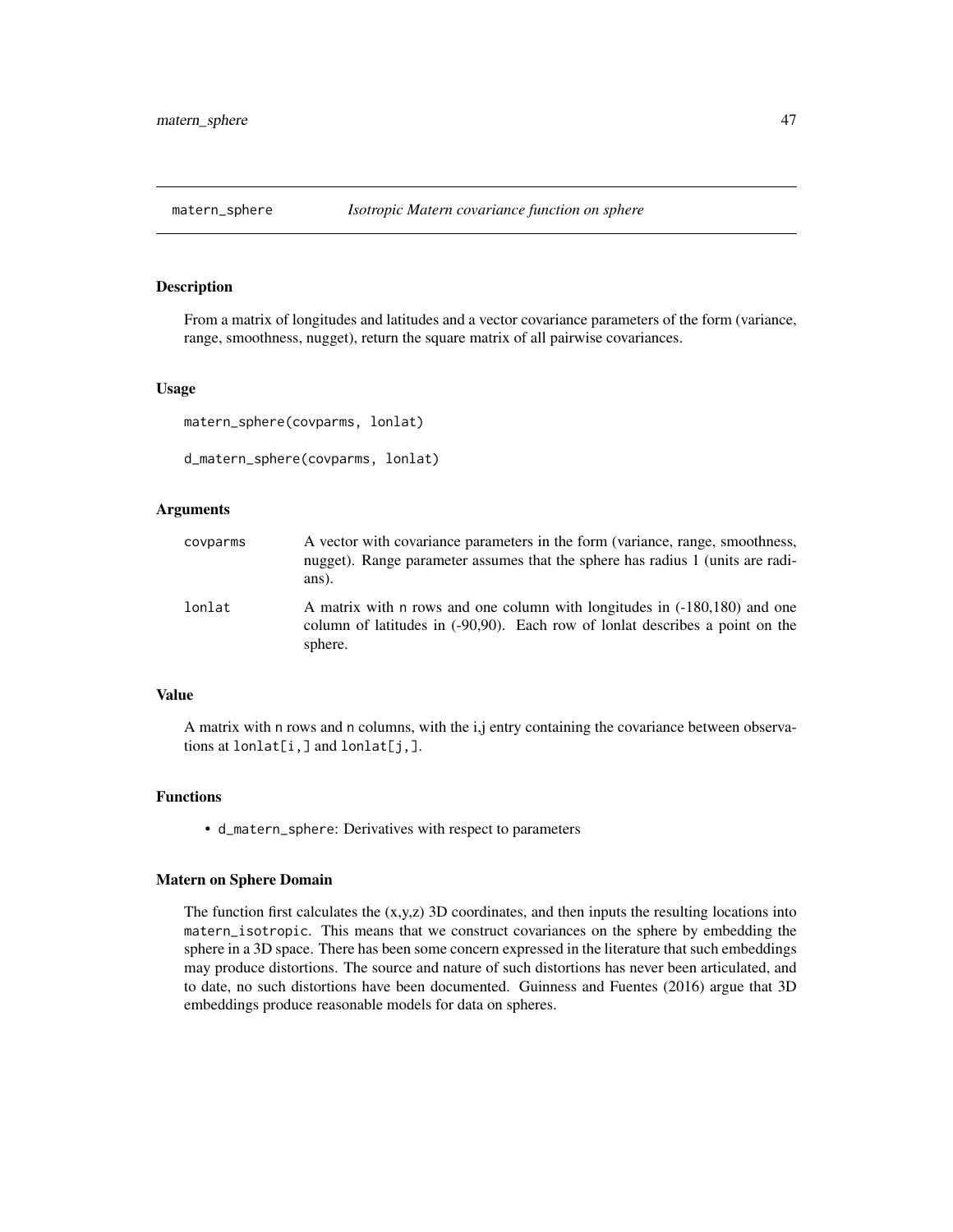### <span id="page-47-1"></span><span id="page-47-0"></span>Description

From a matrix of longitudes, latitudes, and times, and a vector covariance parameters of the form (variance, range\_1, range\_2, smoothness, nugget), return the square matrix of all pairwise covariances.

#### Usage

matern\_spheretime(covparms, lonlattime)

```
d_matern_spheretime(covparms, lonlattime)
```
#### Arguments

| covparms   | A vector with covariance parameters in the form (variance, range_1, range_2,<br>smoothness, nugget), where range 1 is a spatial range (assuming sphere of ra-<br>dius 1), and range $2$ is a temporal range. |
|------------|--------------------------------------------------------------------------------------------------------------------------------------------------------------------------------------------------------------|
| lonlattime | A matrix with n rows and three columns: longitudes in (-180,180), latitudes in<br>(-90,90), and times. Each row of lonlattime describes a point on the sphere x<br>time.                                     |

### Value

A matrix with n rows and n columns, with the i,j entry containing the covariance between observations at lonlattime[i,] and lonlattime[j,].

#### Functions

• d\_matern\_spheretime: Derivatives with respect to parameters

#### Covariances on spheres

The function first calculates the  $(x,y,z)$  3D coordinates, and then inputs the resulting locations into matern\_spacetime. This means that we construct covariances on the sphere by embedding the sphere in a 3D space. There has been some concern expressed in the literature that such embeddings may produce distortions. The source and nature of such distortions has never been articulated, and to date, no such distortions have been documented. Guinness and Fuentes (2016) argue that 3D embeddings produce reasonable models for data on spheres.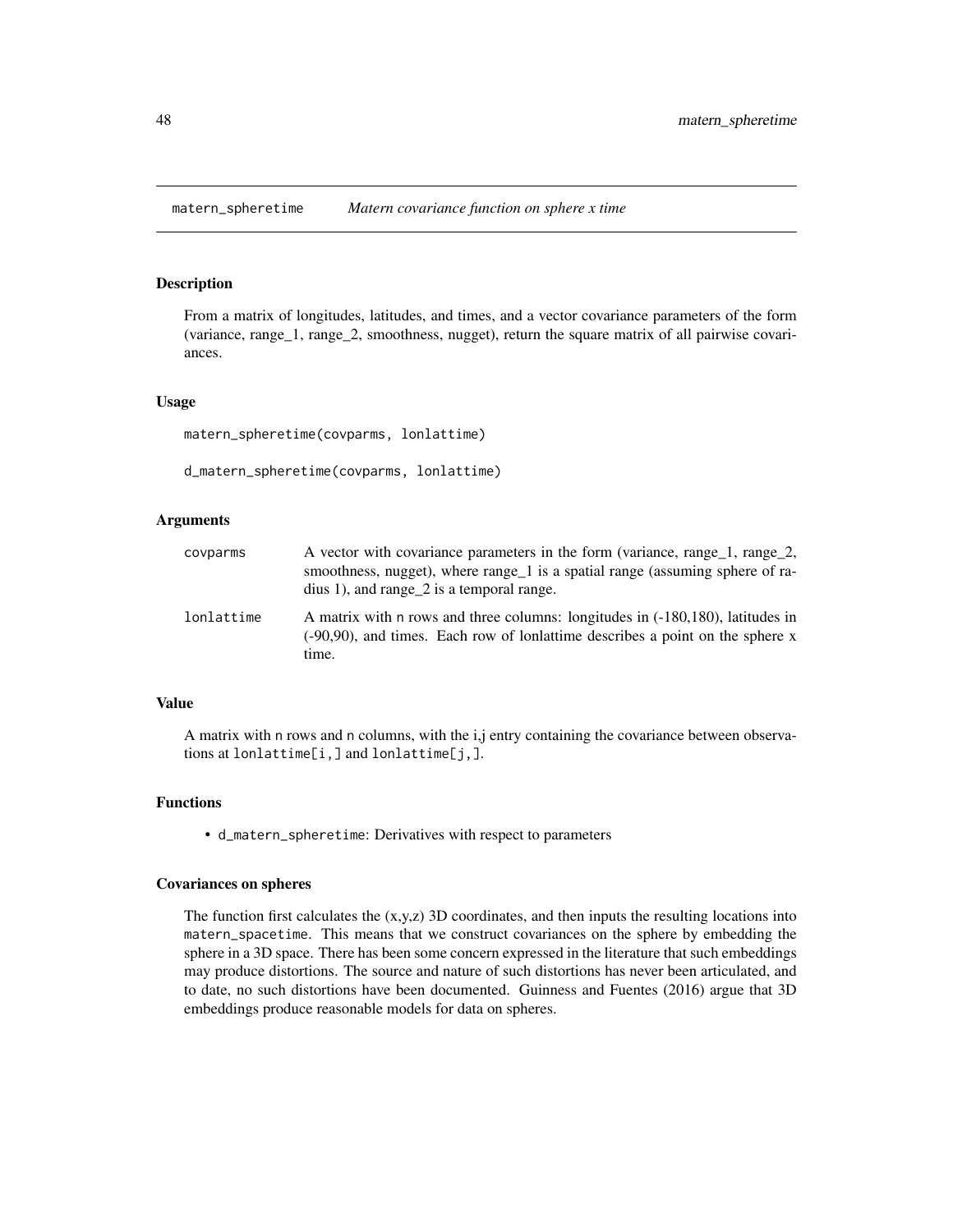<span id="page-48-1"></span><span id="page-48-0"></span>matern\_spheretime\_warp

*Deformed Matern covariance function on sphere*

### Description

From a matrix of longitudes, latitudes, times, and a vector covariance parameters of the form (variance, range\_1, range\_2, smoothness, nugget, <5 warping parameters>), return the square matrix of all pairwise covariances.

#### Usage

matern\_spheretime\_warp(covparms, lonlattime)

d\_matern\_spheretime\_warp(covparms, lonlattime)

#### Arguments

| covparms   | A vector with covariance parameters in the form (variance, range_1, range_2,<br>smoothness, nugget, <5 warping parameters>). range_1 is a spatial range pa-<br>rameter that assumes that the sphere has radius 1 (units are radians). range 2 is<br>a temporal range parameter. |
|------------|---------------------------------------------------------------------------------------------------------------------------------------------------------------------------------------------------------------------------------------------------------------------------------|
| lonlattime | A matrix with n rows and three columns: longitudes in (-180,180), latitudes in<br>$(-90,90)$ , and times. Each row of longatime describes a point on the sphere x<br>time.                                                                                                      |

### Value

A matrix with n rows and n columns, with the i,j entry containing the covariance between observations at  $l$ onlat $[i, j]$  and  $l$ onlat $[j, j]$ .

### Functions

• d\_matern\_spheretime\_warp: Derivatives with respect to parameters

#### Warpings

The function first calculates the (x,y,z) 3D coordinates, and then "warps" the locations to  $(x, y, z)$  +  $\Phi(x, y, z)$ , where  $\Phi$  is a warping function composed of gradients of spherical harmonic functions of degree 2. See Guinness (2019, "Gaussian Process Learning via Fisher Scoring of Vecchia's Approximation") for details. The warped locations are input into matern\_spacetime. The function does not do temporal warping.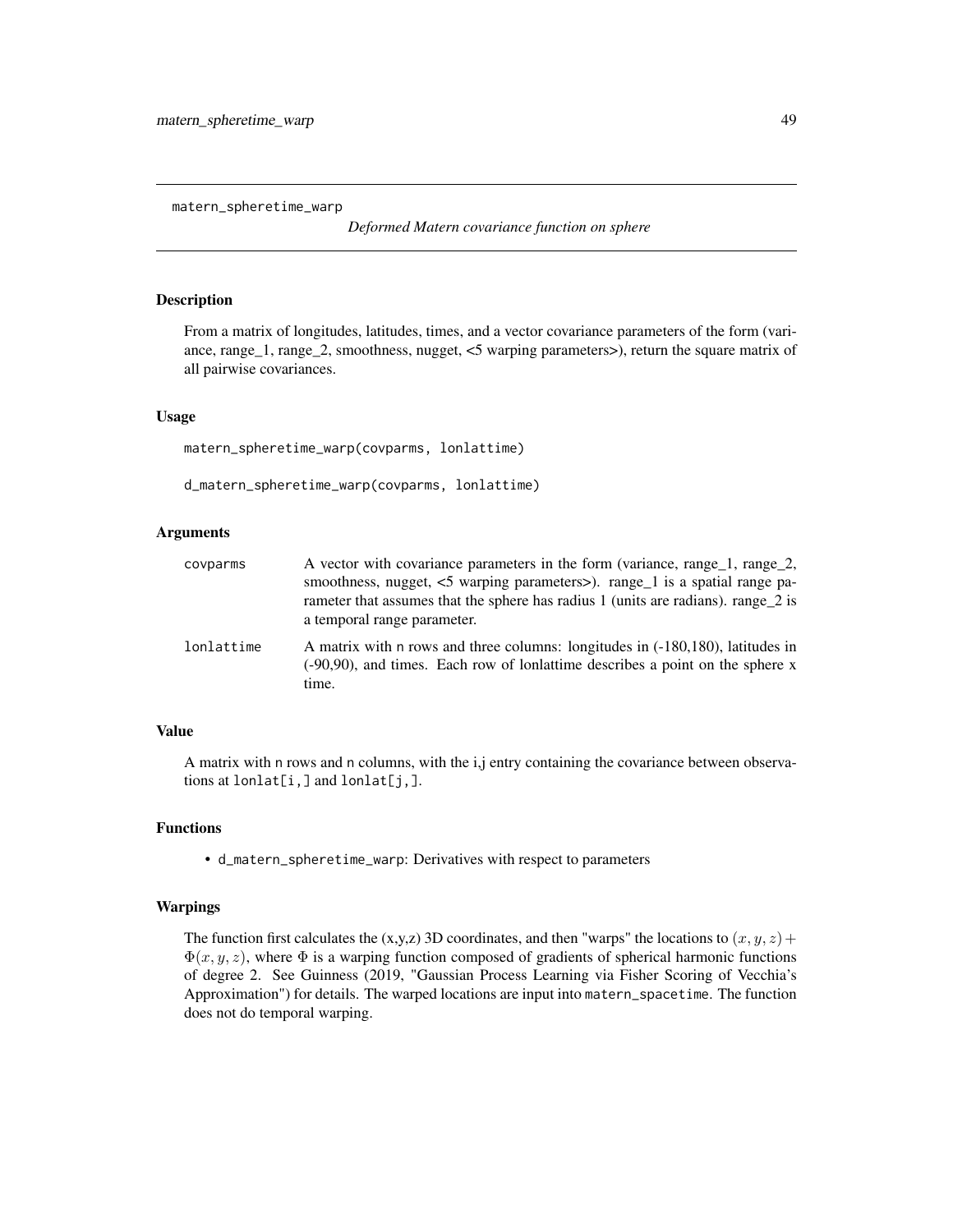<span id="page-49-1"></span><span id="page-49-0"></span>matern\_sphere\_warp *Deformed Matern covariance function on sphere*

### Description

From a matrix of longitudes and latitudes and a vector covariance parameters of the form (variance, range, smoothness, nugget, <5 warping parameters>), return the square matrix of all pairwise covariances.

#### Usage

matern\_sphere\_warp(covparms, lonlat)

```
d_matern_sphere_warp(covparms, lonlat)
```
### Arguments

| covparms | A vector with covariance parameters in the form (variance, range, smoothness,<br>nugget, <5 warping parameters>). Range parameter assumes that the sphere has<br>radius 1 (units are radians). |
|----------|------------------------------------------------------------------------------------------------------------------------------------------------------------------------------------------------|
| lonlat   | A matrix with n rows and one column with longitudes in (-180,180) and one<br>column of latitudes in (-90,90). Each row of lonlat describes a point on the<br>sphere.                           |

### Value

A matrix with n rows and n columns, with the i,j entry containing the covariance between observations at  $l$ onlat $[i, j]$  and  $l$ onlat $[j, j]$ .

### Functions

• d\_matern\_sphere\_warp: Derivatives with respect to parameters.

#### Warpings

The function first calculates the (x,y,z) 3D coordinates, and then "warps" the locations to  $(x, y, z)$  +  $\Phi(x, y, z)$ , where  $\Phi$  is a warping function composed of gradients of spherical harmonic functions of degree 2. See Guinness (2019, "Gaussian Process Learning via Fisher Scoring of Vecchia's Approximation") for details. The warped locations are input into matern\_isotropic.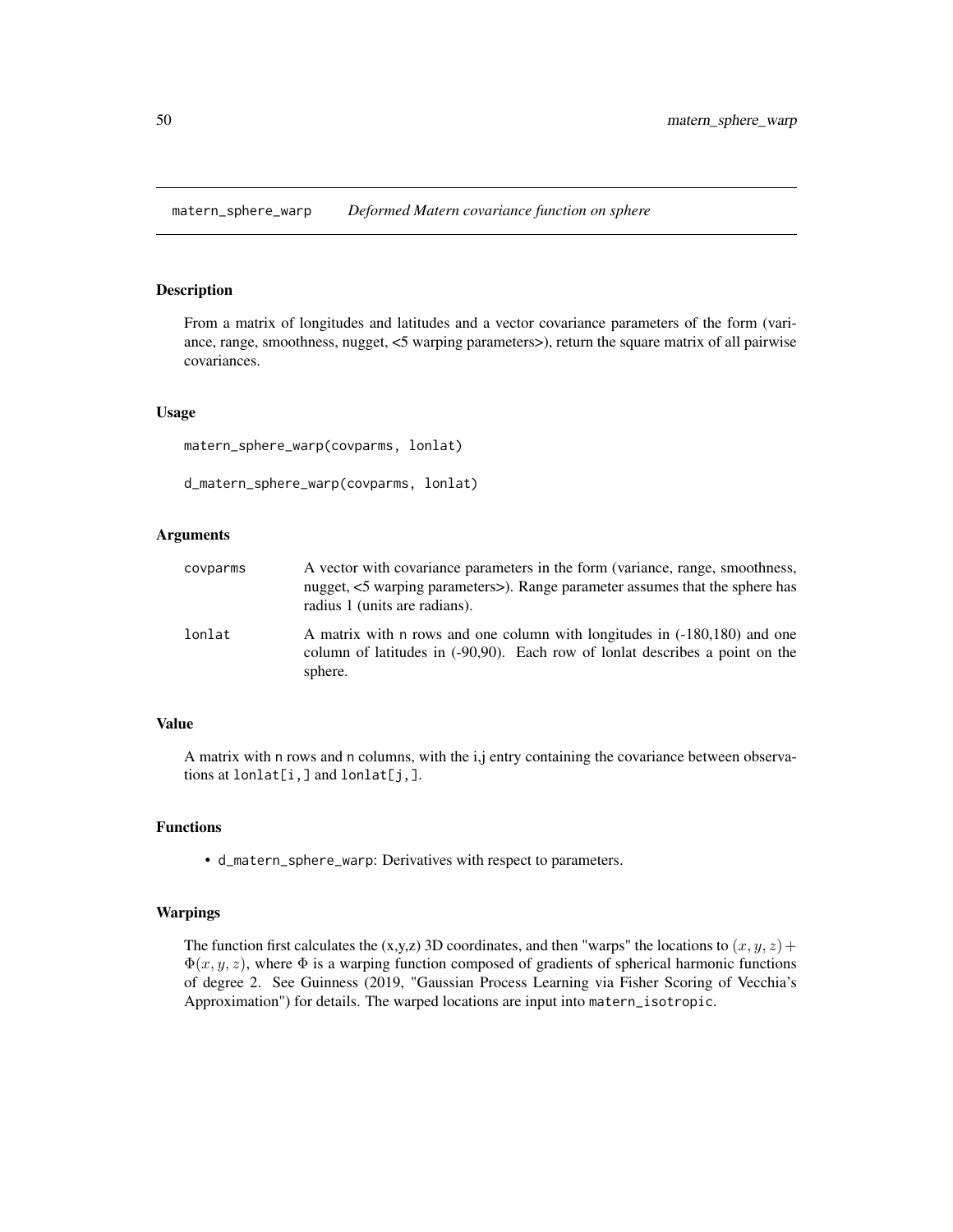<span id="page-50-0"></span>order\_coordinate *Sorted coordinate ordering*

### Description

Return the ordering of locations sorted along one of the coordinates or the sum of multiple coordinates

### Usage

order\_coordinate(locs, coordinate)

#### Arguments

| locs       | A matrix of locations. Each row of locs contains a location, which can be a<br>point in Euclidean space $R^{\wedge}d$ , a point in space-time $R^{\wedge}d \times T$ , a longitude and<br>latitude (in degrees) giving a point on the sphere, or a longitude, latitude, and<br>time giving a point in the sphere-time domain. |
|------------|-------------------------------------------------------------------------------------------------------------------------------------------------------------------------------------------------------------------------------------------------------------------------------------------------------------------------------|
| coordinate | integer or vector of integers in 1,,d. If a single integer, coordinates are ordered<br>along that coordinate. If multiple integers, coordinates are ordered according to<br>the sum of specified coordinate values. For example, when $d=2$ , coordinate =<br>$c(1, 2)$ orders from bottom left to top right.                 |

### Value

A vector of indices giving the ordering, i.e. the first element of this vector is the index of the first location.

### Examples

```
n <- 100 # Number of locations
d <- 2 # dimension of domain
locs \leq matrix( runif(n*d), n, d)
ord1 <- order_coordinate(locs, 1 )
ord12 <- order_coordinate(locs, c(1,2) )
```
order\_dist\_to\_point *Distance to specified point ordering*

### Description

Return the ordering of locations increasing in their distance to some specified location

### Usage

```
order_dist_to_point(locs, loc0, lonlat = FALSE)
```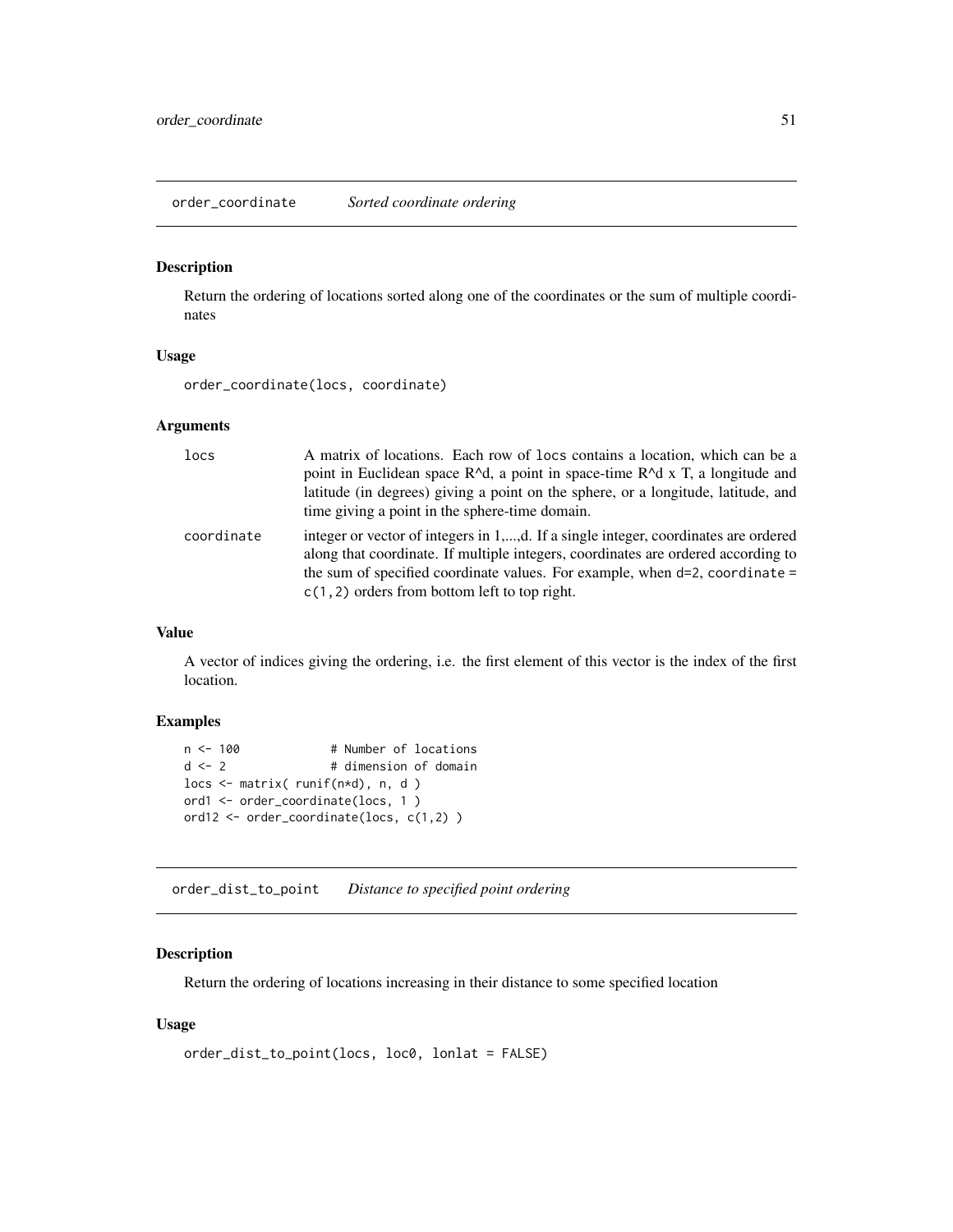### <span id="page-51-0"></span>Arguments

| locs   | A matrix of locations. Each row of locs contains a location, which can be a                       |
|--------|---------------------------------------------------------------------------------------------------|
|        | point in Euclidean space $R^{\wedge}d$ , a point in space-time $R^{\wedge}d$ x T, a longitude and |
|        | latitude (in degrees) giving a point on the sphere, or a longitude, latitude, and                 |
|        | time giving a point in the sphere-time domain.                                                    |
| loc0   | A vector containing a single location in $R^{\wedge}d$ .                                          |
| lonlat | TRUE/FALSE whether locations are longitudes and latitudes.                                        |

### Value

A vector of indices giving the ordering, i.e. the first element of this vector is the index of the location nearest to loc0.

### Examples

```
n <- 100 # Number of locations
d \le -2 # dimension of domain
locs <- matrix( runif(n*d), n, d )
loc@ <- c(1/2,1/2)ord <- order_dist_to_point(locs,loc0)
```
order\_maxmin *Maximum minimum distance ordering*

### Description

Return the indices of an approximation to the maximum minimum distance ordering. A point in the center is chosen first, and then each successive point is chosen to maximize the minimum distance to previously selected points

### Usage

```
order_maxmin(locs, lonlat = FALSE, space_time = FALSE, st_scale = NULL)
```

| locs       | A matrix of locations. Each row of locs contains a location, which can be a<br>point in Euclidean space $R^d$ , a point in space-time $R^d$ x T, a longitude and<br>latitude (in degrees) giving a point on the sphere, or a longitude, latitude, and<br>time giving a point in the sphere-time domain. |
|------------|---------------------------------------------------------------------------------------------------------------------------------------------------------------------------------------------------------------------------------------------------------------------------------------------------------|
| lonlat     | TRUE/FALSE whether locations are longitudes and latitudes.                                                                                                                                                                                                                                              |
| space_time | TRUE if locations are euclidean space-time locations, FALSE otherwise. If set<br>to TRUE, temporal dimension is ignored.                                                                                                                                                                                |
| st scale   | two-vector giving the amount by which the spatial and temporal coordinates are<br>scaled. If NULL, the function uses the locations to automatically select a scaling.<br>If set to FALSE, temporal dimension treated as another spatial dimension (not<br>recommended).                                 |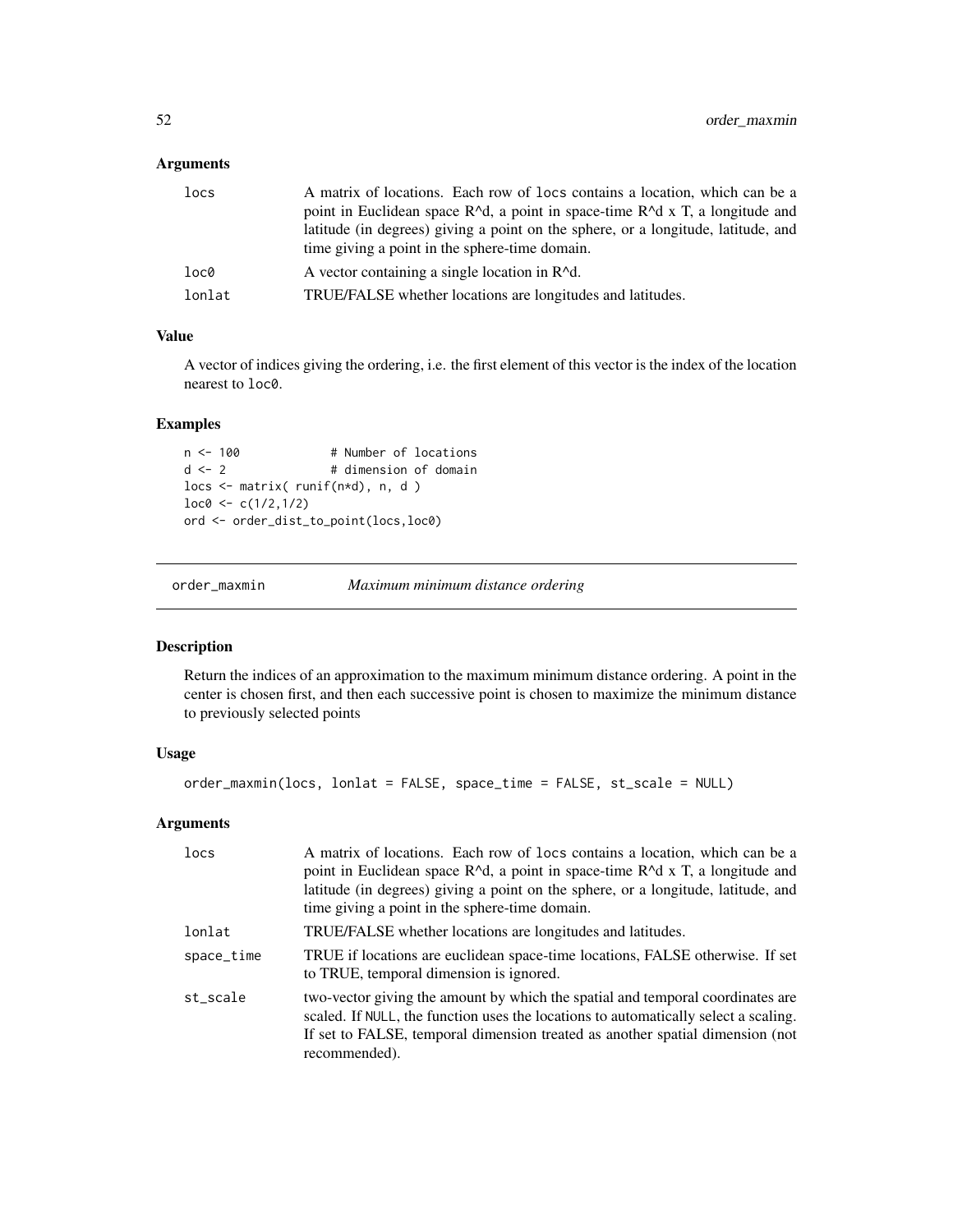<span id="page-52-0"></span>order\_middleout 53

### Value

A vector of indices giving the ordering, i.e. the first element of this vector is the index of the first location.

#### Examples

```
# planar coordinates
nvec <- c(50,50)
locs <- as.matrix( expand.grid( 1:nvec[1]/nvec[1], 1:nvec[2]/nvec[2] ) )
ord <- order_maxmin(locs)
par(mfrow=c(1,3))
plot( loc[ord[1:100], 1], loc[ord[1:100], 2], xlim = c(0,1), ylim = c(0,1))
plot( locs[ord[1:300],1], locs[ord[1:300],2], xlim = c(0,1), ylim = c(0,1) )
plot( locs[ord[1:900],1], locs[ord[1:900],2], xlim = c(0,1), ylim = c(0,1) )
# longitude/latitude coordinates (sphere)
latvals \leq seq(-80, 80, length.out = 40)
lonvals <- seq( 0, 360, length.out = 81 )[1:80]
locs <- as.matrix( expand.grid( lonvals, latvals ) )
ord <- order_maxmin(locs, lonlat = TRUE)
par(mfrow=c(1,3))
plot( locs[ord[1:100],1], locs[ord[1:100],2], xlim = c(0,360), ylim = c(-90,90) )
plot( locs[ord[1:300],1], locs[ord[1:300],2], xlim = c(0,360), ylim = c(-90,90) )
plot( locs[ord[1:900],1], locs[ord[1:900],2], xlim = c(0,360), ylim = c(-90,90) )
```
order\_middleout *Middle-out ordering*

### Description

Return the ordering of locations increasing in their distance to the average location

### Usage

```
order_middleout(locs, lonlat = FALSE)
```
#### Arguments

| locs   | A matrix of locations. Each row of locs contains a location, which can be a       |
|--------|-----------------------------------------------------------------------------------|
|        | point in Euclidean space $R^d$ , a point in space-time $R^d$ x T, a longitude and |
|        | latitude (in degrees) giving a point on the sphere, or a longitude, latitude, and |
|        | time giving a point in the sphere-time domain.                                    |
| lonlat | TRUE/FALSE whether locations are longitudes and latitudes.                        |

#### Value

A vector of indices giving the ordering, i.e. the first element of this vector is the index of the location nearest the center.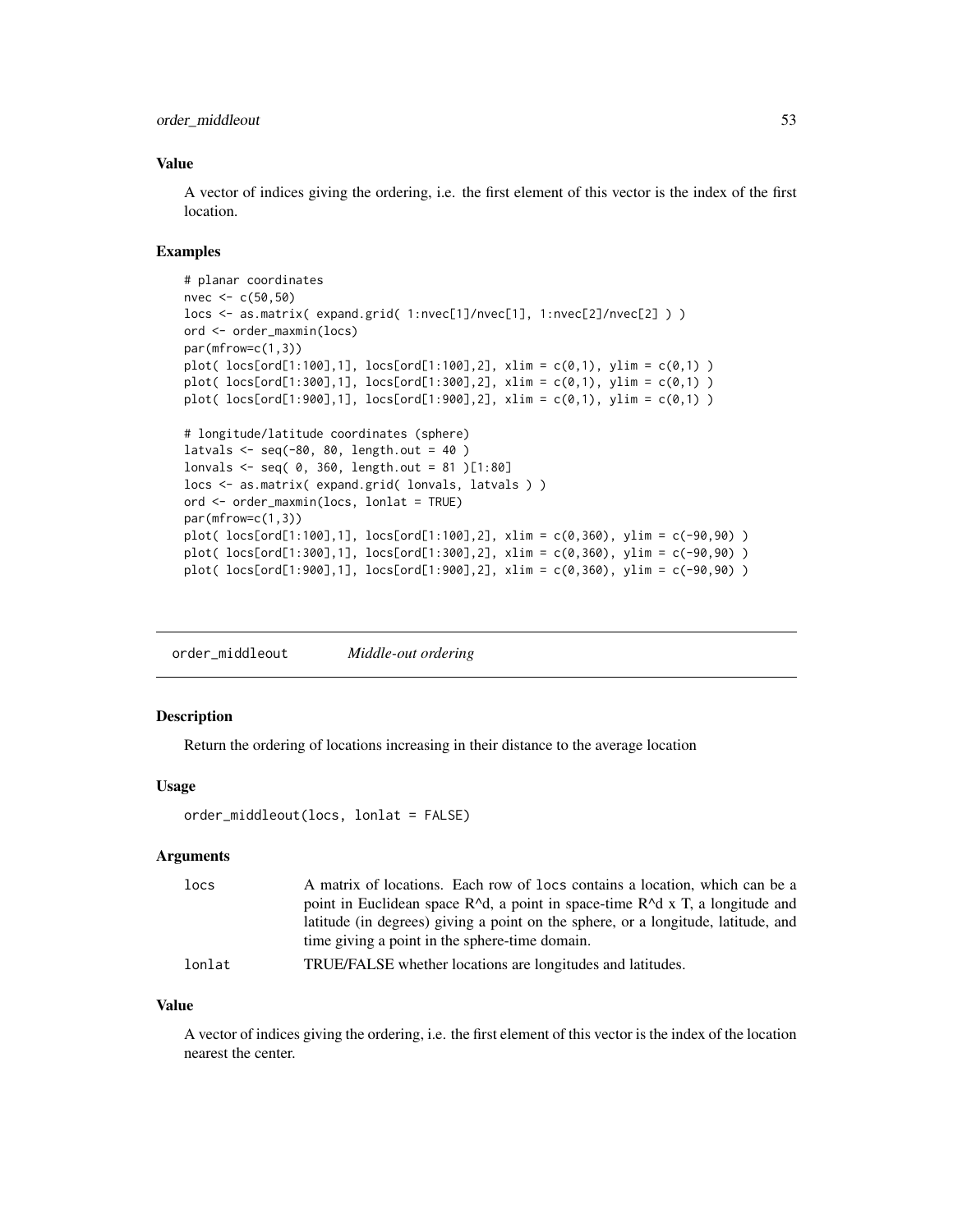### Examples

```
n <- 100 # Number of locations
d \leq 2 # dimension of domain
locs <- matrix( runif(n*d), n, d )
ord <- order_middleout(locs)
```

| pen_hi | penalize large values of parameter: penalty, 1st deriative, 2nd deriva- |  |  |
|--------|-------------------------------------------------------------------------|--|--|
|        | tive                                                                    |  |  |

### Description

penalize large values of parameter: penalty, 1st deriative, 2nd derivative

### Usage

pen\_hi(x, tt, aa) dpen\_hi(x, tt, aa)

ddpen\_hi(x, tt, aa)

### Arguments

| $\mathsf{x}$ | argument to penalty           |
|--------------|-------------------------------|
| tt           | scale parameter of penalty    |
| aa           | location parameter of penalty |

| pen_lo | penalize small values of parameter: penalty, 1st deriative, 2nd deriva- |
|--------|-------------------------------------------------------------------------|
|        | tive                                                                    |

### Description

penalize small values of parameter: penalty, 1st deriative, 2nd derivative

### Usage

pen\_lo(x, tt, aa) dpen\_lo(x, tt, aa) ddpen\_lo(x, tt, aa)

<span id="page-53-0"></span>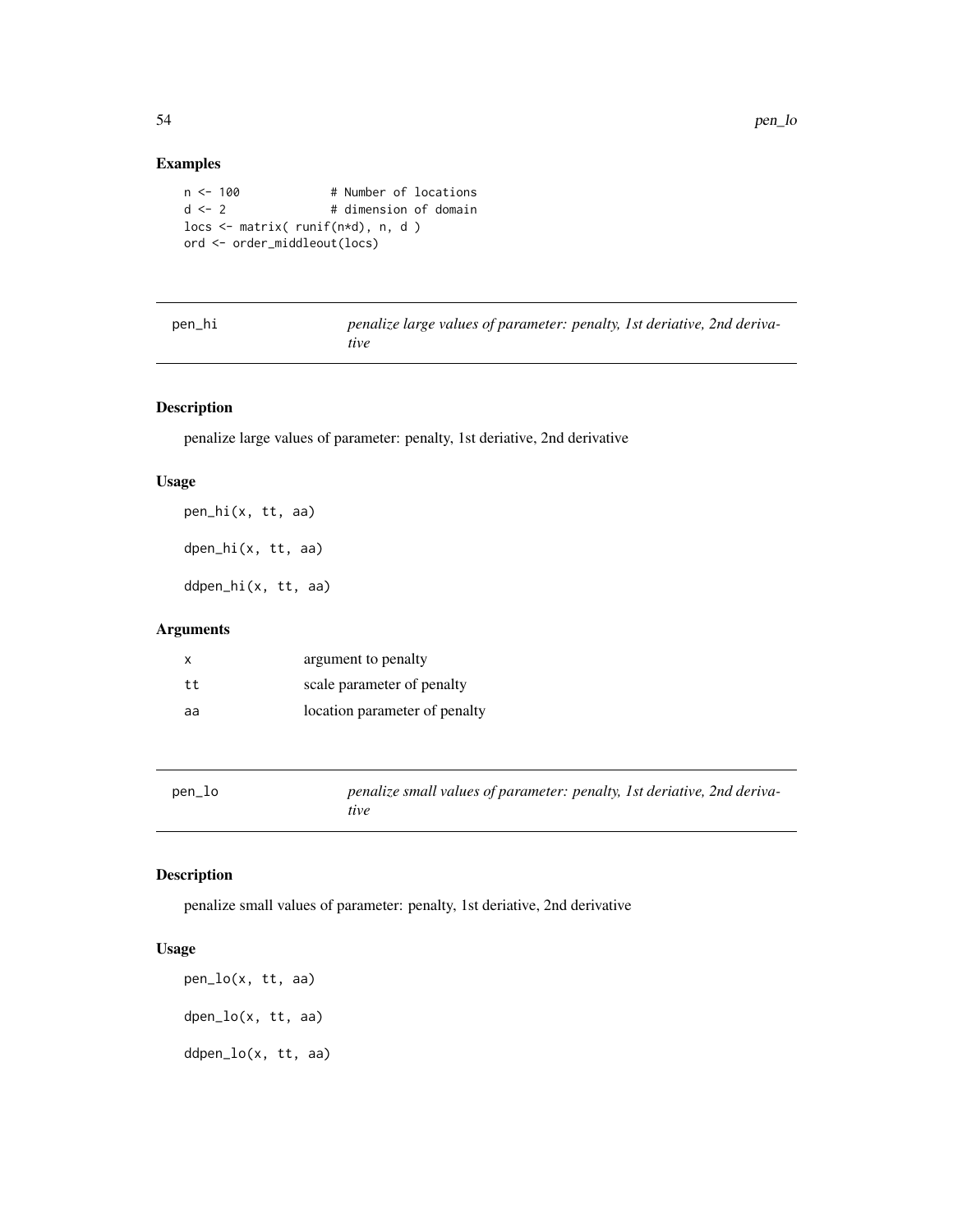#### <span id="page-54-0"></span>pen\_loglo 55

### Arguments

| x   | argument to penalty           |
|-----|-------------------------------|
| t t | scale parameter of penalty    |
| aa  | location parameter of penalty |

| pen_loglo | penalize small values of log parameter: penalty, 1st deriative, 2nd |  |
|-----------|---------------------------------------------------------------------|--|
|           | derivative                                                          |  |

### Description

penalize small values of log parameter: penalty, 1st deriative, 2nd derivative

### Usage

pen\_loglo(x, tt, aa) dpen\_loglo(x, tt, aa) ddpen\_loglo(x, tt, aa)

### Arguments

| x    | argument to penalty           |
|------|-------------------------------|
| t.t. | scale parameter of penalty    |
| aa   | location parameter of penalty |

<span id="page-54-1"></span>

| predictions | Compute Gaussian process predictions using Vecchia's approxima- |  |
|-------------|-----------------------------------------------------------------|--|
|             | tions                                                           |  |

### Description

With the prediction locations ordered after the observation locations, an approximation for the inverse Cholesky of the covariance matrix is computed, and standard formulas are applied to obtain the conditional expectation.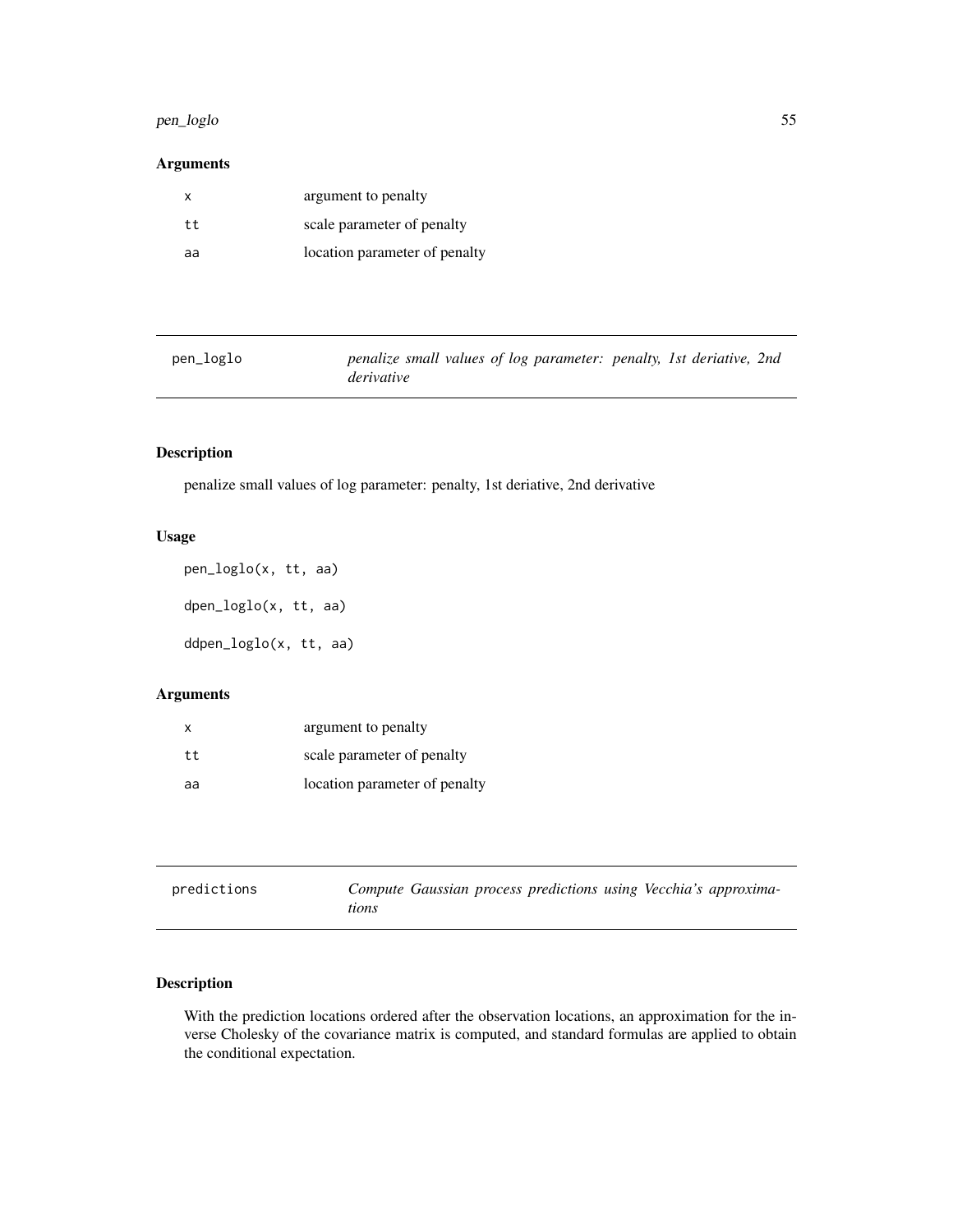```
predictions(
 fit = NULL,locs_pred,
 X_pred,
 y_obs = fitsy,locs_obs = fit$locs,
 X_obs = fitsX,beta = fit$betahat,
 covparms = fit$covparms,
 covfun_name = fit$covfun_name,
 m = 60,
 reorder = TRUE,
 st_scale = NULL
)
```
### Arguments

| fit         | GpGp_fit object, the result of fit_model                                                                                                                                                                                                                                   |
|-------------|----------------------------------------------------------------------------------------------------------------------------------------------------------------------------------------------------------------------------------------------------------------------------|
| locs_pred   | prediction locations                                                                                                                                                                                                                                                       |
| X_pred      | Design matrix for predictions                                                                                                                                                                                                                                              |
| y_obs       | Observations associated with locs_obs                                                                                                                                                                                                                                      |
| $locs_obs$  | observation locations                                                                                                                                                                                                                                                      |
| X_obs       | Design matrix for observations                                                                                                                                                                                                                                             |
| beta        | Linear mean parameters                                                                                                                                                                                                                                                     |
| covparms    | Covariance parameters                                                                                                                                                                                                                                                      |
| covfun_name | Name of covariance function                                                                                                                                                                                                                                                |
| m           | Number of nearest neighbors to use                                                                                                                                                                                                                                         |
| reorder     | TRUE/FALSE for whether reordering should be done. This should generally be<br>kept at TRUE, unless testing out the effect of reordering.                                                                                                                                   |
| st_scale    | amount by which to scale the spatial and temporal dimensions for the purpose of<br>selecting neighbors. We recommend setting this manually when using a spatial-<br>temporal covariance function. When lonlat = TRUE, spatial scale is in radians<br>$(earth radius = 1).$ |

### Details

We can specify either a GpGp\_fit object (the result of [fit\\_model](#page-19-1)), OR manually enter the covariance function and parameters, the observations, observation locations, and design matrix. We must specify the prediction locations and the prediction design matrix.

<span id="page-55-0"></span>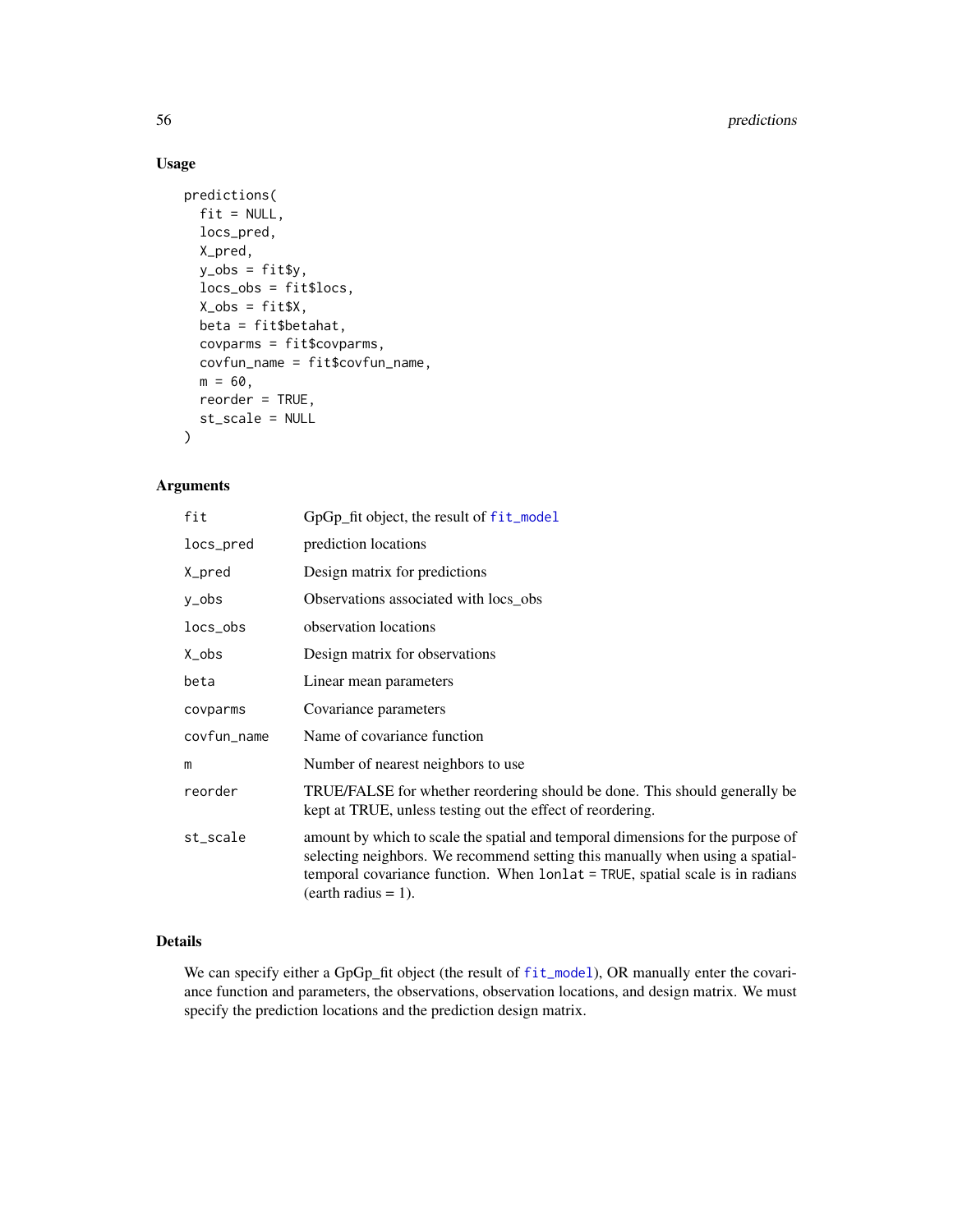<span id="page-56-0"></span>

### Description

compute gradient of spherical harmonics functions

### Usage

sph\_grad\_xyz(xyz, Lmax)

## Arguments

| xyz  | xyz coordinates of locations on sphere                               |
|------|----------------------------------------------------------------------|
| Lmax | largest degree of spherical harmonics. Current only Lmax=2 supported |

summary.GpGp\_fit *Print summary of GpGp fit*

## Description

Print summary of GpGp fit

### Usage

```
## S3 method for class 'GpGp_fit'
summary(object, ...)
```

| object | Object of class "GpGp_fit", usually the return value from fit_model |
|--------|---------------------------------------------------------------------|
| .      | additional arguments, for compatability with S3 generic 'summary'   |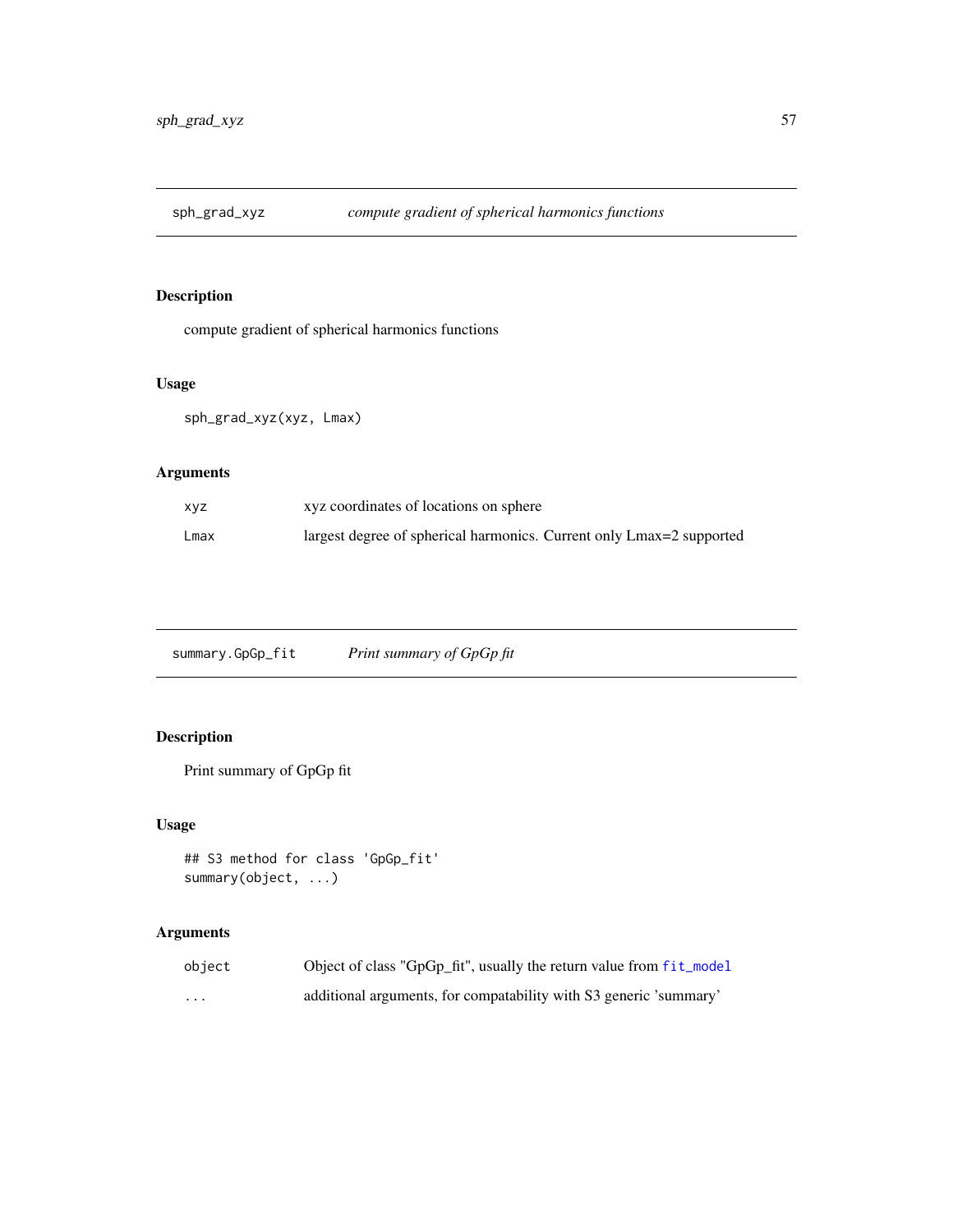<span id="page-57-0"></span>test\_likelihood\_object

*test likelihood object for NA or Inf values*

### Description

test likelihood object for NA or Inf values

### Usage

test\_likelihood\_object(likobj)

### Arguments

likobj likelihood object

vecchia\_grouped\_meanzero\_loglik

*Grouped Vecchia approximation to the Gaussian loglikelihood, zero mean*

### Description

This function returns a grouped version (Guinness, 2018) of Vecchia's (1988) approximation to the Gaussian loglikelihood. The approximation modifies the ordered conditional specification of the joint density; rather than each term in the product conditioning on all previous observations, each term conditions on a small subset of previous observations.

#### Usage

```
vecchia_grouped_meanzero_loglik(covparms, covfun_name, y, locs, NNlist)
```

| covparms    | A vector of covariance parameters appropriate for the specified covariance func-<br>tion                                                        |
|-------------|-------------------------------------------------------------------------------------------------------------------------------------------------|
| covfun_name | See G <sub>p</sub> G <sub>p</sub> for information about covariance functions.                                                                   |
| y           | vector of response values                                                                                                                       |
| locs        | matrix of locations. Row i of locs specifies the location of element i of y, and<br>so the length of y should equal the number of rows of locs. |
| NNlist      | A neighbor list object, the output from group obs.                                                                                              |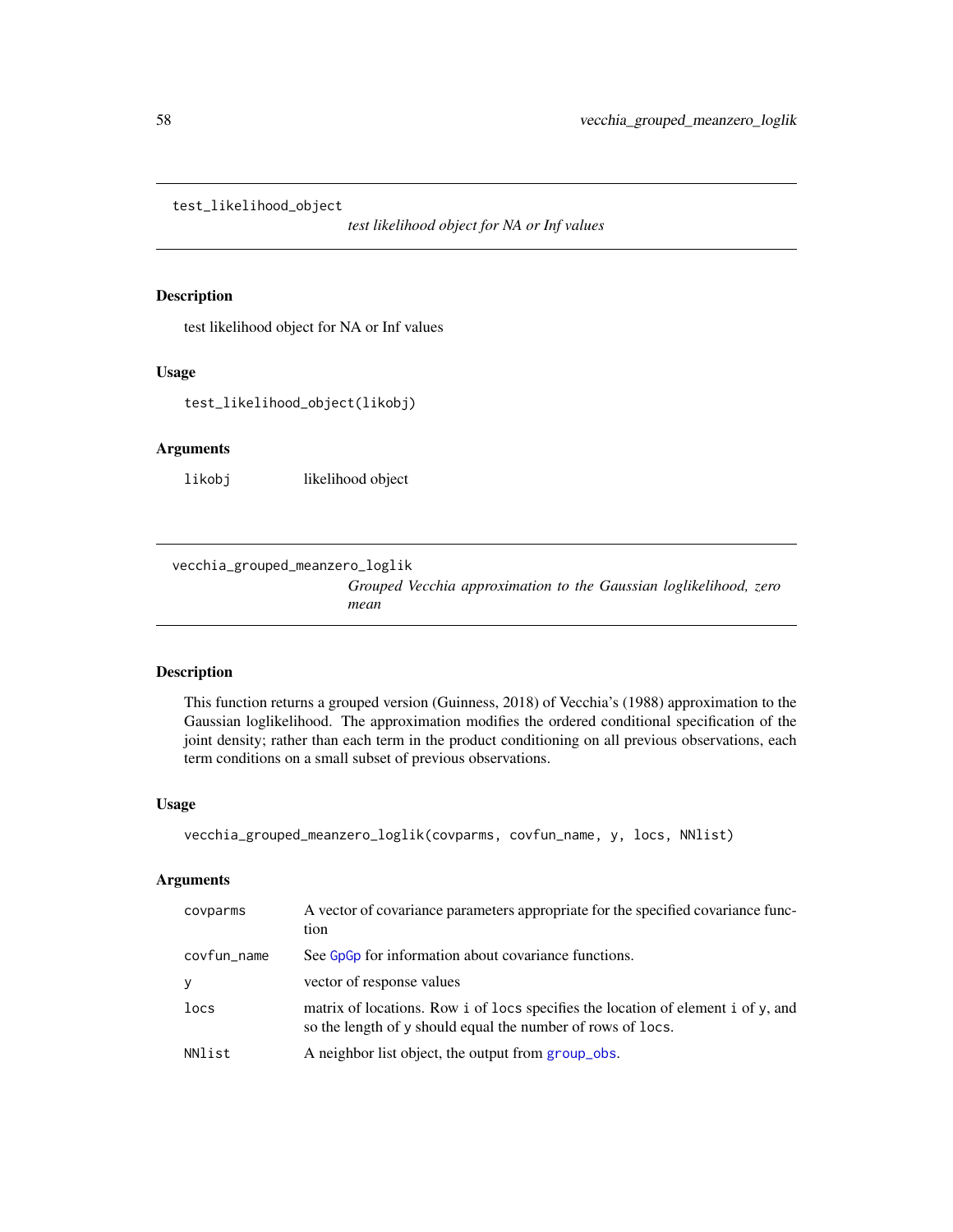### <span id="page-58-0"></span>Value

a list containing

• loglik: the loglikelihood

### Examples

```
n1 < -20n2 <- 20
n \leq -n1*n2locs <- as.matrix( expand.grid( (1:n1)/n1, (1:n2)/n2 ) )
covparms <- c(2, 0.2, 0.75, 0)
y <- fast_Gp_sim(covparms, "matern_isotropic", locs, 50 )
ord <- order_maxmin(locs)
NNarray <- find_ordered_nn(locs,20)
NNlist <- group_obs(NNarray)
#loglik <- vecchia_grouped_meanzero_loglik( covparms, "matern_isotropic", y, locs, NNlist )
```
vecchia\_grouped\_profbeta\_loglik

*Grouped Vecchia approximation, profiled regression coefficients*

#### Description

This function returns a grouped version (Guinness, 2018) of Vecchia's (1988) approximation to the Gaussian loglikelihood and the profile likelihood estimate of the regression coefficients. The approximation modifies the ordered conditional specification of the joint density; rather than each term in the product conditioning on all previous observations, each term conditions on a small subset of previous observations.

### Usage

vecchia\_grouped\_profbeta\_loglik(covparms, covfun\_name, y, X, locs, NNlist)

| covparms    | A vector of covariance parameters appropriate for the specified covariance func-<br>tion                                                        |
|-------------|-------------------------------------------------------------------------------------------------------------------------------------------------|
| covfun_name | See G <sub>p</sub> G <sub>p</sub> for information about covariance functions.                                                                   |
| У           | vector of response values                                                                                                                       |
| X           | Design matrix of covariates. Row i of X contains the covariates for the observa-<br>tion at row i of locs.                                      |
| locs        | matrix of locations. Row i of locs specifies the location of element i of y, and<br>so the length of y should equal the number of rows of locs. |
| NNlist      | A neighbor list object, the output from group_obs.                                                                                              |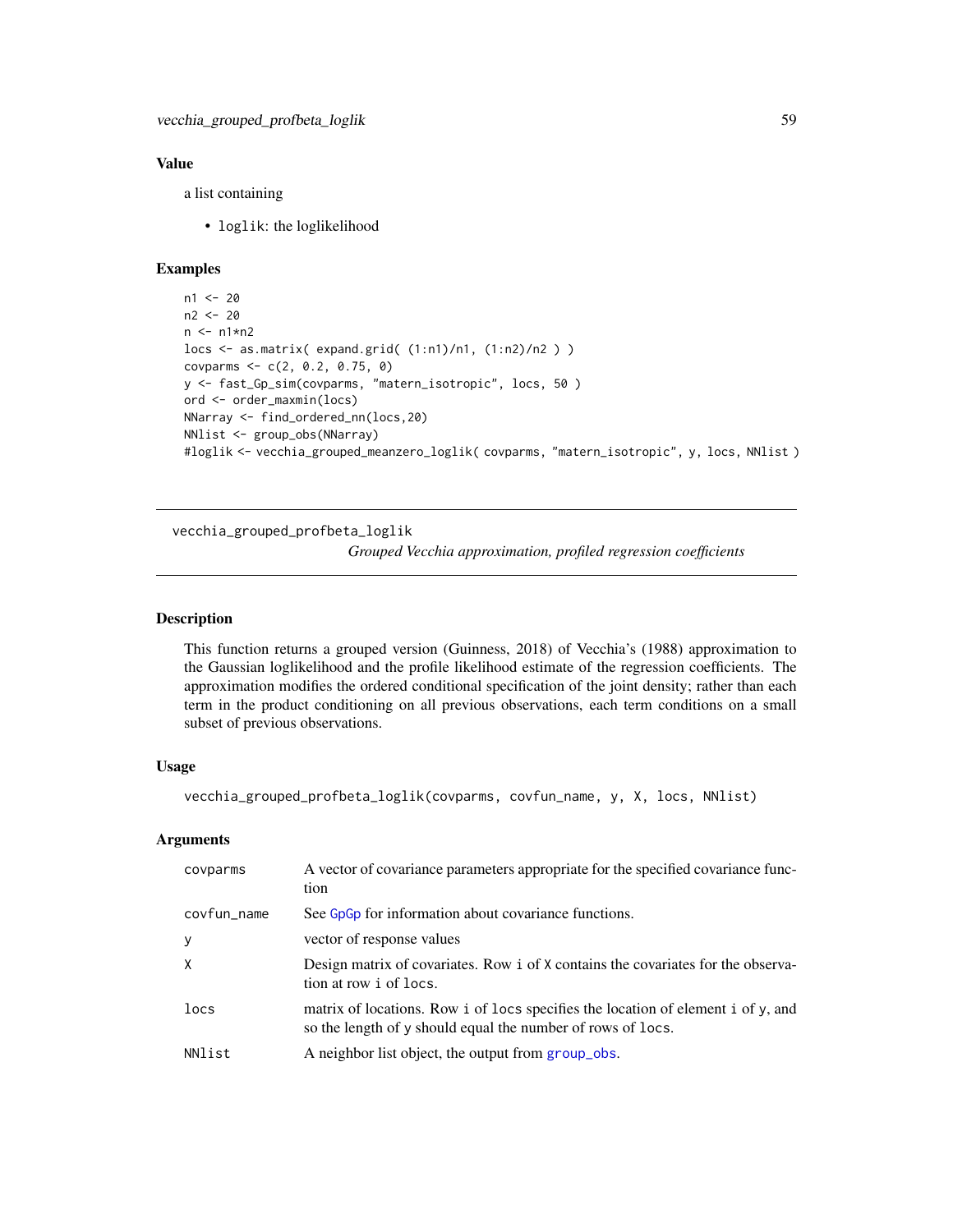a list containing

- loglik: the loglikelihood
- betahat: profile likelihood estimate of regression coefficients
- betainfo: information matrix for betahat.

The covariance matrix for \$betahat is the inverse of \$betainfo.

### Examples

```
n1 <- 20
n2 <- 20
n <- n1*n2
locs <- as.matrix( expand.grid( (1:n1)/n1, (1:n2)/n2 ) )
X \leftarrow \text{cbind}(\text{rep}(1, n), \text{locs[, 2])covparms <- c(2, 0.2, 0.75, 0)
y <- fast_Gp_sim(covparms, "matern_isotropic", locs, 50 )
ord <- order_maxmin(locs)
NNarray <- find_ordered_nn(locs,20)
NNlist <- group_obs(NNarray)
#loglik <- vecchia_grouped_profbeta_loglik(
# covparms, "matern_isotropic", y, X, locs, NNlist )
```
vecchia\_grouped\_profbeta\_loglik\_grad\_info *Grouped Vecchia loglikelihood, gradient, Fisher information*

### **Description**

This function returns a grouped version (Guinness, 2018) of Vecchia's (1988) approximation to the Gaussian loglikelihood, the gradient, and Fisher information, and the profile likelihood estimate of the regression coefficients. The approximation modifies the ordered conditional specification of the joint density; rather than each term in the product conditioning on all previous observations, each term conditions on a small subset of previous observations.

#### Usage

```
vecchia_grouped_profbeta_loglik_grad_info(
  covparms,
  covfun_name,
 y,
  X,
  locs,
 NNlist
)
```
<span id="page-59-0"></span>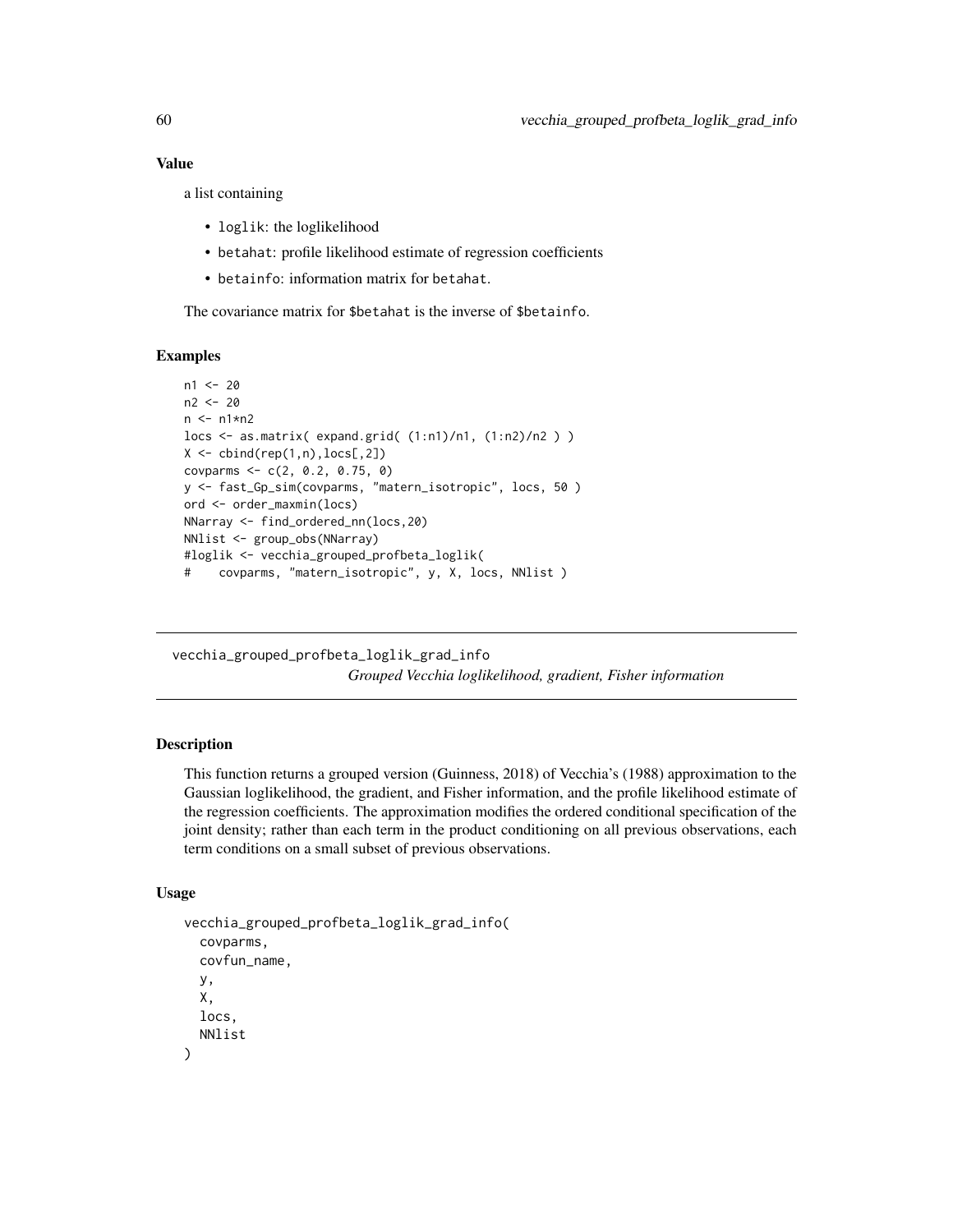### <span id="page-60-0"></span>vecchia\_Linv 61

#### **Arguments**

| covparms     | A vector of covariance parameters appropriate for the specified covariance func-<br>tion                                                        |
|--------------|-------------------------------------------------------------------------------------------------------------------------------------------------|
| covfun_name  | See G <sub>p</sub> G <sub>p</sub> for information about covariance functions.                                                                   |
| y            | vector of response values                                                                                                                       |
| $\mathsf{X}$ | Design matrix of covariates. Row i of X contains the covariates for the observa-<br>tion at row i of locs.                                      |
| locs         | matrix of locations. Row i of locs specifies the location of element i of y, and<br>so the length of y should equal the number of rows of locs. |
| NNlist       | A neighbor list object, the output from group_obs.                                                                                              |

### Value

a list containing

- loglik: the loglikelihood
- grad: gradient with respect to covariance parameters
- info: Fisher information for covariance parameters
- betahat: profile likelihood estimate of regression coefs
- betainfo: information matrix for betahat.

The covariance matrix for \$betahat is the inverse of \$betainfo.

#### Examples

```
n1 < -20n2 <- 20
n <- n1*n2
locs <- as.matrix( expand.grid( (1:n1)/n1, (1:n2)/n2 ) )
X \leftarrow \text{cbind}(\text{rep}(1,n),\text{locs[,2])covparms <- c(2, 0.2, 0.75, 0)
y <- fast_Gp_sim(covparms, "matern_isotropic", locs, 50 )
ord <- order_maxmin(locs)
NNarray <- find_ordered_nn(locs,20)
NNlist <- group_obs(NNarray)
#loglik <- vecchia_grouped_profbeta_loglik_grad_info(
# covparms, "matern_isotropic", y, X, locs, NNlist )
```
<span id="page-60-1"></span>vecchia\_Linv *Entries of inverse Cholesky approximation*

### Description

This function returns the entries of the inverse Cholesky factor of the covariance matrix implied by Vecchia's approximation. For return matrix  $\text{Linv}, \text{Linv}[i]$  contains the non-zero entries of row i of the inverse Cholesky matrix. The columns of the non-zero entries are specified in NNarray[i,].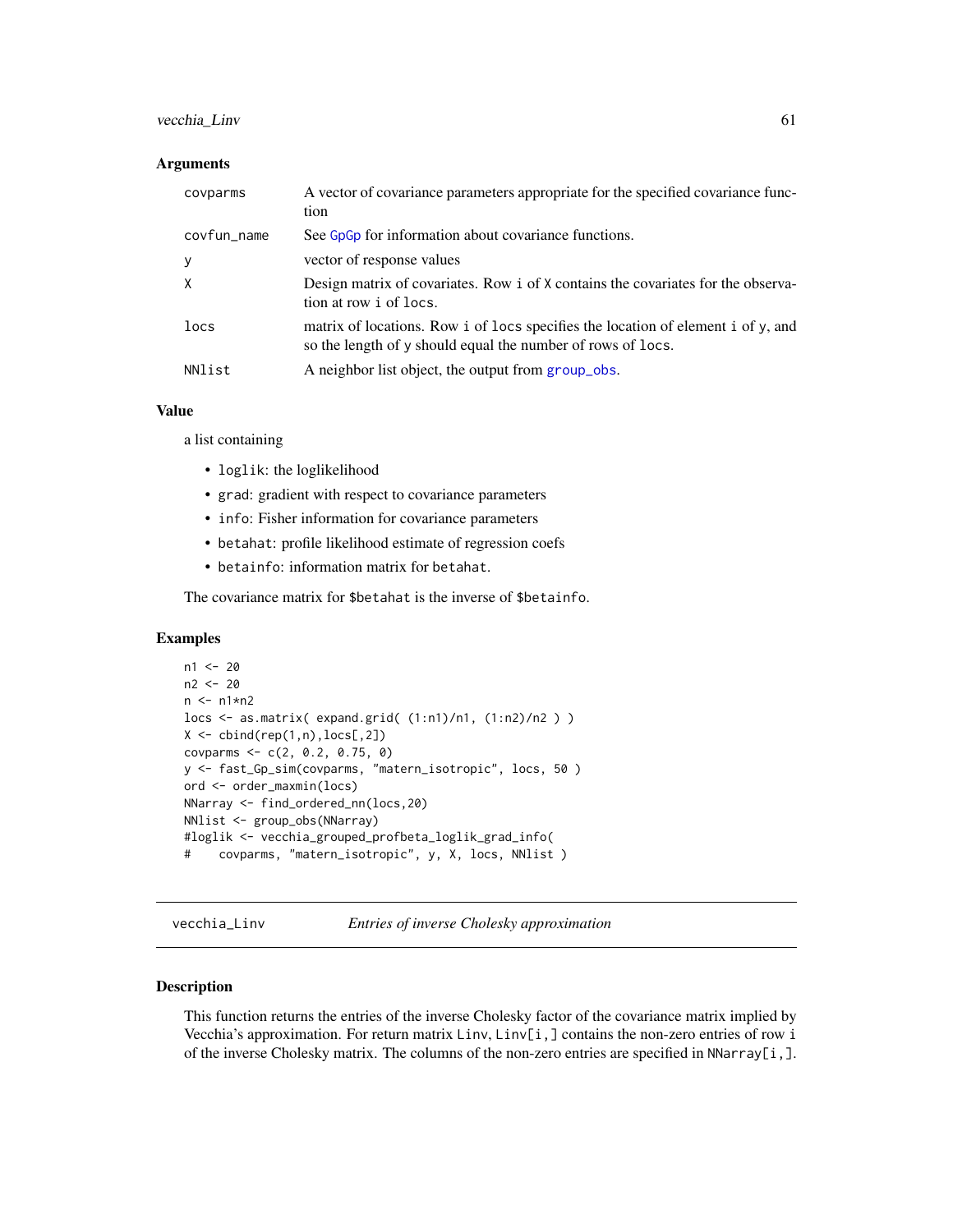<span id="page-61-0"></span>vecchia\_Linv(covparms, covfun\_name, locs, NNarray, start\_ind = 1L)

#### Arguments

| covparms    | A vector of covariance parameters appropriate for the specified covariance func-<br>tion                                                                                                             |
|-------------|------------------------------------------------------------------------------------------------------------------------------------------------------------------------------------------------------|
| covfun_name | See G <sub>p</sub> G <sub>p</sub> for information about covariance functions.                                                                                                                        |
| locs        | matrix of locations. Row i of locs specifies the location of element i of y, and<br>so the length of y should equal the number of rows of locs.                                                      |
| NNarray     | A matrix of indices, usually the output from find_ordered_nn. Row i contains<br>the indices of the observations that observation i conditions on. By convention,<br>the first element of row i is i. |
| start_ind   | Compute entries of Linv only for rows start_ind until the last row.                                                                                                                                  |

### Value

matrix containing entries of inverse Cholesky

### Examples

```
n1 < -40n2 < -40n \leq -n1*n2locs <- as.matrix( expand.grid( (1:n1)/n1, (1:n2)/n2 ) )
covparms <- c(2, 0.2, 0.75, 0)
NNarray <- find_ordered_nn(locs,20)
Linv <- vecchia_Linv(covparms, "matern_isotropic", locs, NNarray)
```
vecchia\_meanzero\_loglik

*Vecchia's approximation to the Gaussian loglikelihood, zero mean*

### Description

This function returns Vecchia's (1988) approximation to the Gaussian loglikelihood. The approximation modifies the ordered conditional specification of the joint density; rather than each term in the product conditioning on all previous observations, each term conditions on a small subset of previous observations.

#### Usage

```
vecchia_meanzero_loglik(covparms, covfun_name, y, locs, NNarray)
```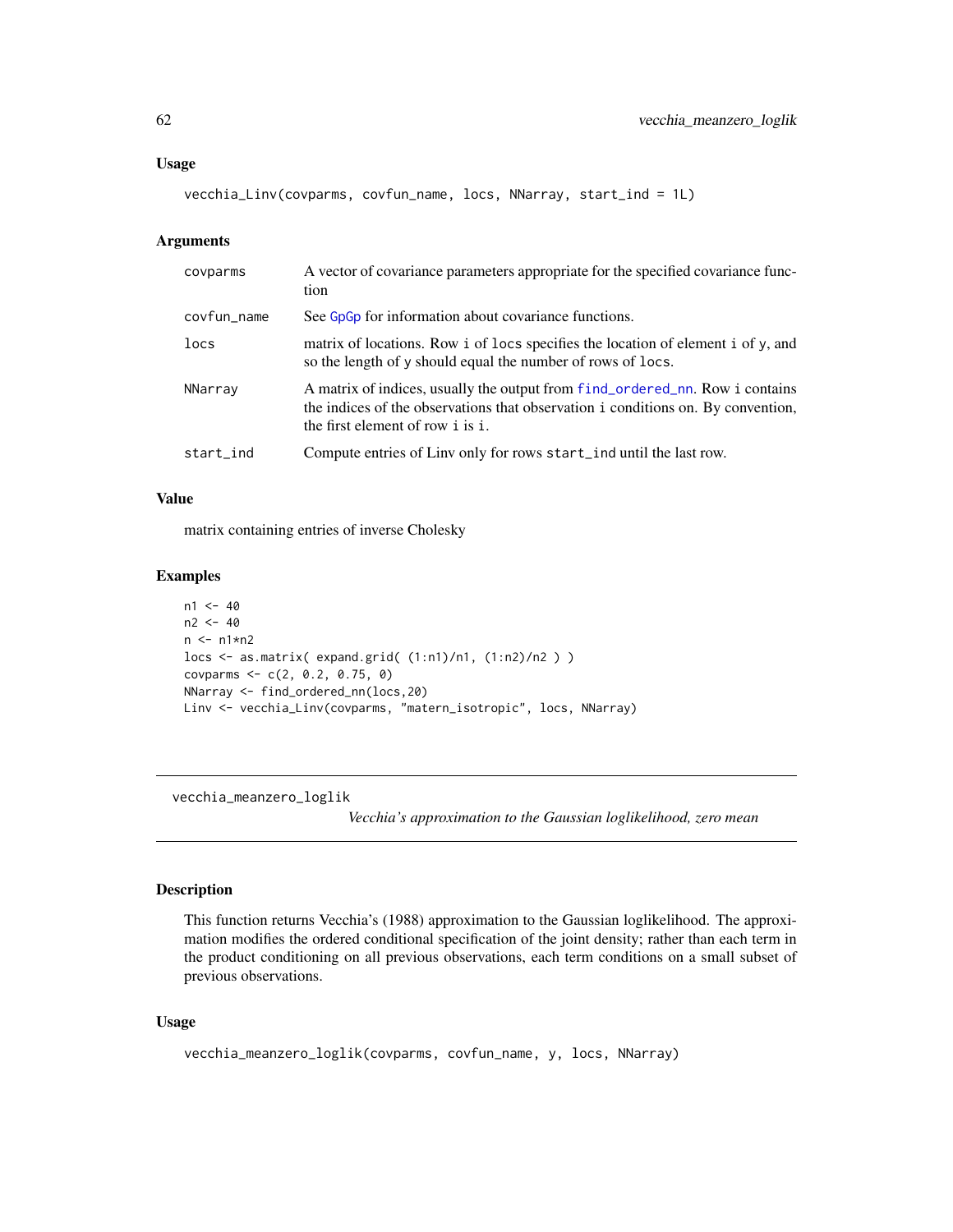#### <span id="page-62-0"></span>**Arguments**

| covparms    | A vector of covariance parameters appropriate for the specified covariance func-<br>tion                                                                                                              |
|-------------|-------------------------------------------------------------------------------------------------------------------------------------------------------------------------------------------------------|
| covfun_name | See G <sub>p</sub> G <sub>p</sub> for information about covariance functions.                                                                                                                         |
| у           | vector of response values                                                                                                                                                                             |
| locs        | matrix of locations. Row i of locs specifies the location of element i of y, and<br>so the length of y should equal the number of rows of locs.                                                       |
| NNarray     | A matrix of indices, usually the output from f ind_ordered_nn. Row i contains<br>the indices of the observations that observation i conditions on. By convention,<br>the first element of row i is i. |

### Value

a list containing

• loglik: the loglikelihood

#### Examples

```
n1 <- 20
n2 <- 20
n \leq -n1*n2locs <- as.matrix( expand.grid( (1:n1)/n1, (1:n2)/n2 ) )
covparms <- c(2, 0.2, 0.75, 0)
y <- fast_Gp_sim(covparms, "matern_isotropic", locs, 50 )
ord <- order_maxmin(locs)
NNarray <- find_ordered_nn(locs,20)
#loglik <- vecchia_meanzero_loglik( covparms, "matern_isotropic", y, locs, NNarray )
```
vecchia\_profbeta\_loglik

*Vecchia's approximation to the Gaussian loglikelihood, with profiled regression coefficients.*

#### Description

This function returns Vecchia's (1988) approximation to the Gaussian loglikelihood, profiling out the regression coefficients. The approximation modifies the ordered conditional specification of the joint density; rather than each term in the product conditioning on all previous observations, each term conditions on a small subset of previous observations.

### Usage

```
vecchia_profbeta_loglik(covparms, covfun_name, y, X, locs, NNarray)
```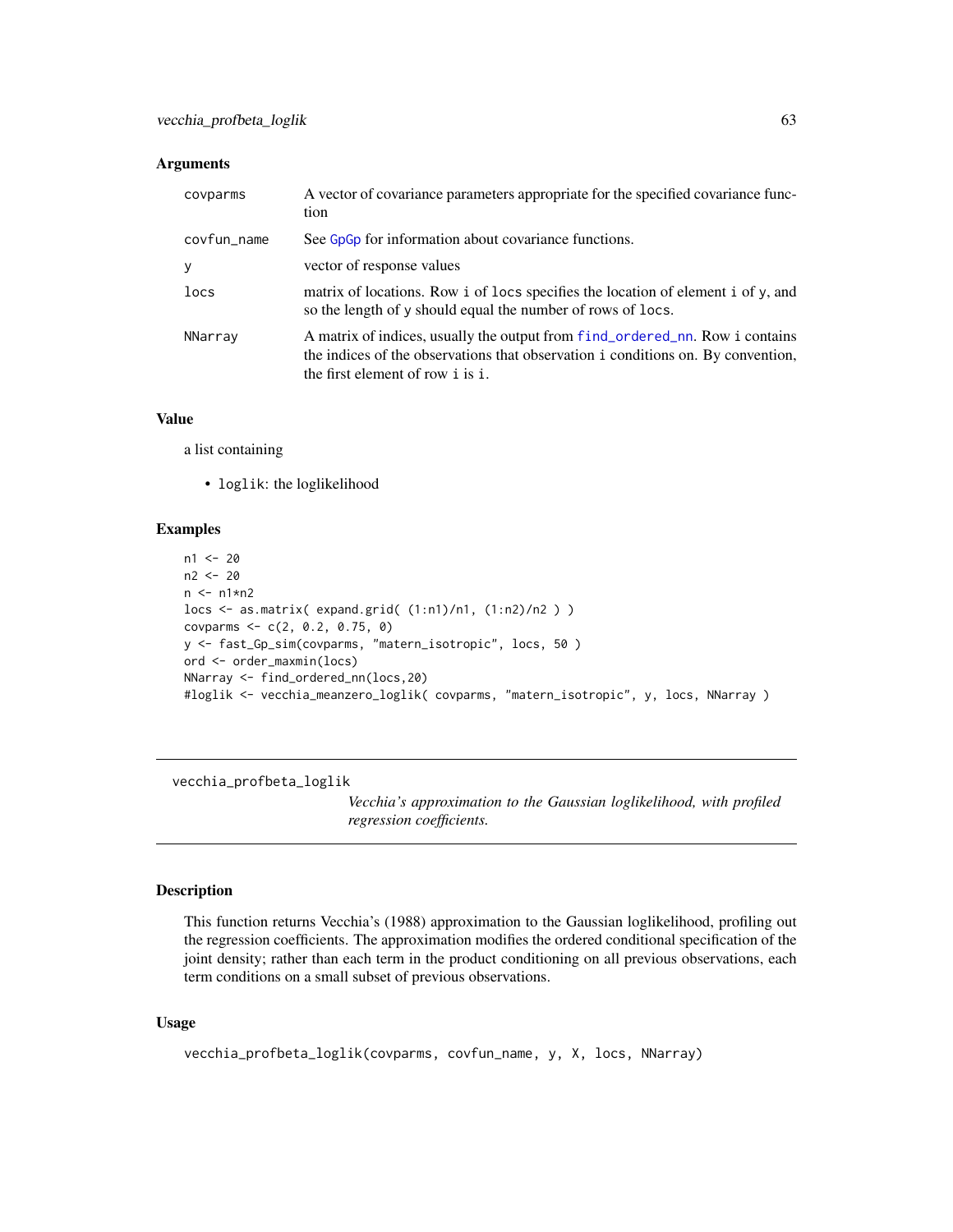#### <span id="page-63-0"></span>**Arguments**

| covparms    | A vector of covariance parameters appropriate for the specified covariance func-<br>tion                                                                                                             |
|-------------|------------------------------------------------------------------------------------------------------------------------------------------------------------------------------------------------------|
| covfun_name | See G <sub>p</sub> G <sub>p</sub> for information about covariance functions.                                                                                                                        |
| y           | vector of response values                                                                                                                                                                            |
| X           | Design matrix of covariates. Row i of X contains the covariates for the observa-<br>tion at row i of locs.                                                                                           |
| locs        | matrix of locations. Row i of locs specifies the location of element i of y, and<br>so the length of y should equal the number of rows of locs.                                                      |
| NNarray     | A matrix of indices, usually the output from find_ordered_nn. Row i contains<br>the indices of the observations that observation i conditions on. By convention,<br>the first element of row i is i. |

### Value

a list containing

- loglik: the loglikelihood
- betahat: profile likelihood estimate of regression coefficients
- betainfo: information matrix for betahat.

The covariance matrix for \$betahat is the inverse of \$betainfo.

### Examples

```
n1 < -20n2 < -20n <- n1*n2
locs <- as.matrix( expand.grid( (1:n1)/n1, (1:n2)/n2 ) )
X \leftarrow \text{cbind}(\text{rep}(1, n), \text{locs}[0, 2])covparms <- c(2, 0.2, 0.75, 0)
y <- X %*% c(1,2) + fast_Gp_sim(covparms, "matern_isotropic", locs, 50 )
ord <- order_maxmin(locs)
NNarray <- find_ordered_nn(locs,20)
#loglik <- vecchia_profbeta_loglik( covparms, "matern_isotropic", y, X, locs, NNarray )
```
vecchia\_profbeta\_loglik\_grad\_info *Vecchia's loglikelihood, gradient, and Fisher information*

### Description

This function returns Vecchia's (1988) approximation to the Gaussian loglikelihood, profiling out the regression coefficients, and returning the gradient and Fisher information. Vecchia's approximation modifies the ordered conditional specification of the joint density; rather than each term in the product conditioning on all previous observations, each term conditions on a small subset of previous observations.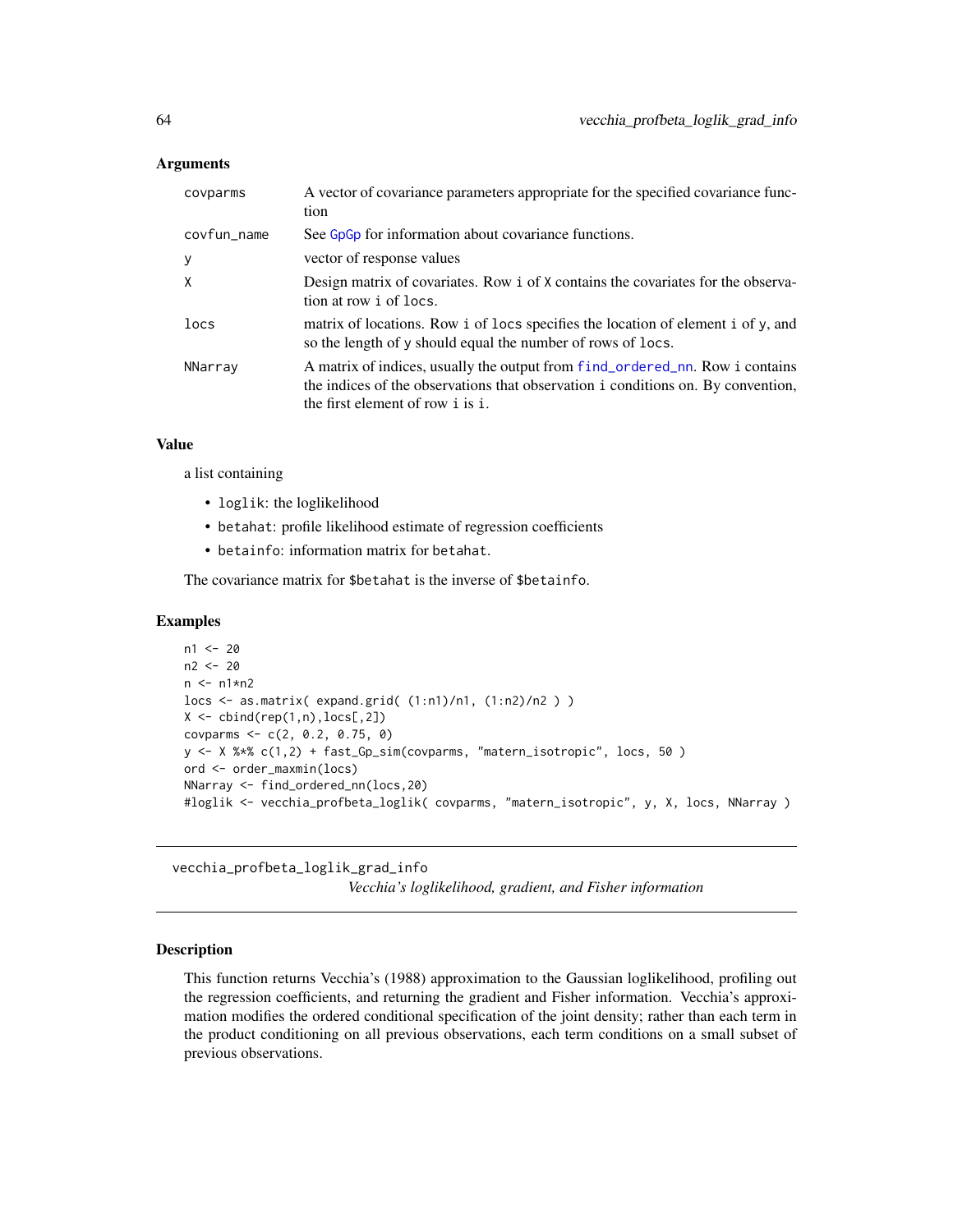```
vecchia_profbeta_loglik_grad_info(covparms, covfun_name, y, X, locs, NNarray)
```
#### Arguments

| covparms    | A vector of covariance parameters appropriate for the specified covariance func-<br>tion                                                                                                             |
|-------------|------------------------------------------------------------------------------------------------------------------------------------------------------------------------------------------------------|
| covfun_name | See GpGp for information about covariance functions.                                                                                                                                                 |
| y           | vector of response values                                                                                                                                                                            |
| X           | Design matrix of covariates. Row i of X contains the covariates for the observa-<br>tion at row i of locs.                                                                                           |
| locs        | matrix of locations. Row i of locs specifies the location of element i of y, and<br>so the length of y should equal the number of rows of locs.                                                      |
| NNarray     | A matrix of indices, usually the output from find_ordered_nn. Row i contains<br>the indices of the observations that observation i conditions on. By convention,<br>the first element of row i is i. |

### Value

A list containing

- loglik: the loglikelihood
- grad: gradient with respect to covariance parameters
- info: Fisher information for covariance parameters
- betahat: profile likelihood estimate of regression coefs
- betainfo: information matrix for betahat.

The covariance matrix for \$betahat is the inverse of \$betainfo.

### Examples

```
n1 <- 20
n2 <- 20
n <- n1*n2
locs <- as.matrix( expand.grid( (1:n1)/n1, (1:n2)/n2 ) )
X \leftarrow \text{cbind}(\text{rep}(1, n), \text{locs[, 2])covparms <- c(2, 0.2, 0.75, 0)
y <- X %*% c(1,2) + fast_Gp_sim(covparms, "matern_isotropic", locs, 50 )
ord <- order_maxmin(locs)
NNarray <- find_ordered_nn(locs,20)
#loglik <- vecchia_profbeta_loglik_grad_info( covparms, "matern_isotropic",
# y, X, locs, NNarray )
```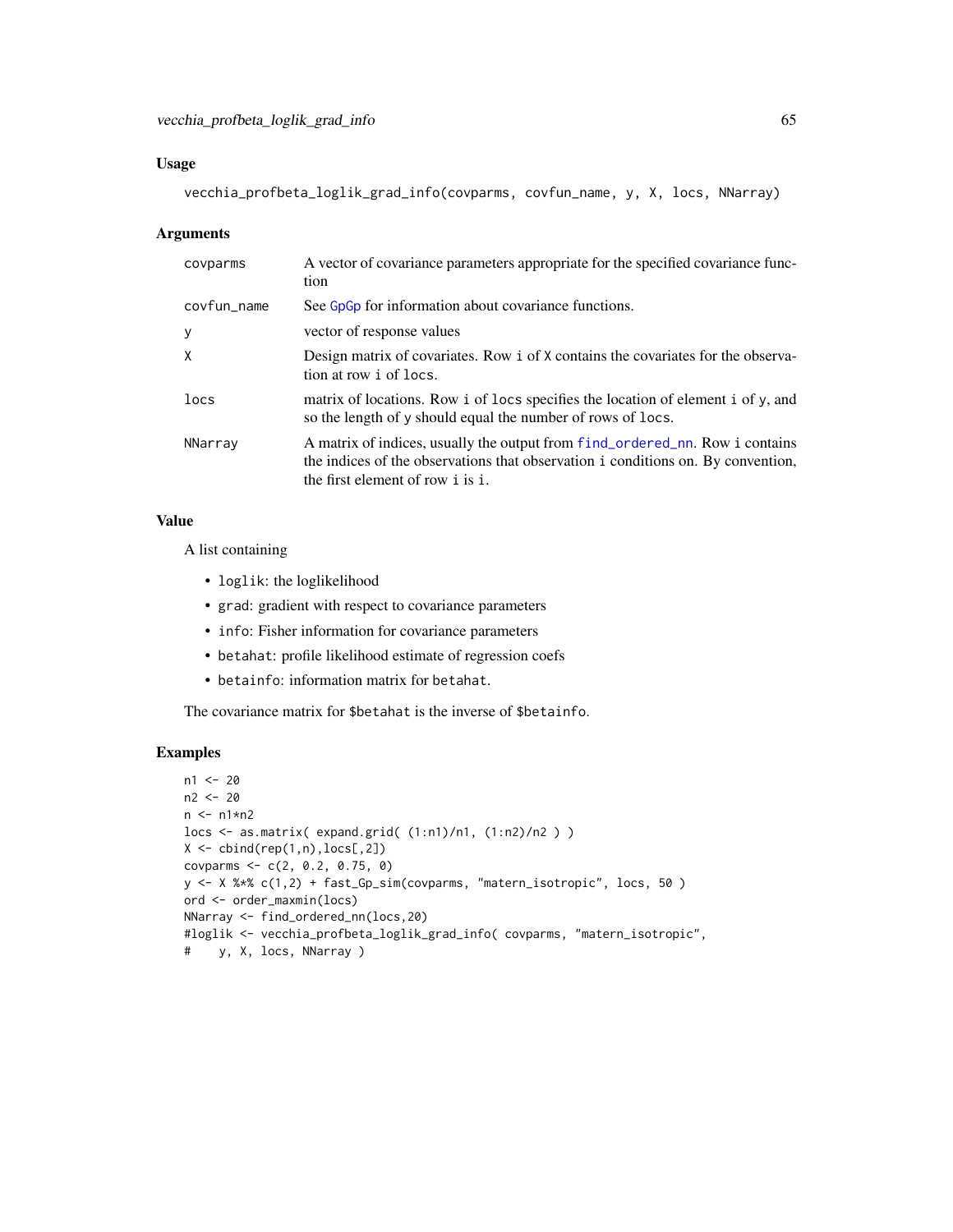# <span id="page-65-0"></span>**Index**

∗ datasets argo2016, [3](#page-2-0) jason3, [26](#page-25-0) argo2016, [3](#page-2-0) cond\_sim, [4](#page-3-0) condition\_number, [4](#page-3-0) d\_exponential\_anisotropic2D *(*exponential\_anisotropic2D*)*, [6](#page-5-0) d\_exponential\_anisotropic3D *(*exponential\_anisotropic3D*)*, [7](#page-6-0) d\_exponential\_anisotropic3D\_alt *(*exponential\_anisotropic3D\_alt*)*, [8](#page-7-0) d\_exponential\_isotropic *(*exponential\_isotropic*)*, [8](#page-7-0) d\_exponential\_nonstat\_var *(*exponential\_nonstat\_var*)*, [9](#page-8-0) d\_exponential\_scaledim *(*exponential\_scaledim*)*, [10](#page-9-0) d\_exponential\_spacetime *(*exponential\_spacetime*)*, [11](#page-10-0) d\_exponential\_sphere *(*exponential\_sphere*)*, [12](#page-11-0) d\_exponential\_sphere\_warp *(*exponential\_sphere\_warp*)*, [15](#page-14-0) d\_exponential\_spheretime *(*exponential\_spheretime*)*, [13](#page-12-0) d\_exponential\_spheretime\_warp *(*exponential\_spheretime\_warp*)*, [14](#page-13-0) d\_matern15\_isotropic *(*exponential\_isotropic*)*, [8](#page-7-0) d\_matern15\_scaledim *(*matern15\_scaledim*)*, [31](#page-30-0) d\_matern25\_isotropic *(*exponential\_isotropic*)*, [8](#page-7-0)

d\_matern25\_scaledim *(*matern25\_scaledim*)*, [32](#page-31-0) d\_matern35\_isotropic *(*matern35\_isotropic*)*, [33](#page-32-0) d\_matern35\_scaledim *(*matern35\_scaledim*)*, [34](#page-33-0) d\_matern45\_isotropic *(*matern35\_isotropic*)*, [33](#page-32-0) d\_matern45\_scaledim *(*matern35\_scaledim*)*, [34](#page-33-0) d\_matern\_anisotropic2D *(*matern\_anisotropic2D*)*, [37](#page-36-0) d\_matern\_anisotropic3D *(*matern\_anisotropic3D*)*, [38](#page-37-0) d\_matern\_anisotropic3D\_alt *(*matern\_anisotropic3D*)*, [38](#page-37-0) d\_matern\_categorical *(*matern\_categorical*)*, [40](#page-39-0) d\_matern\_isotropic *(*matern\_isotropic*)*, [41](#page-40-0) d\_matern\_nonstat\_var *(*matern\_nonstat\_var*)*, [42](#page-41-0) d\_matern\_scaledim *(*matern\_scaledim*)*, [43](#page-42-0) d\_matern\_spacetime *(*matern\_spacetime*)*, [44](#page-43-0) d\_matern\_spacetime\_categorical *(*matern\_spacetime\_categorical*)*, [45](#page-44-0) d\_matern\_spacetime\_categorical\_local *(*matern\_spacetime\_categorical\_local*)*, [46](#page-45-0) d\_matern\_sphere *(*matern\_sphere*)*, [47](#page-46-0) d\_matern\_sphere\_warp *(*matern\_sphere\_warp*)*, [50](#page-49-0) d\_matern\_spheretime *(*matern\_spheretime*)*, [48](#page-47-0) d\_matern\_spheretime\_warp *(*matern\_spheretime\_warp*)*, [49](#page-48-0) ddpen\_hi *(*pen\_hi*)*, [54](#page-53-0)